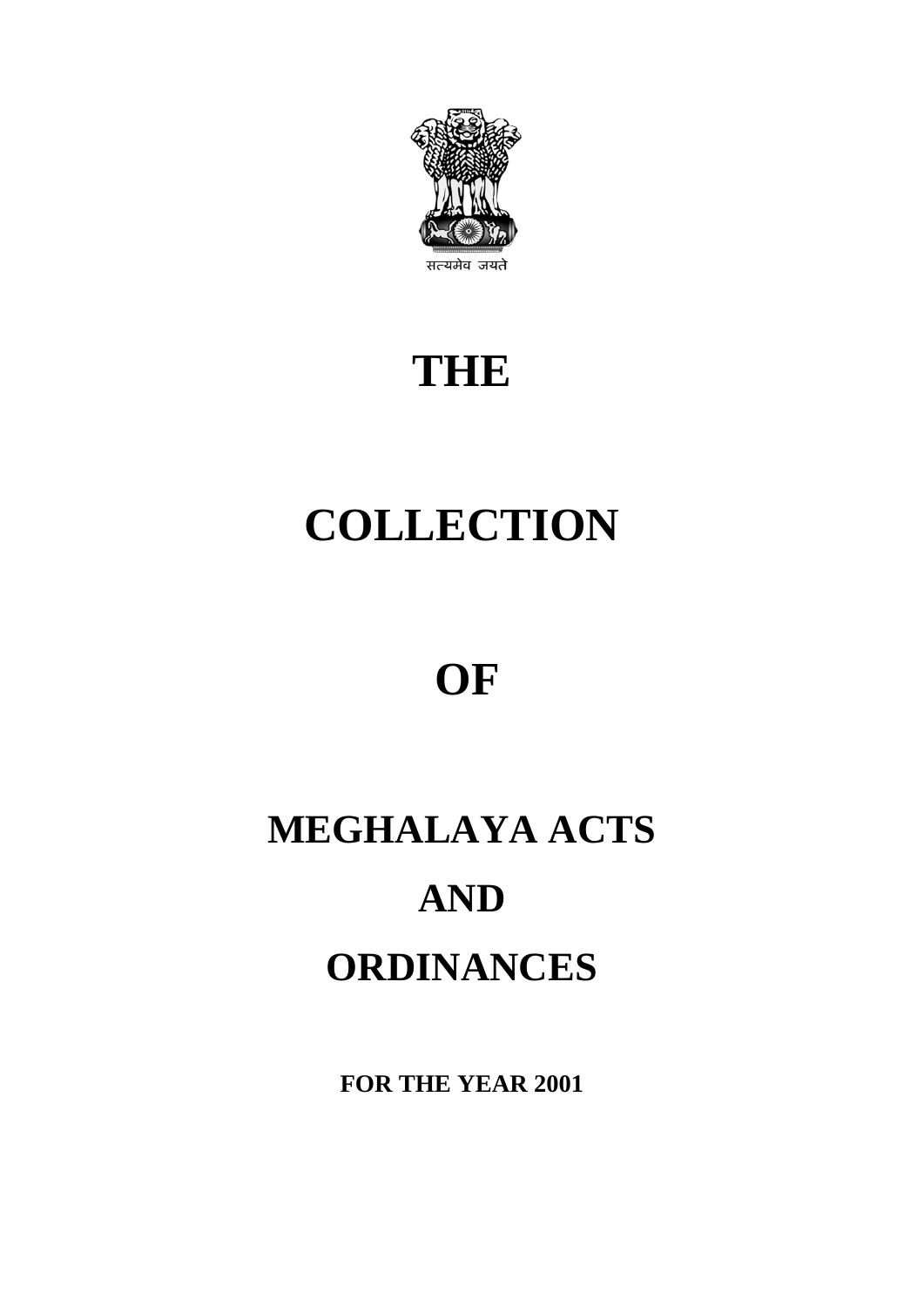#### INDEX

## LIST OF MEGHALAYA ACTS AND ORDINANCES, 2001

| Acts No.  | Title of the Acts                                       | Page      |
|-----------|---------------------------------------------------------|-----------|
| 1 of 2001 | The Meghalaya Appropriation (No. 1) Act, 2001           | $1 - 13$  |
| 2 of 2001 | The Meghalaya Appropriation (Vote on Account) Act, 2001 | 14-37     |
| 3 of 2001 | The Meghalaya Commercial Crops Development Board        | 38-41     |
|           | (Amendment) Act, 2001                                   |           |
| 4 of 2001 | The Meghalaya Prohibition of Manufacture, sale, use and | $42 - 44$ |
|           | throwing of low density Plastic Bags Act, 2001          |           |
| 5 of 2001 | The Meghalaya Appropriation (No.II) Act, 2001           | 45-61     |

#### ORDINANCES

#### Ordinance No.

| 1 of 2001 | The Contingency Fund of Meghalaya (Third Amendment)            | $-62$ |
|-----------|----------------------------------------------------------------|-------|
|           | Ordinance, 2001                                                |       |
| 2 of 2001 | The Legislative Assembly of Meghalaya (Amendment)<br>Ordinance | 63-65 |
| 3 of 2001 | The Contingency Fund of Meghalaya (Amendment)                  | 66-67 |
|           | Ordinance                                                      |       |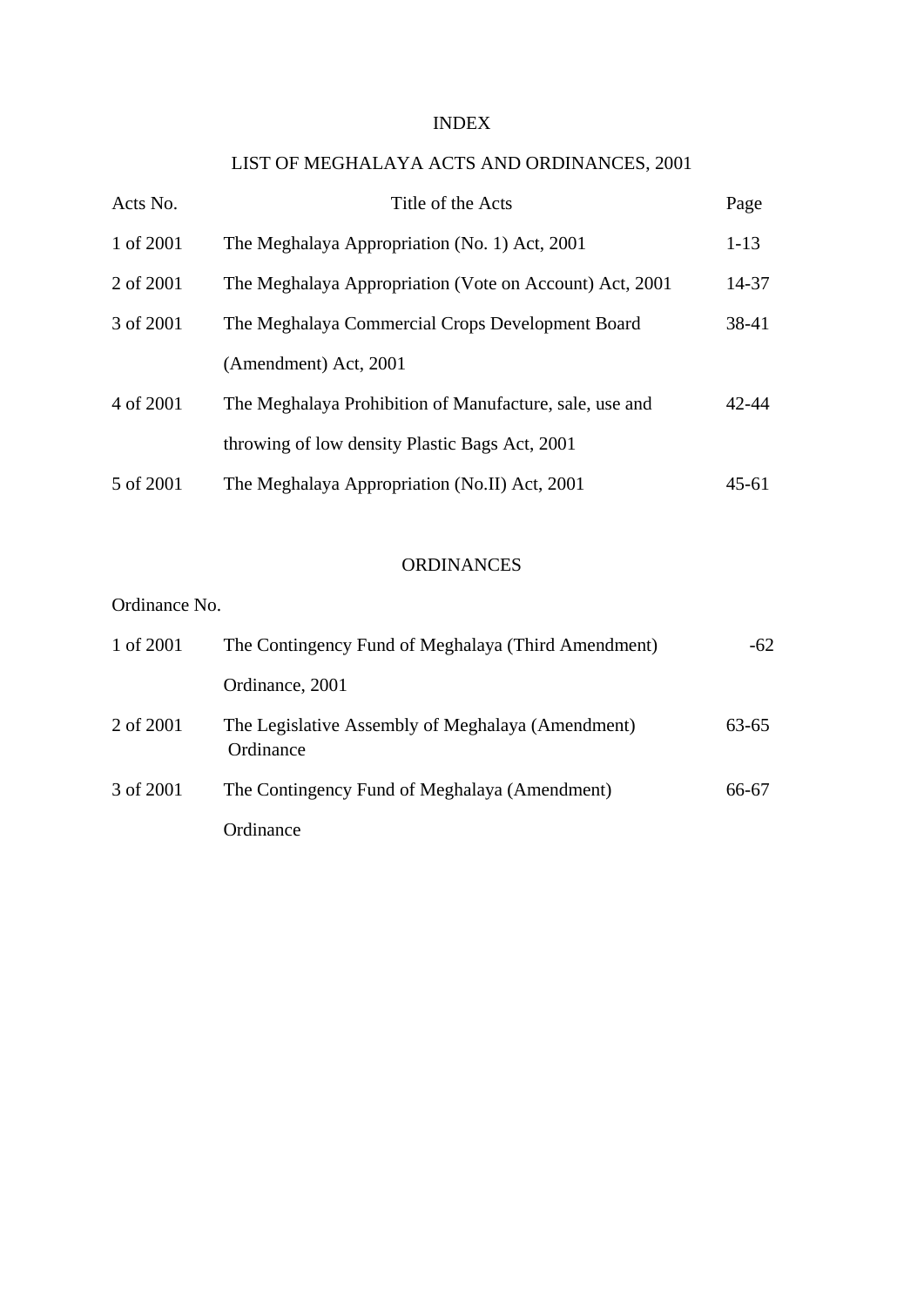### **The 28th March, 2001**

No. LL(B) 17/96/256- The Meghalaya Appropriation (No. I) Act, 2001 (Act No.1 of 2001) is hereby published for general information.

#### **MEGHALAYA ACT NO. 1 OF 2001**

(As passed by the Meghalaya Legislative Assembly)

(Received the assent of the Governor on the  $28<sup>th</sup>$  March, 2001

(Published in the Gazette of Meghalaya, Extra-ordinary issue, dated  $28<sup>th</sup>$  March, 2001)

#### THE MEGHALAYA APPROPRIATION NO.1 ACT, 2001

An

#### Act

To authorise payment and appropriation of certain further sums out of the Consolidated Fund of Meghalaya for the services of financial year 2000-2001

Be it enacted by the Legislature of the State of Meghalaya in the Fifty-second Year of the Republic of India as follows:-

| <b>Short title and Commencement</b> | (1) This Act may be called the Meghalaya Appropriation    |  |  |  |
|-------------------------------------|-----------------------------------------------------------|--|--|--|
|                                     | (No. I) Act, 2001                                         |  |  |  |
| Withdrawal of Rs.                   | From and out of the Consolidated fund of Meghalaya        |  |  |  |
| 131,41,88,470 from and out of       | there may be paid and applied sums not exceeding those    |  |  |  |
| the Consolidated Fund of            | specified in Column (3) of the Schedule amounting in the  |  |  |  |
| Meghalaya                           | aggregate to the sums of Rupees one hundred thirty one    |  |  |  |
|                                     | crores, forty one lakhs, eighty eight thousand, four      |  |  |  |
|                                     | hundred seventy three towards defraying the several       |  |  |  |
|                                     | charges which will come in the course of payment during   |  |  |  |
|                                     | the financial year 2000-2001 in respect of the services   |  |  |  |
|                                     | specified in Column (2) of the Schedule.                  |  |  |  |
| Appropriation                       | The sums authorised to be withdrawn from and out of the   |  |  |  |
|                                     | Consolidated Fund of Meghalaya by this Act, shall be      |  |  |  |
|                                     | appropriated for the services and purposes expressed in   |  |  |  |
|                                     | the Schedule in relation to the Financial year 2000-2001. |  |  |  |
|                                     |                                                           |  |  |  |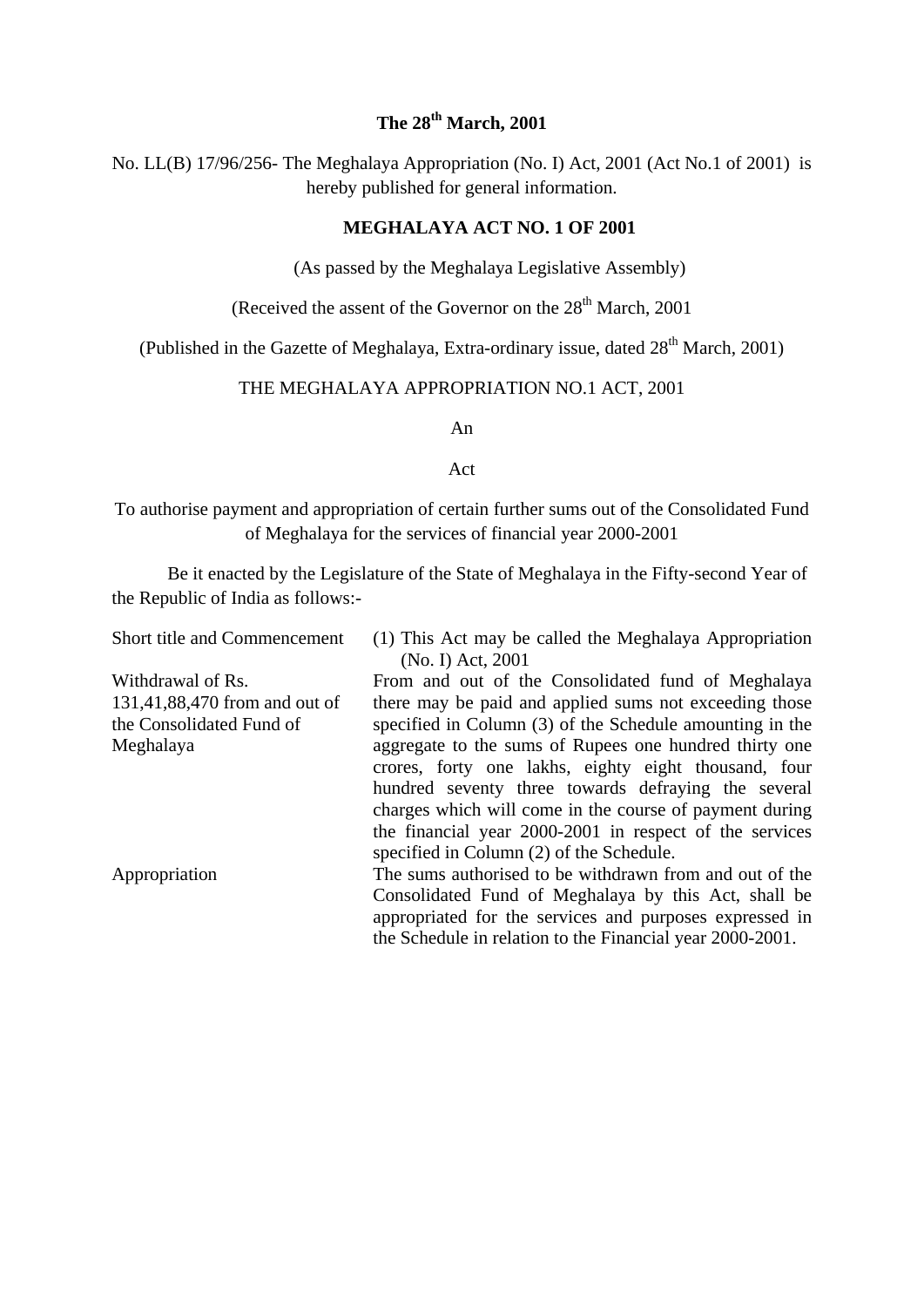# SCHEDULE (See Section 2 & 3)

| (1)       | (2)                                                       |                     |                    | (3)              |                      |
|-----------|-----------------------------------------------------------|---------------------|--------------------|------------------|----------------------|
| Grant No. | Services and Purposes                                     |                     | Sums not exceeding |                  |                      |
|           | (Major Heads)                                             |                     |                    |                  |                      |
|           |                                                           |                     | Voted by           | Charged on       | Total                |
|           |                                                           |                     |                    |                  |                      |
|           |                                                           |                     | The                | the Consolidated |                      |
|           |                                                           |                     | Assembly           | Fund             |                      |
|           |                                                           |                     | Rs.                | Rs.              | Rs.                  |
|           | 2011-Parliamentary/State/Union                            | $\setminus$ Revenue | 2, 10, 61, 400     |                  | 5,00,000 2,15,61,400 |
|           | <b>Territory Legislature</b>                              |                     |                    |                  |                      |
| 1.        | 2058-Stationery and Printing                              | Capital             |                    |                  |                      |
|           | 4058-Capital Outlay on Stationery                         |                     |                    |                  |                      |
|           | and Printing                                              |                     |                    |                  |                      |
| 2.        | 2012-Governor                                             |                     |                    |                  |                      |
| 3.        | 2013-Council of Ministers                                 |                     |                    |                  |                      |
|           | 2070-Other Administrative<br>Services, etc                | Revenue             | 55,10,000          |                  | 55,10,000            |
| 4.        | 2014-Administration of Justice                            | Revenue             | 25,49,532          |                  | 25,49,532            |
| 5.        | 2015-Elections                                            | Revenue             |                    |                  |                      |
|           | 2029-Land Revenue                                         |                     |                    |                  |                      |
|           | 2245-Relief on account of Natural                         |                     |                    |                  |                      |
|           | Calamities                                                |                     |                    |                  |                      |
|           | 2250-Other Social Services<br>3475-Other General Economic | Revenue             | 76,40,000          |                  | 76,40,000            |
|           | Services                                                  |                     |                    |                  |                      |
| 6.        | 6225-Loans for Welfare of                                 |                     |                    |                  |                      |
|           | Scheduled Castes, Scheduled                               |                     |                    |                  |                      |
|           | Tribes and other Backward                                 |                     |                    |                  |                      |
|           | Classes                                                   |                     |                    |                  |                      |
|           | 6250-Loans for Other Social                               |                     |                    |                  |                      |
|           | Services                                                  |                     |                    |                  |                      |
|           | 6401-Loans for Crop Husbandry                             | Capital             |                    |                  |                      |
| 7.        | 2030-Stamps and Registration                              | Revenue             | 9,56,192           |                  | 9,56,192             |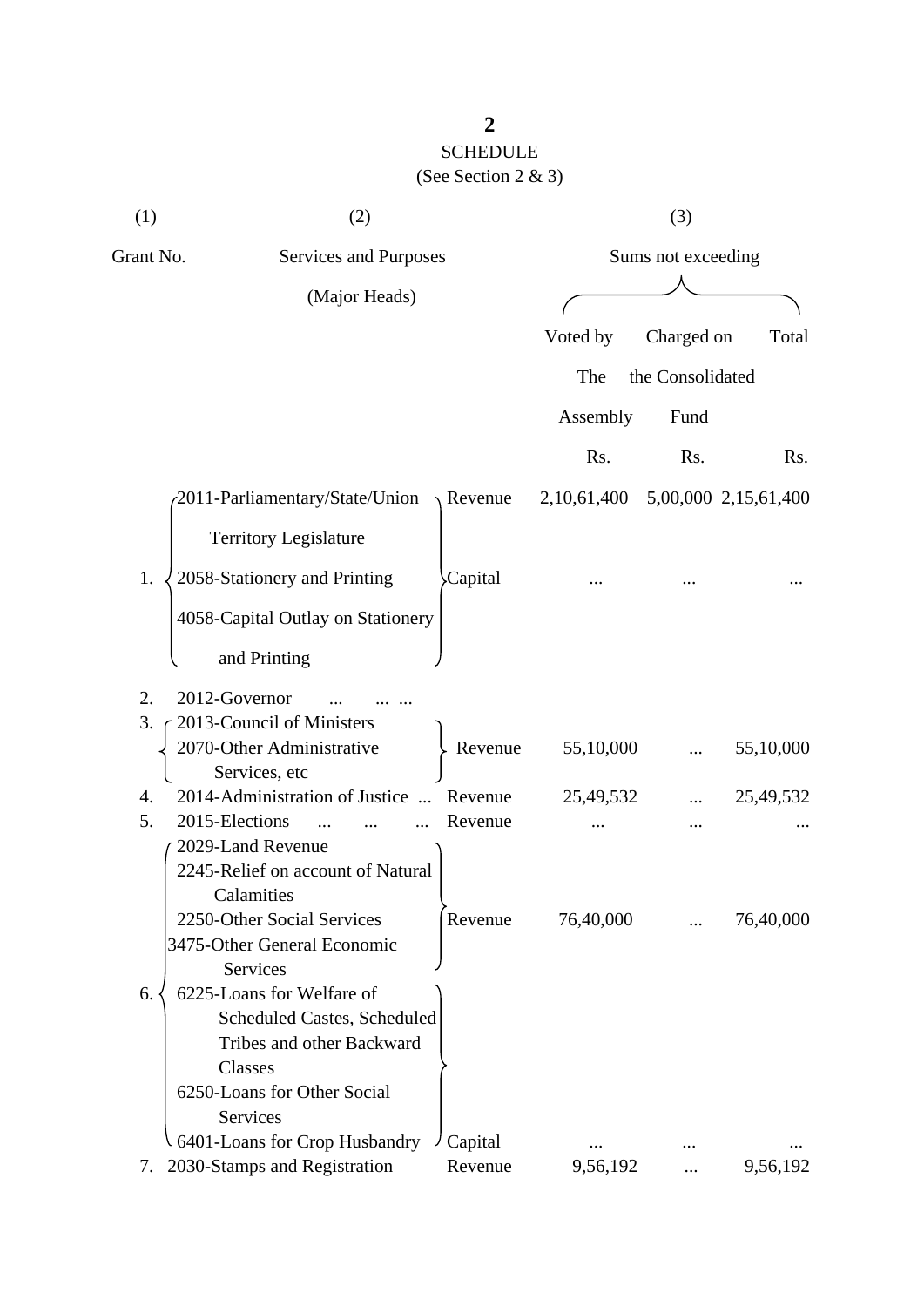| (1)                                | (2)                                         |                    |              | (3)              |                 |
|------------------------------------|---------------------------------------------|--------------------|--------------|------------------|-----------------|
| Grant No.<br>Services and Purposes |                                             | Sums not exceeding |              |                  |                 |
|                                    | (Major Heads)                               |                    |              |                  |                 |
|                                    |                                             |                    | Voted by     | Charged on       | Total           |
|                                    |                                             |                    |              |                  |                 |
|                                    |                                             |                    | The          | the Consolidated |                 |
|                                    |                                             |                    | Assembly     | Fund             |                 |
|                                    |                                             |                    | Rs.          | Rs.              | Rs              |
| 8.                                 | 2039-State Excise                           | Revenue            | 10,44,113    |                  | 10,44,113       |
| 2040-Sales Tax                     |                                             |                    |              |                  |                 |
|                                    | 9. $\sqrt{2045}$ -Other Taxes and Duties on | $\angle$ Revenue   | 10,04,764    | .                | 10,04,764       |
|                                    | <b>Commodities and Services</b>             |                    |              |                  |                 |
|                                    | 2041-Taxes on vehicles                      |                    |              |                  |                 |
|                                    | 2070-Other Administrative                   | Revenue            | 4,36,79,615  |                  | 4, 36, 79, 615  |
|                                    | Services etc                                |                    |              |                  |                 |
|                                    | 10.3055-Road Transport                      |                    |              |                  |                 |
|                                    | 5053-Capital Outlay on Civil                |                    |              |                  |                 |
|                                    | Aviation                                    |                    |              |                  |                 |
|                                    | 5055-Capital Outlay on Road                 | Capital            |              |                  |                 |
|                                    | Transport                                   |                    |              |                  |                 |
|                                    | 2045-Other Taxes and Duties on              |                    |              |                  |                 |
|                                    | <b>Commodities and Services</b>             |                    |              |                  |                 |
|                                    | 2501-Special Programme for                  | Revenue            | 20,19,83,000 |                  | 20, 19, 83, 000 |
|                                    | <b>Rural Development</b>                    |                    |              |                  |                 |
| 2801-Power<br>11.                  |                                             |                    |              |                  |                 |
|                                    | 2810-Non-Conventional Sources               |                    |              |                  |                 |
|                                    | of Energy                                   |                    |              |                  |                 |
|                                    | 6801-Loans for Power Project                | Capital            |              |                  |                 |
|                                    | 2047-Other Fiscal Services                  | Revenue            |              |                  |                 |
|                                    | 2048-Appropriation for reduction            | Revenue            |              |                  |                 |
| $12\epsilon$                       | or avoidance of Debt                        |                    |              |                  |                 |
|                                    | 2049-Interest Payments                      | Revenue            |              |                  |                 |
|                                    | 2051-Public Services Commission             | Revenue            |              |                  |                 |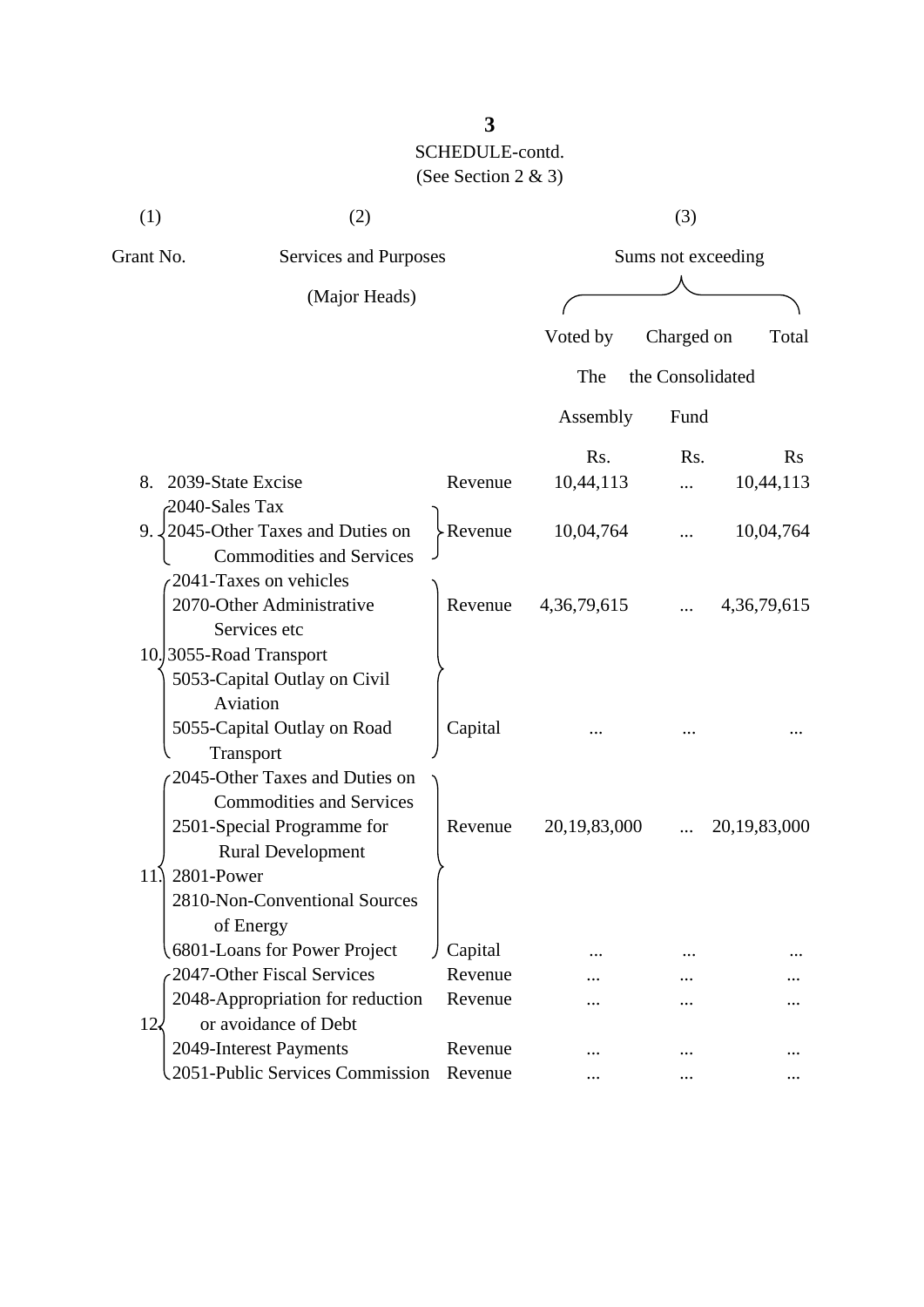| (1)                      | (2)                                                                                                 |         | (3)         |                    |                      |
|--------------------------|-----------------------------------------------------------------------------------------------------|---------|-------------|--------------------|----------------------|
| Grant No.                | Services and Purposes                                                                               |         |             | Sums not exceeding |                      |
|                          | (Major Heads)                                                                                       |         |             |                    |                      |
|                          |                                                                                                     |         | Voted by    | Charged on         | Total                |
|                          |                                                                                                     |         | The         | the Consolidated   |                      |
|                          |                                                                                                     |         | Assembly    | Fund               |                      |
|                          |                                                                                                     |         | Rs.         | Rs.                | Rs                   |
|                          | -2052-Secretariat General Services<br>2251-Secretariat Social Services<br>3451-Secretariat Economic | Revenue | 15,00,000   |                    | 15,00,000            |
| 13.5                     | Services<br>5275-Capital Outlay on other<br><b>Communication Services</b>                           | Capital |             |                    |                      |
|                          | 14. 2053-District Administration                                                                    | Revenue |             |                    |                      |
| 2055-Police              | 15. 2054-Treasury Accounts<br>Administration                                                        | Revenue | 10,06,000   |                    | 10,06,000            |
|                          | 2070-Other Administrative<br>Services etc                                                           | Revenue | 2,94,99,800 |                    | 4,09,540 2,99,09,340 |
| $16\sqrt{2216}$ -Housing | 4059-Capital Outlay on Public<br>Works                                                              |         |             |                    |                      |
|                          | 4216-Capital Outlay on Housing                                                                      | Capital |             |                    |                      |
| $-2056$ -Jails           |                                                                                                     | Revenue |             | $\cdots$           |                      |
|                          | 17, 4059-Capital Outlay on Public<br>Works                                                          | Capital |             |                    |                      |
| 18.                      | 2058-Stationery and Printing<br>4058-Capital Outlay on Stationery<br>and Printing                   | Revenue | 15,56,312   |                    | 15,56,312            |
|                          | 4216-Capital Outlay on Housing J                                                                    | Capital |             |                    |                      |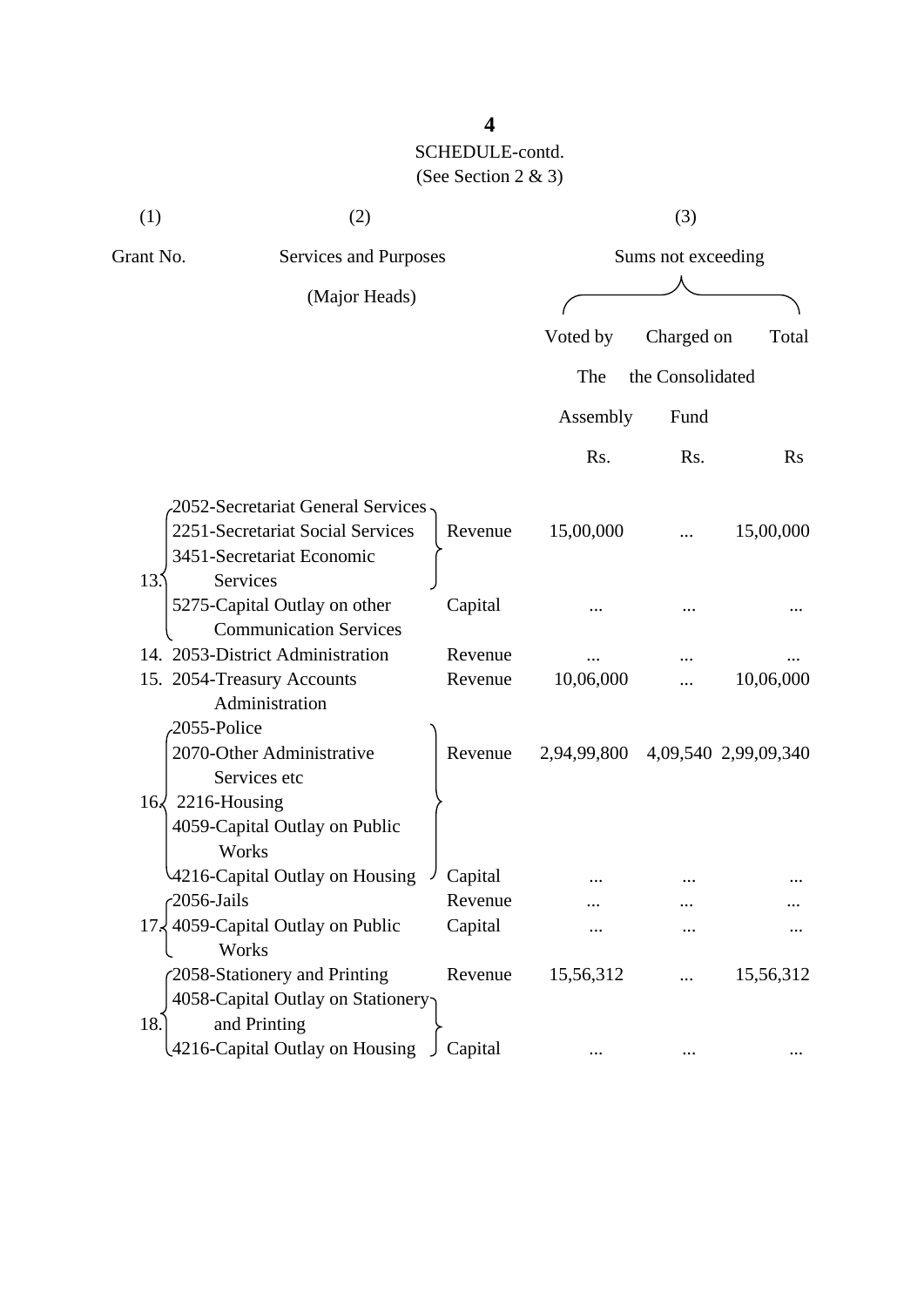| (1)                                | (2)                                                                                                                                                                                                                                        |                    | (3)      |                  |        |
|------------------------------------|--------------------------------------------------------------------------------------------------------------------------------------------------------------------------------------------------------------------------------------------|--------------------|----------|------------------|--------|
| Grant No.<br>Services and Purposes |                                                                                                                                                                                                                                            | Sums not exceeding |          |                  |        |
|                                    | (Major Heads)                                                                                                                                                                                                                              |                    |          |                  |        |
|                                    |                                                                                                                                                                                                                                            |                    | Voted by | Charged on       | Total  |
|                                    |                                                                                                                                                                                                                                            |                    | The      | the Consolidated |        |
|                                    |                                                                                                                                                                                                                                            |                    | Assembly | Fund             |        |
|                                    |                                                                                                                                                                                                                                            |                    | Rs.      | Rs.              | Rs     |
|                                    | 2052-Secretariat-General Services<br>2059-Public Works<br>2203-Technical Education<br>2204-Sports and Youth Services<br>2205-Art and Culture<br>2216-Housing<br>4059-Capital Outlay on Public<br>Works                                     | Revenue            |          | 85,787           | 85,787 |
| $19\sqrt{ }$                       | 4202-Capital Outlay on Education,<br>Art and Culture<br>4210-Capital Outlay on Medical<br>and Public Health<br>4216-Capital Outlay on Housing<br>4403-Capital Outlay on Animal<br>Husbandry<br>4404-Capital Outlay on Dairy<br>Development | Capital            |          |                  |        |
|                                    | 2070-Other Administrative                                                                                                                                                                                                                  | Revenue            | .        |                  |        |
| 20                                 | Services etc<br>4059-Capital Outlay on Public<br>Works                                                                                                                                                                                     | Capital            |          |                  |        |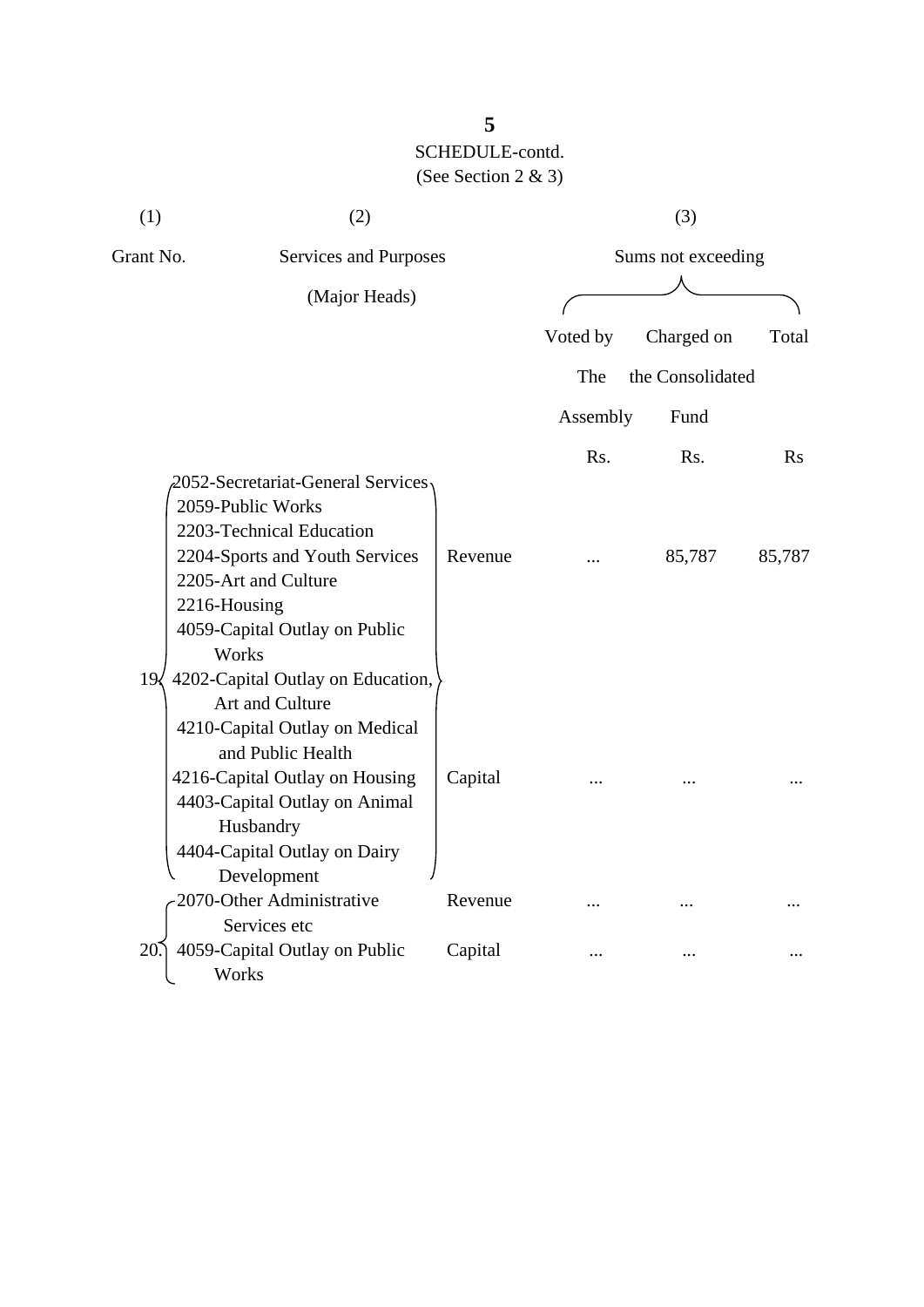| (1)                                | (2)                                                                                                                                                                                                                                                                                                                                                                                                                                |                    |                 | (3)              |                       |
|------------------------------------|------------------------------------------------------------------------------------------------------------------------------------------------------------------------------------------------------------------------------------------------------------------------------------------------------------------------------------------------------------------------------------------------------------------------------------|--------------------|-----------------|------------------|-----------------------|
| Grant No.<br>Services and Purposes |                                                                                                                                                                                                                                                                                                                                                                                                                                    | Sums not exceeding |                 |                  |                       |
|                                    | (Major Heads)                                                                                                                                                                                                                                                                                                                                                                                                                      |                    |                 |                  |                       |
|                                    |                                                                                                                                                                                                                                                                                                                                                                                                                                    |                    | Voted by        | Charged on       | Total                 |
|                                    |                                                                                                                                                                                                                                                                                                                                                                                                                                    |                    | The             | the Consolidated |                       |
|                                    |                                                                                                                                                                                                                                                                                                                                                                                                                                    |                    | Assembly        | Fund             |                       |
|                                    |                                                                                                                                                                                                                                                                                                                                                                                                                                    |                    | Rs.             | Rs.              | $\rm Rs$              |
| 21                                 | 2075-Miscellaneous General<br><b>Services</b><br>2202-General Education<br>2203-Technical Education<br>2204-Sports and Youth Services<br>2205-Art and Culture<br>2236-Nutrition<br>3425-Other Scientific Research<br>3454-Census, Survey and<br><b>Statistics</b><br>4202-Capital Outlay on Education,<br>Art and Culture<br>4204-Capital Outlay on Education, Capital<br>Sports, Art and Culture<br>6202-Loans for Education, Art | Revenue            | 24, 57, 13, 887 |                  | $\ldots$ 24,57,13,887 |
|                                    | and Culture<br>2070-Other Administrative<br>Services etc                                                                                                                                                                                                                                                                                                                                                                           | Revenue            | 1,04,03,528     |                  | 1,04,03,528           |
| 22.3                               | 2216-Housing<br>4059-Total Outlay on Public<br>Works                                                                                                                                                                                                                                                                                                                                                                               | Revenue<br>Capital | 2,73,85,212     | $\cdots$         | 2,73,85,212           |
|                                    | 23. 2070-Other Administrative<br>Services etc                                                                                                                                                                                                                                                                                                                                                                                      | Revenue            |                 |                  |                       |
|                                    | 24. 2071-Pensions and other<br><b>Retirements Benefits</b>                                                                                                                                                                                                                                                                                                                                                                         | Revenue            |                 |                  |                       |
|                                    | 25. 2075-Miscellaneous General<br>Services                                                                                                                                                                                                                                                                                                                                                                                         | Revenue            | 1,96,985        |                  | 1,96,985              |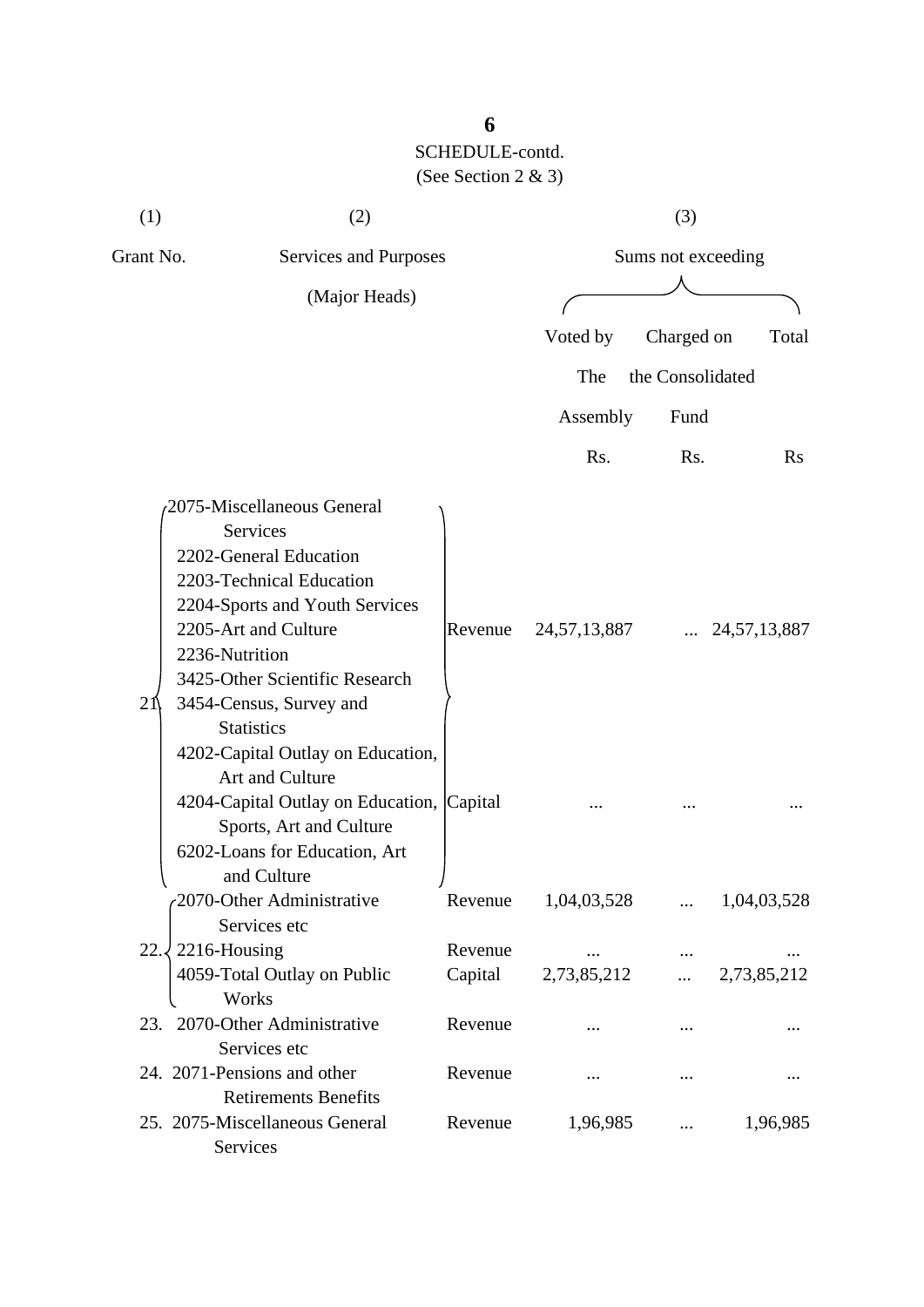| (1)                                | (2)                                                                                     |                    | (3)                 |                        |                    |
|------------------------------------|-----------------------------------------------------------------------------------------|--------------------|---------------------|------------------------|--------------------|
| Grant No.<br>Services and Purposes |                                                                                         | Sums not exceeding |                     |                        |                    |
|                                    | (Major Heads)                                                                           |                    |                     |                        |                    |
|                                    |                                                                                         |                    | Voted by            | Charged on             | Total              |
|                                    |                                                                                         |                    | The                 | the Consolidated       |                    |
|                                    |                                                                                         |                    | Assembly            | Fund                   |                    |
|                                    |                                                                                         |                    | Rs.                 | Rs.                    | <b>Rs</b>          |
|                                    | 2210-Medical and Public Health<br>2211-Family Welfare<br>4210-Capital Outlay on Medical |                    | Revenue 1,16,30,000 |                        | 80,000 1,17,90,000 |
| 26.                                | and Public Health<br>4216-Capital Outlay on Family<br>Welfare                           | Capital            |                     |                        |                    |
| 2216-Housing                       | 2215-Water Supply and Sanitation<br>27. $\langle$ 4215-Capital Outlay on Water          |                    |                     |                        |                    |
| 2216-Housing                       | Supply and Sanitation<br>4216-Capital Outlay on Housing                                 | Capital            | Revenue 5,75,00,000 |                        | 5,75,00,000        |
| 28.                                | 4216-Capital Outlay on Housing<br>4217-Capital Outlay on Urban<br>Development           | Capital            |                     |                        |                    |
| $-2216$ -Housing                   | 2217-Urban Development<br>29. 4216-Capital Outlay on Housing                            | Revenue            |                     |                        |                    |
|                                    | 4217-Capital Outlay on Urban<br>Development                                             | Capital            |                     |                        |                    |
| 30.                                | 2220-Information and Publicity                                                          | Revenue            |                     |                        |                    |
| 31.                                | 2230-Labour and Employment                                                              | Revenue            |                     |                        |                    |
|                                    | 3456-Civil Supplies<br>32. 4408-Capital Outlay on Food<br>Storage and Warehousing       | Revenue<br>Capital | 96,90,000<br>       | 96,90,000<br>$\ddotsc$ |                    |
|                                    | 33. 2235-Social Security and Welfare<br>6235-Loans for Social Security<br>and Welfare   | Revenue<br>Capital |                     |                        |                    |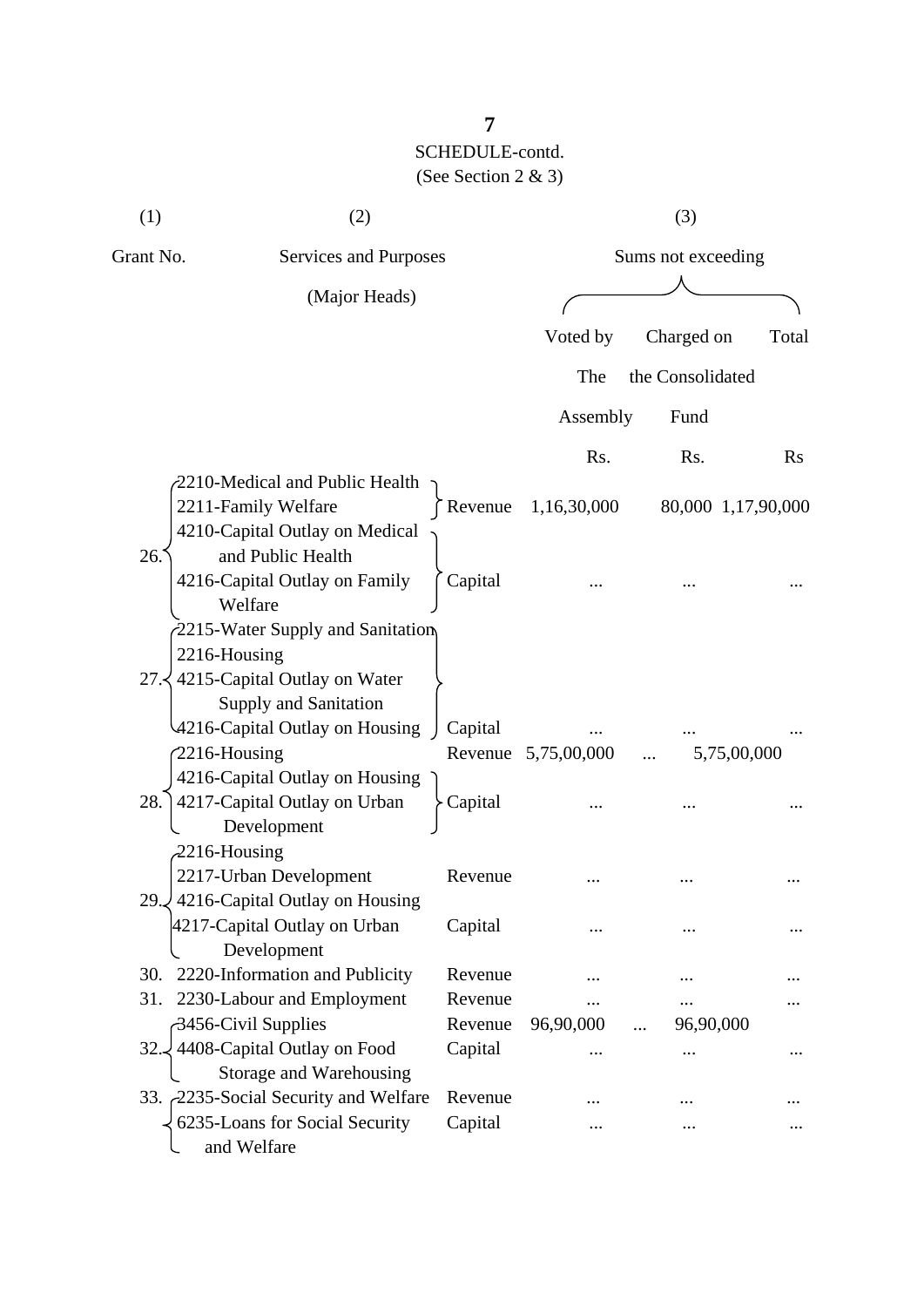| (1)                                | (2)                                                                                                                                                                         |         |                    | (3)              |             |
|------------------------------------|-----------------------------------------------------------------------------------------------------------------------------------------------------------------------------|---------|--------------------|------------------|-------------|
| Grant No.<br>Services and Purposes |                                                                                                                                                                             |         | Sums not exceeding |                  |             |
|                                    | (Major Heads)                                                                                                                                                               |         |                    |                  |             |
|                                    |                                                                                                                                                                             |         | Voted by           | Charged on       | Total       |
|                                    |                                                                                                                                                                             |         | The                | the Consolidated |             |
|                                    |                                                                                                                                                                             |         |                    |                  |             |
|                                    |                                                                                                                                                                             |         | Assembly           | Fund             |             |
|                                    |                                                                                                                                                                             |         | Rs.                | Rs.              | $\rm Rs$    |
|                                    | 2225-Welfare of S.CS, S.TS and<br>Other B.CS<br>2235-Social Security and Welfare                                                                                            | Revenue | 5,12,00,000        |                  | 5,12,00,000 |
| 34                                 | 2236-Nutrition<br>4059-Capital Outlay on Public<br>Works<br>4235-Capital Outlay on Social<br>Security and Welfare<br>6225-Loans for Welfare of S.CS,<br>S.TS and Other B.CS | Capital |                    |                  |             |
|                                    | 35. 2235- Social Security and Welfare                                                                                                                                       | Revenue |                    |                  |             |
|                                    | 2075-Miscellaneous General                                                                                                                                                  |         |                    |                  |             |
| 36.                                | <b>Services</b>                                                                                                                                                             |         |                    |                  |             |
|                                    | 2235-Social Security and Welfare Revenue                                                                                                                                    |         | 1,02,000           | 4,30,000         | 5,32,000    |
| 37.                                | 2250-Other Social Services                                                                                                                                                  | Revenue |                    |                  |             |
|                                    | 38. 3451-Secretariat Economic<br><b>Services</b>                                                                                                                            | Revenue |                    |                  |             |
|                                    | 39. <i>(2425-Co-operation</i> )<br>4425-Capital Outlay on<br>Co-operation                                                                                                   | Revenue |                    |                  |             |
|                                    | 4435-Capital Outlay of other<br><b>Agricultural Programmes</b><br>6425-Loans for Co-operation                                                                               | Capital |                    |                  |             |
|                                    | 2552-North Eastern Areas (Special Revenue                                                                                                                                   |         | 61,25,000          |                  | 61,25,000   |
|                                    | Areas Programme)<br>40.] 4552-Capital Outlay on North<br><b>Eastern Areas</b>                                                                                               | Capital |                    |                  |             |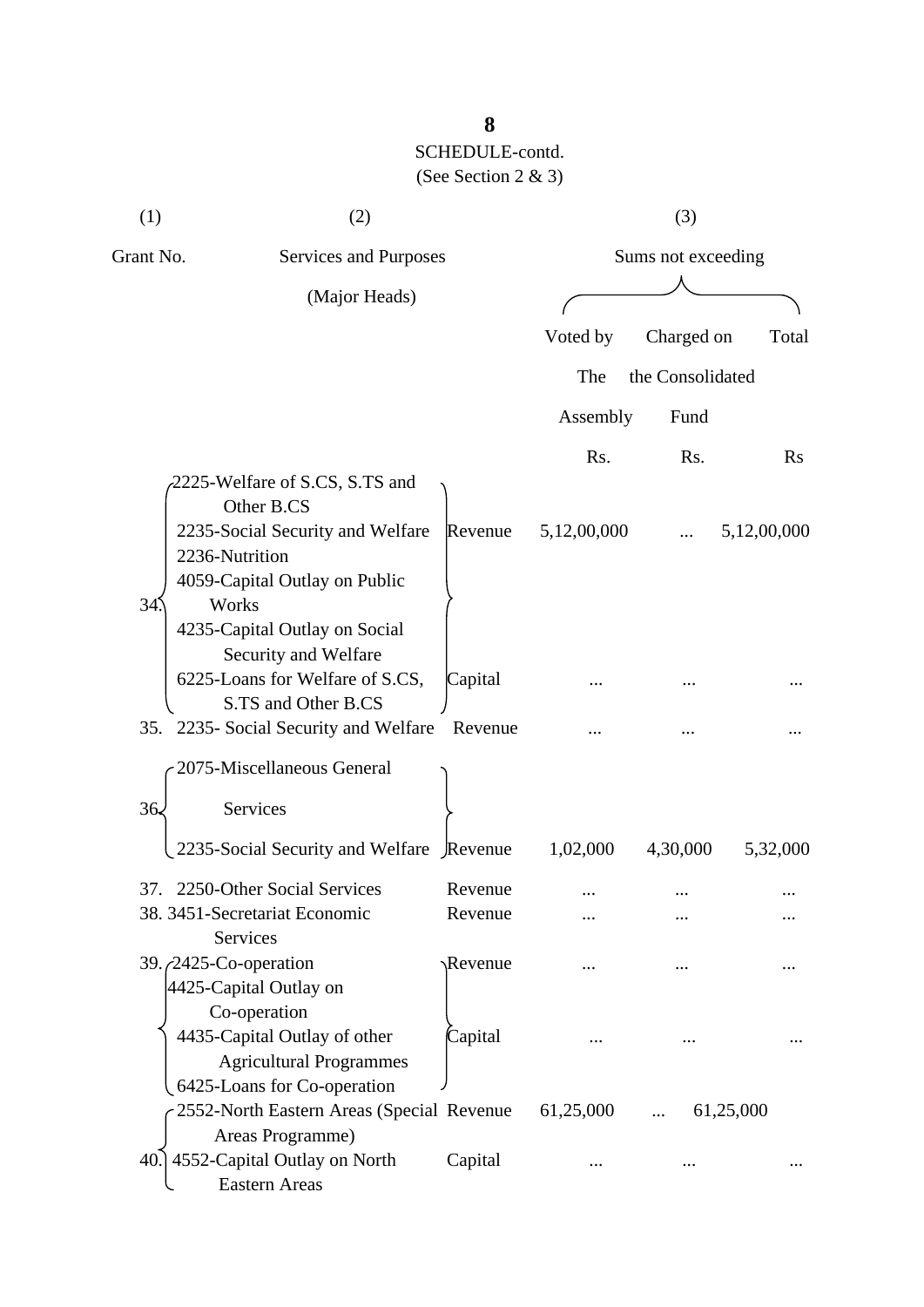| (1)                                 | (2)                                                                                                                                                                                                                                             |                    | (3)                |                  |                |
|-------------------------------------|-------------------------------------------------------------------------------------------------------------------------------------------------------------------------------------------------------------------------------------------------|--------------------|--------------------|------------------|----------------|
| Grant No.                           | Services and Purposes<br>(Major Heads)                                                                                                                                                                                                          |                    | Sums not exceeding |                  |                |
|                                     |                                                                                                                                                                                                                                                 |                    |                    |                  |                |
|                                     |                                                                                                                                                                                                                                                 |                    | Voted by           | Charged on       | Total          |
|                                     |                                                                                                                                                                                                                                                 |                    | The                | the Consolidated |                |
|                                     |                                                                                                                                                                                                                                                 |                    | Assembly           | Fund             |                |
|                                     |                                                                                                                                                                                                                                                 |                    | Rs.                | Rs.              | $\mathbf{R}$ s |
|                                     | 41. 3454-Census, Surveys and                                                                                                                                                                                                                    | Revenue            | 64,722             | .                | 64,722         |
| 2216-Housing<br>42.<br>2216-Housing | <b>Statistics</b><br>3475-Other General Economic<br><b>Services</b><br>2401-Crop Husbandry<br>2408-Food Storage and<br>Warehousing<br>2415-Agricultural Research and<br>Education<br>2435-Other Agricultural<br>Programmes                      | Revenue<br>Revenue |                    |                  |                |
| 43.                                 | 2702-Minor Irrigation<br>4216-Capital Outlay on Housing<br>4401-Capital Outlay on Crop<br>Husbandry<br>4416-Investments in Agricultural<br><b>Financial INST</b><br>4702-Capital Outlay on Minor<br>Irrigation<br>6401-Loans for Crop Husbandry | Capital            |                    |                  |                |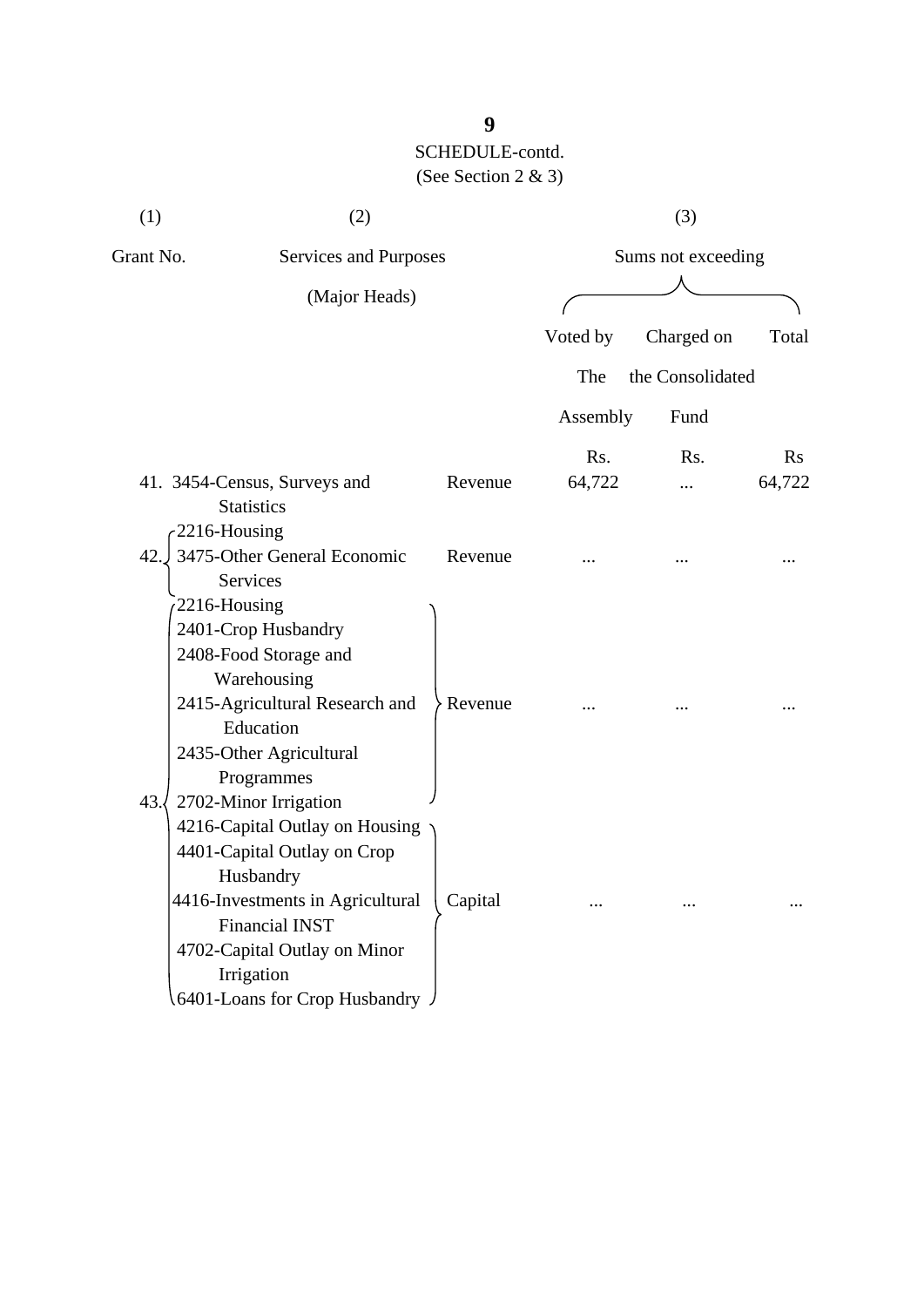| (1)       | (2)                                                                                                                                                      |                        | (3)                |             |  |
|-----------|----------------------------------------------------------------------------------------------------------------------------------------------------------|------------------------|--------------------|-------------|--|
| Grant No. | Services and Purposes                                                                                                                                    |                        | Sums not exceeding |             |  |
|           | (Major Heads)                                                                                                                                            |                        |                    |             |  |
|           |                                                                                                                                                          | Voted by               | Charged on         | Total       |  |
|           |                                                                                                                                                          | The                    | the Consolidated   |             |  |
|           |                                                                                                                                                          | Assembly               | Fund               |             |  |
|           |                                                                                                                                                          | R <sub>s</sub> .       | R <sub>s</sub> .   | Rs          |  |
| 44.       | 2701-Medium Irrigation-II-Works<br>Under E. And D Wing P.W.D<br><b>Medium Irrigation Projects</b><br>2711-Flood Control<br>4701-Capital Outlay on Medium | Revenue                |                    |             |  |
|           | Irrigation<br>4711-Capital Outlay on Flood<br><b>Control Projects</b>                                                                                    | Capital                |                    |             |  |
| 45.       | $-2216$ -Housing<br>2402-Soil and Water Conservation Revenue<br>2415-Agricultural Research and                                                           | 1,62,00,000            |                    | 1,62,00,000 |  |
|           | Education<br>46. 2501-Special Programmes for<br><b>Rural Development</b>                                                                                 | 2,34,68,001<br>Revenue |                    | 2,34,68,001 |  |
|           | 2216-Housing                                                                                                                                             |                        |                    |             |  |
|           | 2235-Social Security and Welfare                                                                                                                         |                        |                    |             |  |
|           | 2403-Animal Husbandry                                                                                                                                    | <b>Revenue</b>         |                    |             |  |
|           | 2415-Agricultural Research and                                                                                                                           | $\cdots$               |                    |             |  |
|           | Education<br>4059-Capital Outlay on Public<br>Works                                                                                                      |                        |                    |             |  |
|           | 4403-Capital Outlay on Animal                                                                                                                            |                        |                    |             |  |
| 47.       | Husbandry<br>6225-Loans for Welfare of S.CS,<br>S.TS and other B.CS                                                                                      | Capital                |                    |             |  |
|           | 6403-Loans for Animal Husbandry                                                                                                                          |                        |                    |             |  |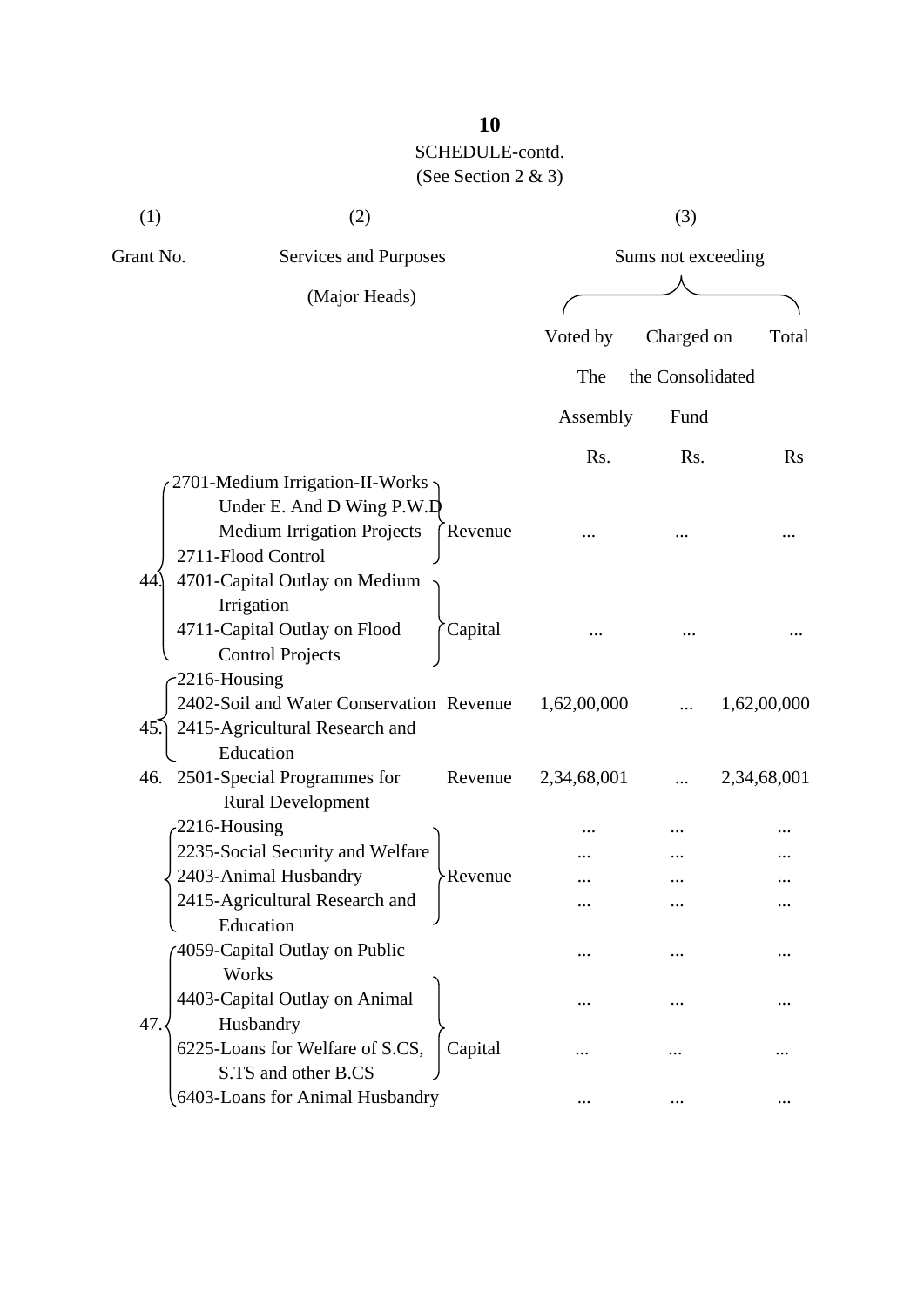# SCHEDULE-contd.

(See Section 2 & 3)

| (1)         | (2)                                                     |         |                      | (3)                |             |
|-------------|---------------------------------------------------------|---------|----------------------|--------------------|-------------|
| Grant No.   | Services and Purposes                                   |         |                      | Sums not exceeding |             |
|             | (Major Heads)                                           |         |                      |                    |             |
|             |                                                         |         | Voted by             | Charged on         | Total       |
|             |                                                         |         | The                  | the Consolidated   |             |
|             |                                                         |         | Assembly             | Fund               |             |
|             |                                                         |         | R <sub>s</sub> .     | R <sub>s</sub> .   | $\rm Rs$    |
|             | $-2216$ -Housing                                        |         |                      |                    |             |
|             | 2404-Dairy Development                                  |         |                      |                    |             |
| 48.         | 2415-Agricultural Research and                          | Revenue | .                    |                    |             |
| - Education |                                                         |         |                      |                    |             |
|             | 2216-Housing                                            |         |                      |                    |             |
|             | 2405-Fisheries                                          |         |                      |                    |             |
| 49.         | 2415-Agricultural Research and                          | Revenue |                      |                    |             |
| Education   |                                                         |         |                      |                    |             |
|             | 4216-Capital Outlay on Housing                          |         |                      |                    |             |
|             | 4405-Capital Outlay on Fisheries                        | Capital |                      |                    |             |
|             | 2406-Forestry and Wild Life                             |         |                      |                    |             |
| 50.         | 2415-Agricultural Research and                          | Revenue | 1,50,00,000          | .                  | 1,50,00,000 |
| Education   |                                                         |         |                      |                    |             |
|             | 4406-Capital Outlay on Forestry                         | Capital |                      |                    |             |
|             | and Wild Life                                           |         |                      |                    |             |
|             | 2216-Housing                                            |         |                      |                    |             |
|             | 2236-Nutrition                                          |         |                      |                    |             |
|             | 2401-Crop Husbandry                                     |         |                      |                    |             |
|             | 2501-Special Programmes for<br><b>Rural Development</b> |         | Revenue 12,00,00,000 |                    | 2,00,00,000 |
|             | 2505-Rural Employment                                   |         |                      |                    |             |
|             | 2515-Other Rural Development                            |         |                      |                    |             |
|             | Programmes                                              |         |                      |                    |             |
|             | 4216-Capital Outlay on Housing                          |         |                      |                    |             |
| 51.         | 4515-Capital Outlay on Rural                            | Capital |                      |                    |             |
|             | Development                                             |         |                      |                    |             |
|             | 6515-Loans for other Rural                              |         |                      |                    |             |
|             | <b>Development Programmes</b>                           |         |                      |                    |             |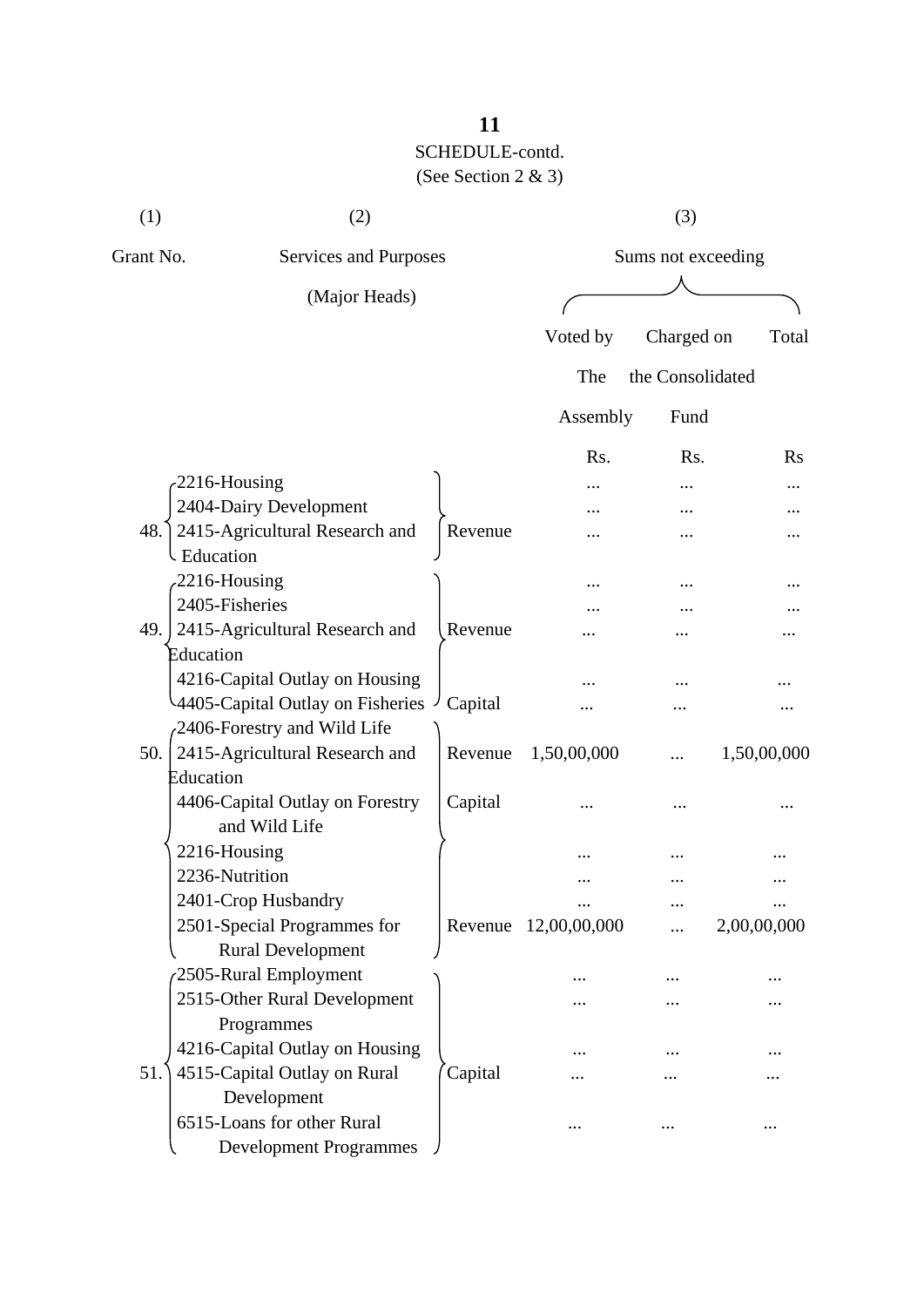(1)  $(2)$   $(3)$ Grant No. Services and Purposes Sums not exceeding (Major Heads) Voted by Charged on Total The the Consolidated Assembly Fund Rs. Rs. Rs. (2852-Industries ) Revenue 13,96,33,409 ... 13,96,33,409 4854-Capital Outlay on Cement ... ... ... and non-Metallic Mineral  $52. \times 4885$ -Capital Outlay on Industries  $\text{Capital}$  ... ... ... ... ... ... and Mineral 6885-Loans for other Industries  $\qquad \qquad \ldots \qquad \ldots \qquad \ldots$  and Mineral 2216-Housing 2851-Village and Small Industries Revenue ... ... ... ... ... ... ... ... ... 4851-Capital Outlay on Village  $\overline{\phantom{a}}$  ... ... ... ... ... ... and Small Scale Industries 53.  $\vert$  6851-Loans for Village and Small  $\vert$  Capital ... ... ... ... ... ... ...

|     | and Mineral                               |         |             |   |             |
|-----|-------------------------------------------|---------|-------------|---|-------------|
|     | Industries                                |         |             |   |             |
|     | $-2216$ -Housing                          |         |             |   |             |
|     | 2851-Village and Small Industries Revenue |         | 1,19,08,048 |   | 1,19,08,048 |
|     | 4216-Capital Outlay on Housing            |         |             |   |             |
|     | 4851-Capital Outlay on Village            | Capital |             |   |             |
| 54. | and Small Scale Industries                |         |             |   |             |
|     | 6851-Loans for Village and Small          |         |             |   |             |
|     | and Mineral                               |         |             |   |             |
|     | Industries                                |         |             |   |             |
|     | 2853-Non-Ferrous Mining and               | Revenue | 6,45,00,000 |   | 6,45,00,000 |
|     | Metallurgical Industries                  |         |             |   |             |
|     | 4216-Capital Outlay on Housing            |         |             |   |             |
| 55. | 4853-Capital Outlay on Mining             | Capital |             |   |             |
|     | and Metallurgical Industries              |         |             |   |             |
|     | 3054-Roads and Bridges                    | Revenue | 9,70,00,000 | . | 9,70,00,000 |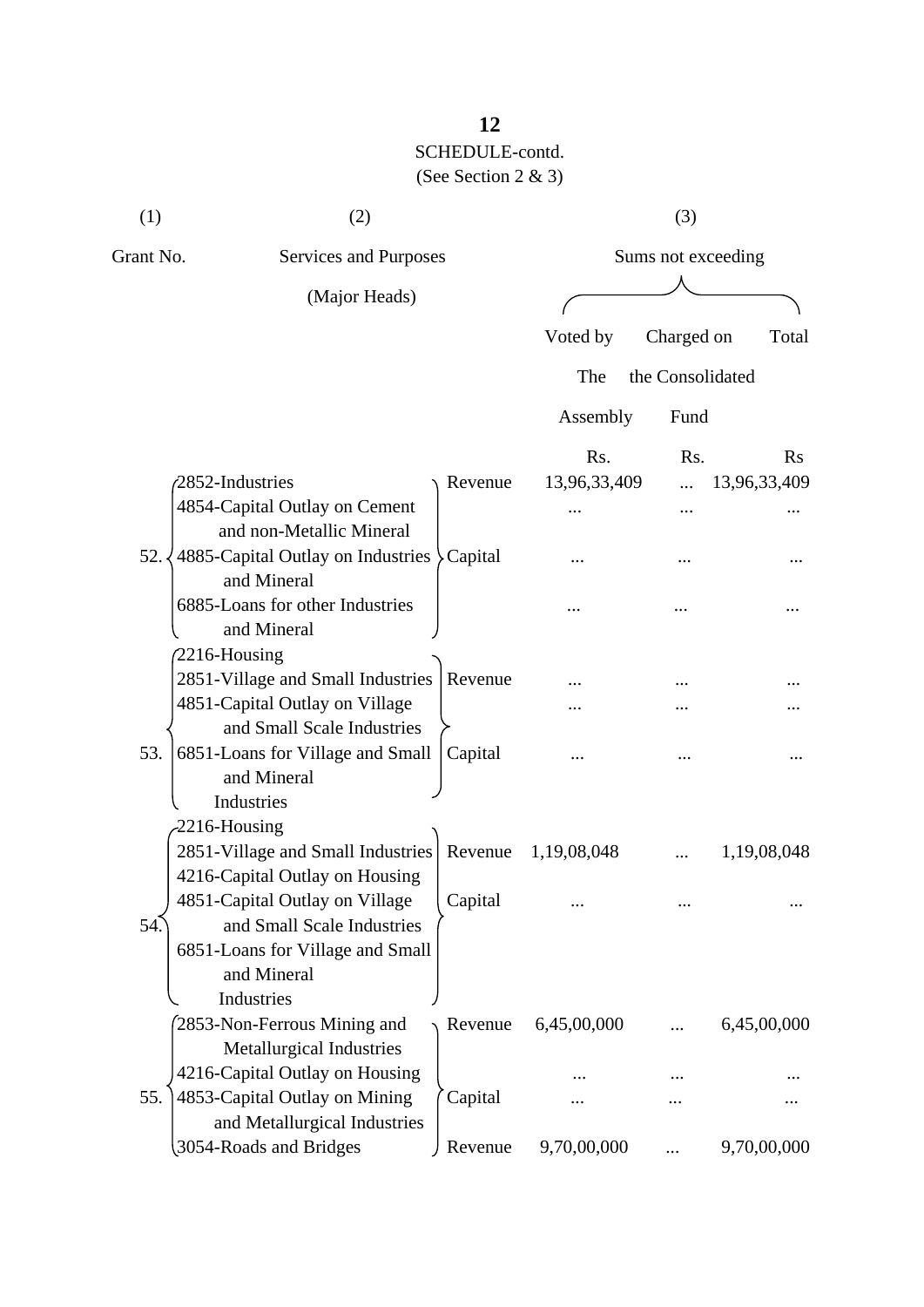| (1)       | (2)                                                                                                                                         |         |                                         | (3)                |             |
|-----------|---------------------------------------------------------------------------------------------------------------------------------------------|---------|-----------------------------------------|--------------------|-------------|
| Grant No. | Services and Purposes                                                                                                                       |         |                                         | Sums not exceeding |             |
|           | (Major Heads)                                                                                                                               |         |                                         |                    |             |
|           |                                                                                                                                             |         | Voted by                                | Charged on         | Total       |
|           |                                                                                                                                             |         | The                                     | the Consolidated   |             |
|           |                                                                                                                                             |         | Assembly                                | Fund               |             |
|           |                                                                                                                                             |         | Rs.                                     | Rs.                | <b>Rs</b>   |
|           | 56. 5054-Capital Outlay on Roads<br>and Bridges                                                                                             | Capital |                                         |                    |             |
|           | 3452-Tourism<br>4059-Capital Outlay on Public<br>Works                                                                                      | Revenue | 1,37,16,180                             |                    | 1,37,16,180 |
|           | 57. $\frac{1}{2}$ 5275-Capital Outlay on other<br><b>Communication Services</b><br>5452-Capital Outlay on Tourism<br>7452-Loans for Tourism | Capital |                                         |                    |             |
|           | 58. 3606-Aid Materials and Equipment                                                                                                        | Revenue |                                         |                    |             |
|           | 59. 5465-Investment in General<br>Financial and Training<br>Institutions                                                                    | Capital | 37,18,000                               |                    | 37,18,000   |
|           | 6003-Internal Debt. Of the State<br>Government                                                                                              | Capital |                                         |                    |             |
|           | 6004-Loans and Advances from<br>the Central Government                                                                                      | Capital |                                         | 29,65,721          | 29,65,721   |
|           | 60. 7610-Loans to Government<br>Servants etc                                                                                                | Capital |                                         |                    |             |
|           | 61.7615-Miscellaneous Loans                                                                                                                 | Capital |                                         |                    |             |
|           | 62. 7810-Inter-State Settlement                                                                                                             | Capital |                                         |                    |             |
|           | 63. 7999-Appropriation to Contingency Capital<br>Fund                                                                                       |         |                                         |                    |             |
|           | Total<br>.<br>$\cdots$                                                                                                                      |         | 123,94,25,426 2,47,63,048 131,41,83,473 |                    |             |
|           |                                                                                                                                             |         |                                         | L.M.SANGMA         |             |

Under Secretary to the Govt. Of Meghalaya,

Law (B) Department.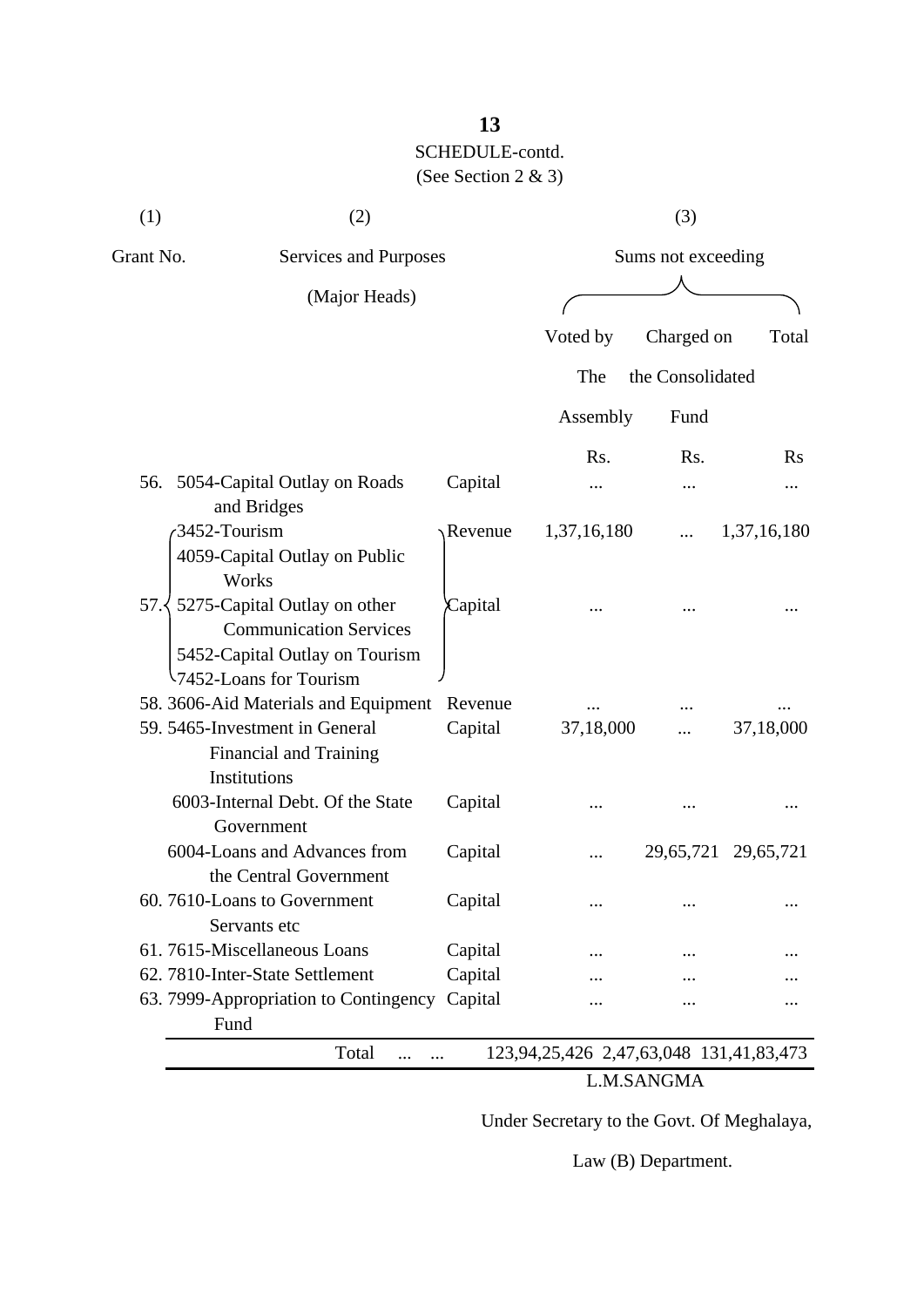### **The 29th March, 2001**

No. LL(B) 17/96/226- The Meghalaya Appropriation (Vote-on-Account) Act, 2001 (Act No.2 of 2001) is hereby published for general information.

#### **MEGHALAYA ACT NO. 2 OF 2001**

(As passed by the Meghalaya Legislative Assembly)

(Received the assent of the Governor on the  $29<sup>th</sup>$  March, 2001)

(Published in the Gazette of Meghalaya, Extra-ordinary issue, dated  $29<sup>th</sup>$  March, 2001)

#### THE MEGHALAYA APPROPRIATION (VOTE-ON-ACCOUNT) ACT, 2001

An

Act

To provide for the withdrawal of certain sums from and out of the Consolidated Fund of Meghalaya for the services of financial year 2001-2002

Be it enacted by the Legislature of the State of Meghalaya in the Fifty-second Year of the Republic of India as follows:-

| Short title and      | 1 | (1) This Act may be called the Meghalaya Appropriation       |
|----------------------|---|--------------------------------------------------------------|
| Commencement         |   | (Vote-on-Account) Act, 2001                                  |
|                      |   | (2) It shall come into force on the first day of April, 2001 |
| Withdrawal of Rs.    | 2 | From and out of the Consolidated fund of Meghalaya there     |
| 446,28,78,800 from   |   | may be withdrawn sums not exceeding those specified in       |
| and out of the       |   | Column (3) of the Schedule amounting in the aggregate to     |
| Consolidated Fund of |   | the sums of Rupees four hundred forty six crores, twenty     |
| Meghalaya for the    |   | eight lakhs, seventy eight thousand, eight hundred towards   |
| financial Year 2001- |   | defraying the several charges which will come in the course  |
| 2002                 |   | of payment beginning on the first day of April, 2001 in      |
|                      |   | respect of the services specified in Column (2) of the       |
|                      |   | Schedule.                                                    |
| Appropriation        | 3 | The sums authorised to be withdrawn from and out of the      |
|                      |   | Consolidated Fund of Meghalaya by this Act, shall be         |
|                      |   | appropriated for the services and purposes expressed in the  |
|                      |   | Schedule in relation to the Financial year 2001-2002         |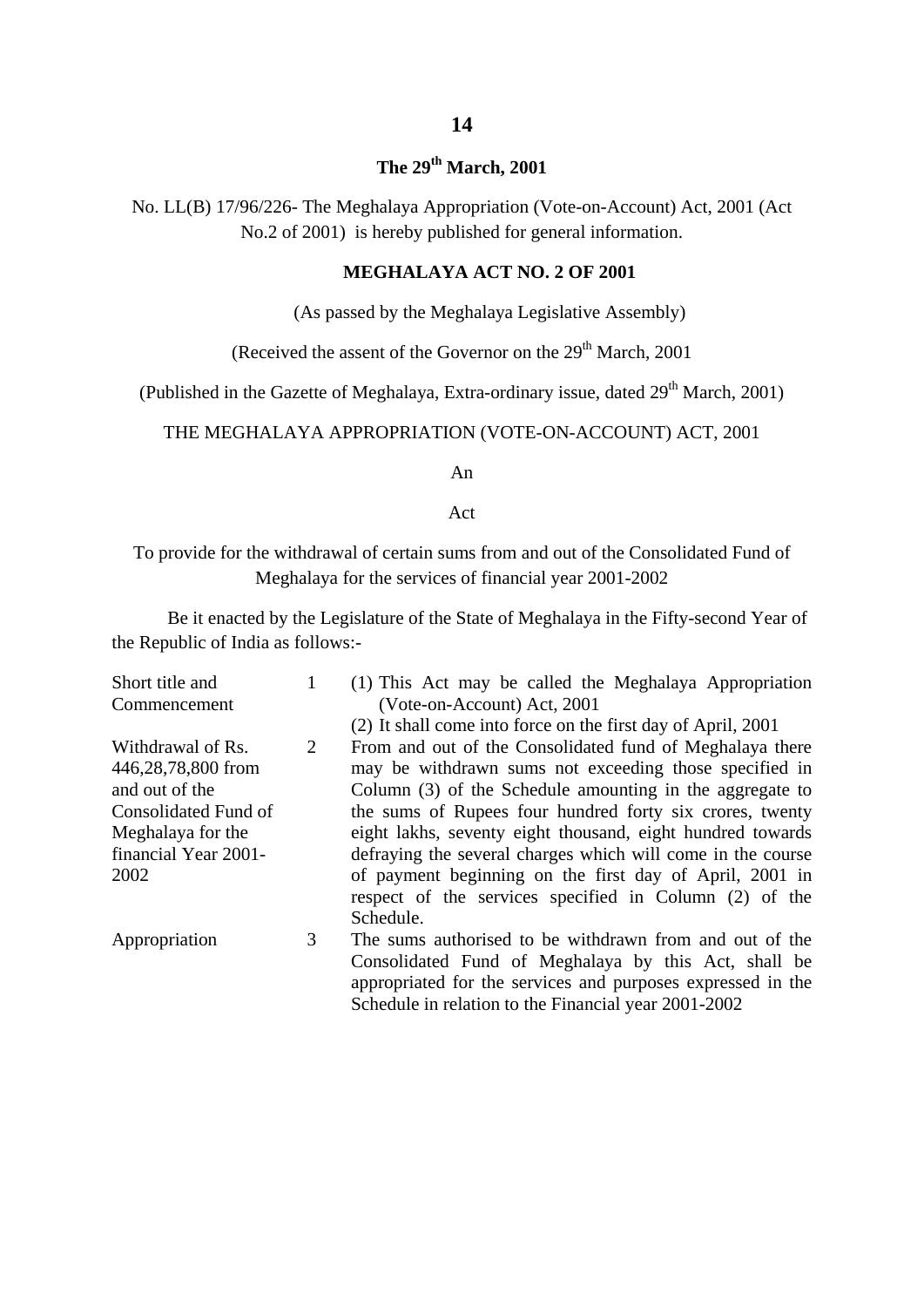| (1)       | (2)                                       |       | (3)                   |                                              |                  |                                     |
|-----------|-------------------------------------------|-------|-----------------------|----------------------------------------------|------------------|-------------------------------------|
| Grant No. | <b>Services and Purposes</b>              |       | Sums not exceeding    |                                              |                  |                                     |
|           | (Major Heads)                             |       |                       |                                              |                  |                                     |
|           |                                           |       |                       | Voted by                                     | Charged on       | Total                               |
|           |                                           |       |                       | The                                          | the Consolidated |                                     |
|           |                                           |       |                       | Assembly                                     | Fund             |                                     |
|           |                                           |       |                       | Rs.                                          | Rs.              | Rs.                                 |
|           | $2011$ -Parliamentary/State/Union Revenue |       |                       | 1,57,44,000                                  |                  | 6,03,500 1,63,47,500                |
|           | <b>Territory Legislature</b>              |       |                       |                                              |                  |                                     |
| 1.        | 2058-Stationery and Printing              | Total | Revenue<br>Revenue    | 7,27,500<br>1,64,71,500 6,03,500 1,70,75,000 |                  | 7,27,500                            |
|           | 4058-Capital Outlay on Stationery         |       | Capital               | 1,75,000                                     |                  | 1,75,000                            |
|           | and Printing                              |       |                       |                                              |                  |                                     |
|           |                                           |       | Total / Capital       | 1,75,000                                     |                  | 1,75,000                            |
| 2.        | 2012-Governor                             |       | Revenue               | 7,500                                        | 56,71,250        | 56,78,750                           |
|           |                                           | Total | Revenue               |                                              | 7,500 56,71,250  | 56,78,750                           |
|           | 4216-Capital Outlay on Housing            |       | Capital               |                                              |                  |                                     |
|           |                                           |       | Total Capital         |                                              |                  |                                     |
| 3.        | 2013-Council of Ministers                 |       | $\gamma$ Revenue      | 1,03,98,750                                  |                  | 1,03,98,750                         |
|           | 2070-Other Administrative                 |       |                       |                                              |                  |                                     |
|           | Services, etc                             |       |                       |                                              |                  |                                     |
|           |                                           |       | Total Revenue         | 1,03,98,750                                  | $\cdots$         | 1,03,98,750                         |
| 4.        | 2014-Administration of Justice  Revenue   |       |                       |                                              |                  | 59, 29, 250 23, 45, 750 82, 75, 000 |
|           |                                           |       | Total ∫Revenue        |                                              |                  | 59, 29, 250 23, 45, 750 82, 75, 000 |
| 5.        | 2015-Elections                            |       | $\ldots \cap$ Revenue | 1,34,25,000                                  | $\dddotsc$       | 1,34,25,000                         |
|           |                                           |       | Total ∫Revenue        | 1,34,25,000                                  | $\cdots$         | 1,34,25,000                         |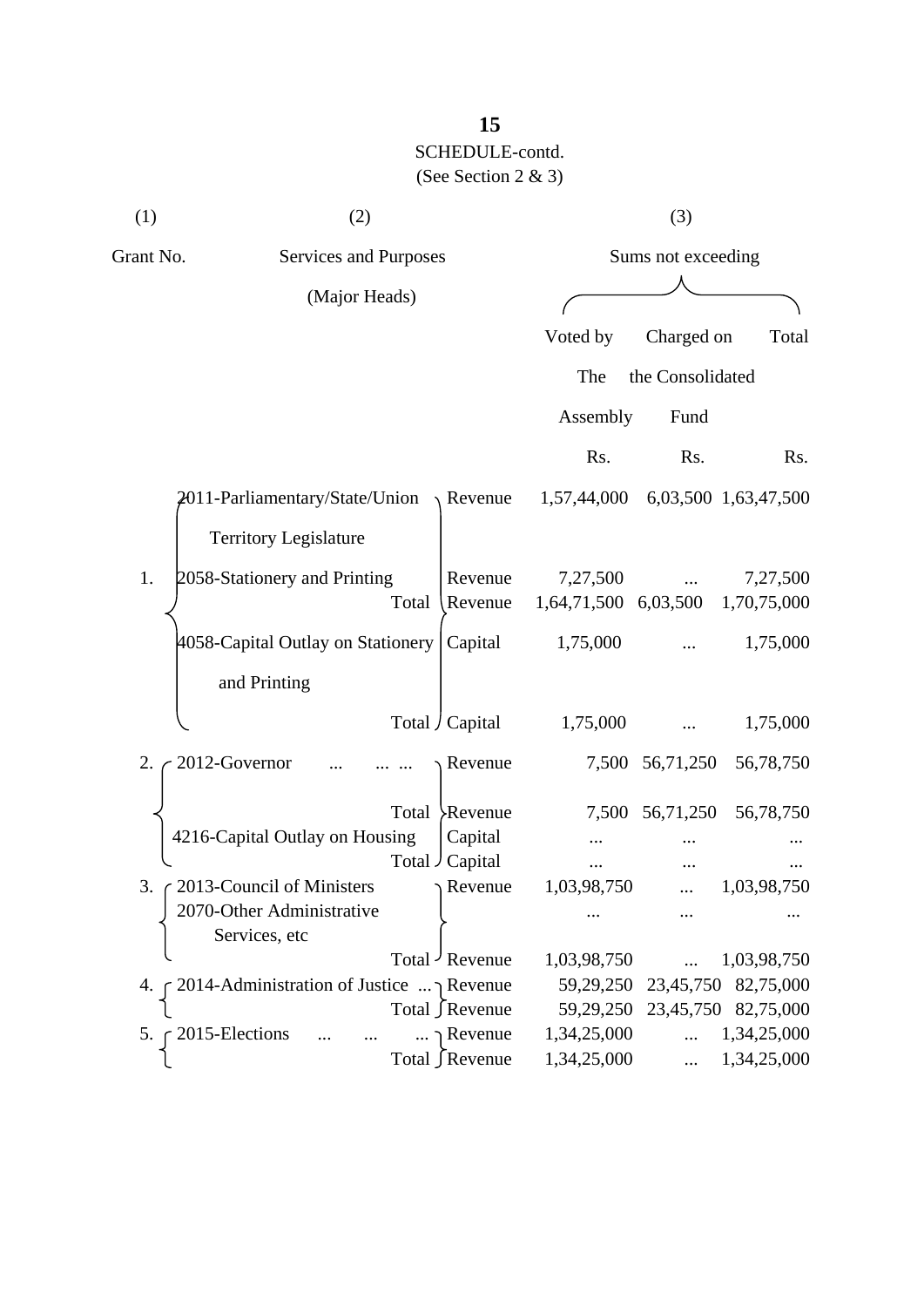| (1)       | (2)                                                                                                     |                            |                            | (3)                |                            |
|-----------|---------------------------------------------------------------------------------------------------------|----------------------------|----------------------------|--------------------|----------------------------|
| Grant No. | Services and Purposes                                                                                   |                            |                            | Sums not exceeding |                            |
|           | (Major Heads)                                                                                           |                            |                            |                    |                            |
|           |                                                                                                         |                            | Voted by                   | Charged on         | Total                      |
|           |                                                                                                         |                            | The                        | the Consolidated   |                            |
|           |                                                                                                         |                            | Assembly                   | Fund               |                            |
|           |                                                                                                         |                            | Rs.                        | Rs.                | R <sub>s</sub> .           |
|           | 2029-Land Revenue<br>2245-Relief on account of Natural<br>Calamities                                    | Revenue                    | 1,08,00,000<br>1,03,50,000 | .<br>.             | 1,08,00,000<br>1,03,50,000 |
|           | 2250-Other Social Services                                                                              | Revenue                    |                            |                    |                            |
|           | 3475-Other General Economic                                                                             |                            |                            |                    |                            |
|           | Services                                                                                                | Total / Revenue            | 2,11,50,000                |                    | 2,11,50,000                |
| 6.        | 6225-Loans for Welfare of<br>Scheduled Castes,<br>Scheduled Tribes and other<br><b>Backward Classes</b> |                            |                            |                    |                            |
|           | 6250-Loans for Other Social<br><b>Services</b>                                                          | Capital                    | 25,000                     |                    | 25,000                     |
|           | 6401-Loans for Crop Husbandry                                                                           |                            |                            |                    |                            |
|           |                                                                                                         | Total / Capital            | 25,000                     | $\cdots$           | 25,000                     |
|           | 7. 2090-Stamps and Registration                                                                         | Revenue                    | 13,25,000                  |                    | 13,25,000                  |
|           |                                                                                                         | Revenue<br>Total           | 13,25,000                  |                    | 13,25,000                  |
| 8.        | 2039-State Excise                                                                                       | Revenue<br>Total J Revenue | 81,54,250<br>81,54,250     |                    | 81,54,250<br>81,54,250     |
|           | 2040-Sales Tax                                                                                          | Revenue                    | 92,00,000                  |                    | 92,00,000                  |
| 9.        | 2045-Other Taxes and Duties on                                                                          |                            |                            |                    |                            |
|           | <b>Commodities and Services</b>                                                                         |                            |                            |                    |                            |
|           |                                                                                                         | Total J Revenue            | 92,00,000                  |                    | 92,00,000                  |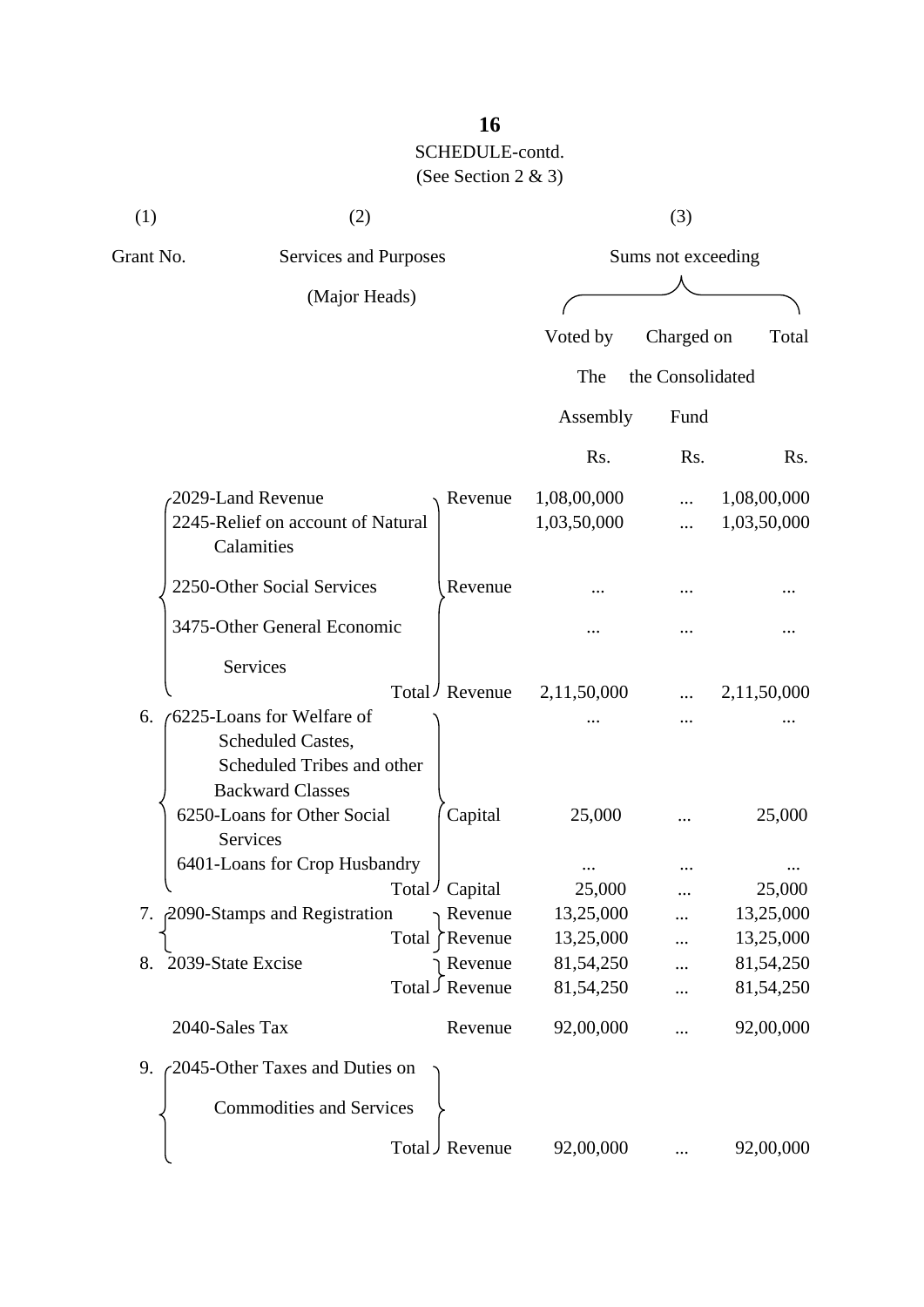| (1)       | (2)                          |                 |             | (3)                |             |
|-----------|------------------------------|-----------------|-------------|--------------------|-------------|
| Grant No. | Services and Purposes        |                 |             | Sums not exceeding |             |
|           | (Major Heads)                |                 |             |                    |             |
|           |                              |                 | Voted by    | Charged on         | Total       |
|           |                              |                 | The         | the Consolidated   |             |
|           |                              |                 | Assembly    | Fund               |             |
|           |                              |                 | Rs.         | Rs.                | Rs.         |
|           | 2041-Taxes on Vehicles       | Revenue         | 1,40,50,000 |                    | 1,40,50,000 |
|           | 2070-Other Administrative    |                 | 31,75,000   |                    | 31,75,000   |
|           | Services etc                 |                 |             |                    |             |
|           | 3055-Road Transport          |                 |             |                    |             |
|           | Total                        | Revenue         | 1,72,25,000 |                    | 1,72,25,000 |
| 10.       | 5053-Capital Outlay on Civil | Capital         | 43,75,000   |                    | 43,75,000   |
|           | Aviation                     |                 |             |                    |             |
|           | 5055-Capital Outlay on Road  |                 | 85,00,000   |                    | 85,00,000   |
|           | Transport                    |                 |             |                    |             |
|           |                              | Total / Capital | 1,28,75,000 |                    | 1,28,75,000 |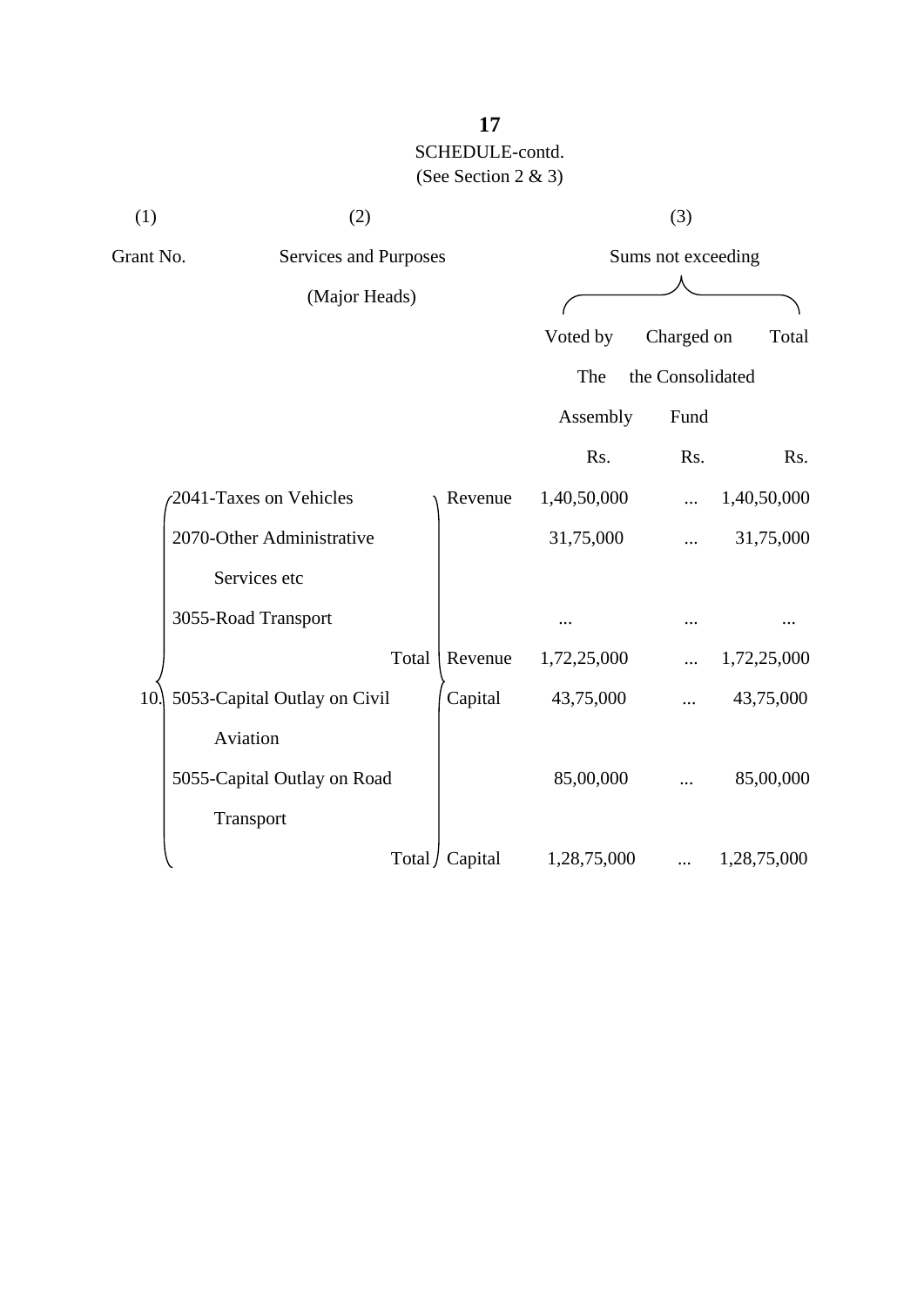| (1)       | (2)                             |                |             | (3)                |             |
|-----------|---------------------------------|----------------|-------------|--------------------|-------------|
| Grant No. | <b>Services and Purposes</b>    |                |             | Sums not exceeding |             |
|           | (Major Heads)                   |                |             |                    |             |
|           |                                 |                | Voted by    | Charged on         | Total       |
|           |                                 |                | The         | the Consolidated   |             |
|           |                                 |                | Assembly    | Fund               |             |
|           |                                 |                | Rs.         | Rs.                | Rs.         |
|           | 2045-Other Taxes and Duties on  | <b>Revenue</b> | 9,50,000    | .                  | 9,50,000    |
|           | <b>Commodities and Services</b> |                |             |                    |             |
|           | 2501-Special Programmes for     |                | 29,00,000   |                    | 29,00,000   |
|           | <b>Rural Development</b>        |                |             |                    |             |
|           | 2801-Power                      |                | 2,75,00,000 |                    | 2,75,00,000 |
| 11        | 2810-Non-Conventional Sources   |                | 25,00,000   |                    | 25,00,000   |
|           | of Energy                       |                |             |                    |             |
|           | Total                           | Revenue        | 3,38,50,000 |                    | 3,38,50,000 |
|           | 6801-Loans for Power Projects   | Capital        | 7,67,50,000 |                    | 7,67,50,000 |
|           |                                 | Total /Capital | 7,67,50,000 |                    | 7,67,50,000 |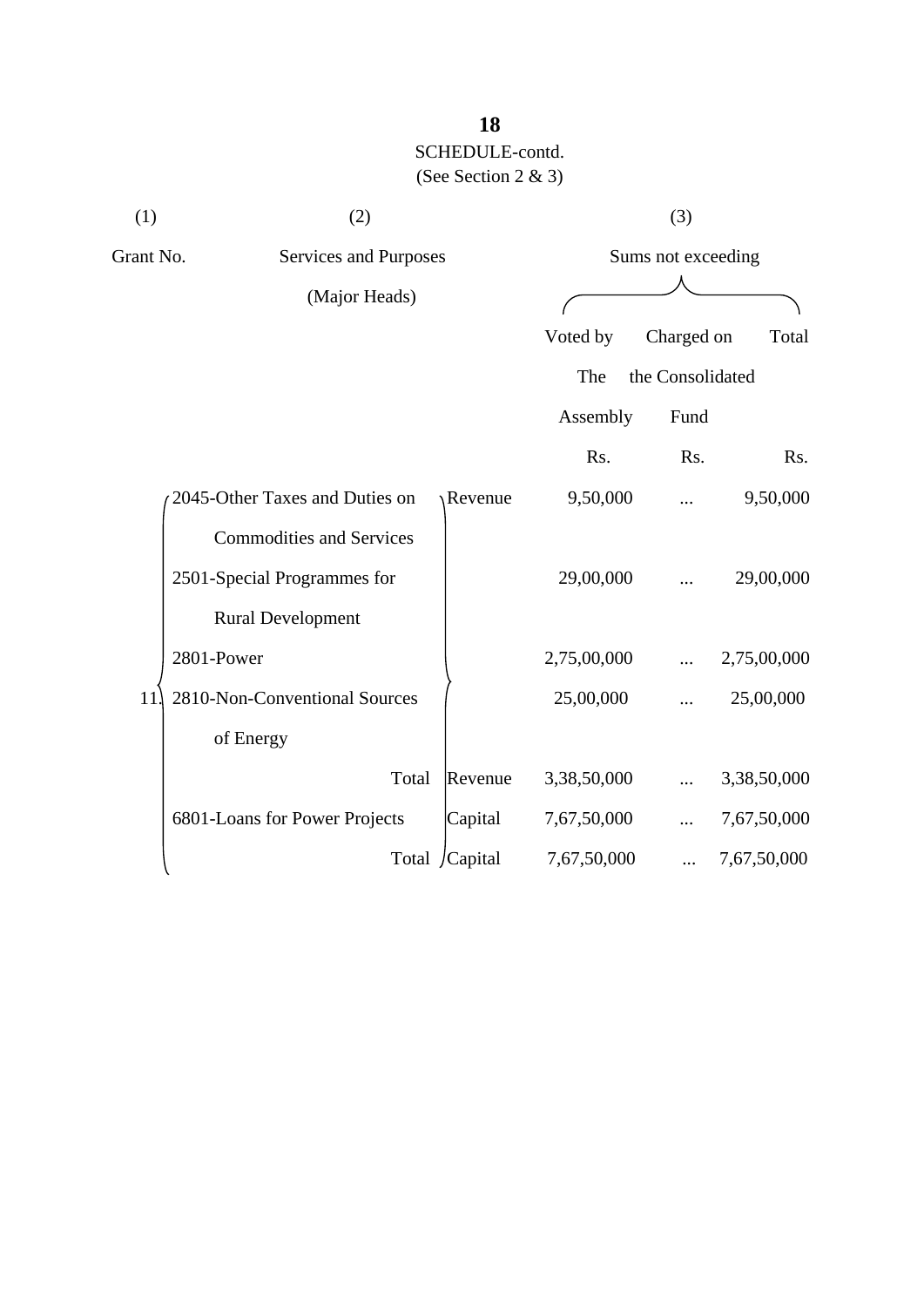| (1)       | (2)                                                           |         |                     | (3)              |                                 |  |
|-----------|---------------------------------------------------------------|---------|---------------------|------------------|---------------------------------|--|
| Grant No. | <b>Services and Purposes</b>                                  |         | Sums not exceeding  |                  |                                 |  |
|           | (Major Heads)                                                 |         |                     |                  |                                 |  |
|           |                                                               |         | Voted by            | Charged on       | Total                           |  |
|           |                                                               |         | The                 | the Consolidated |                                 |  |
|           |                                                               |         | Assembly            | Fund             |                                 |  |
|           |                                                               |         | Rs.                 | Rs.              | Rs.                             |  |
|           | 12. 2047-Other Fiscal Services                                | Revenue | 2,68,750            |                  | 2,68,750                        |  |
|           | Total                                                         | Revenue | 2,68,750            |                  | 2,68,750                        |  |
|           | 2048-Appropriation for Reduction                              | Revenue |                     | 94,75,000        | 94,75,000                       |  |
|           | or Avoidance of Debt                                          |         |                     |                  |                                 |  |
|           | Total                                                         | Revenue |                     | 94,75,000        | 94,75,000                       |  |
|           | 2049-Interest Payment                                         | Revenue |                     |                  | 39, 28, 15, 425 39, 28, 15, 425 |  |
|           | Total                                                         | Revenue |                     |                  | 39, 28, 15, 425 39, 28, 15, 425 |  |
|           | 2051-Public Services Commission                               | Revenue |                     | 22,00,000        | 22,00,000                       |  |
|           | Total                                                         | Revenue |                     | 22,00,000        | 22,00,000                       |  |
|           | 2052-Secretariat General Services $\chi$ Revenue 67,87,88,000 |         |                     |                  | 67,87,88,000                    |  |
|           | 2251-Secretariat Social Services                              |         | 75,52,250           |                  | 75,52,250                       |  |
|           | 3451-Secretariat Economic                                     |         | 1,20,34,750         |                  | 1,20,34,750                     |  |
|           | Services                                                      |         |                     |                  |                                 |  |
| 13.       | Total                                                         |         | Revenue 8,83,75,000 |                  | 8,83,75,000                     |  |
|           | 5275-Capital Outlay on other                                  | Capital |                     |                  |                                 |  |
|           | Communication                                                 |         |                     |                  |                                 |  |
|           | Total J                                                       | Capital |                     |                  |                                 |  |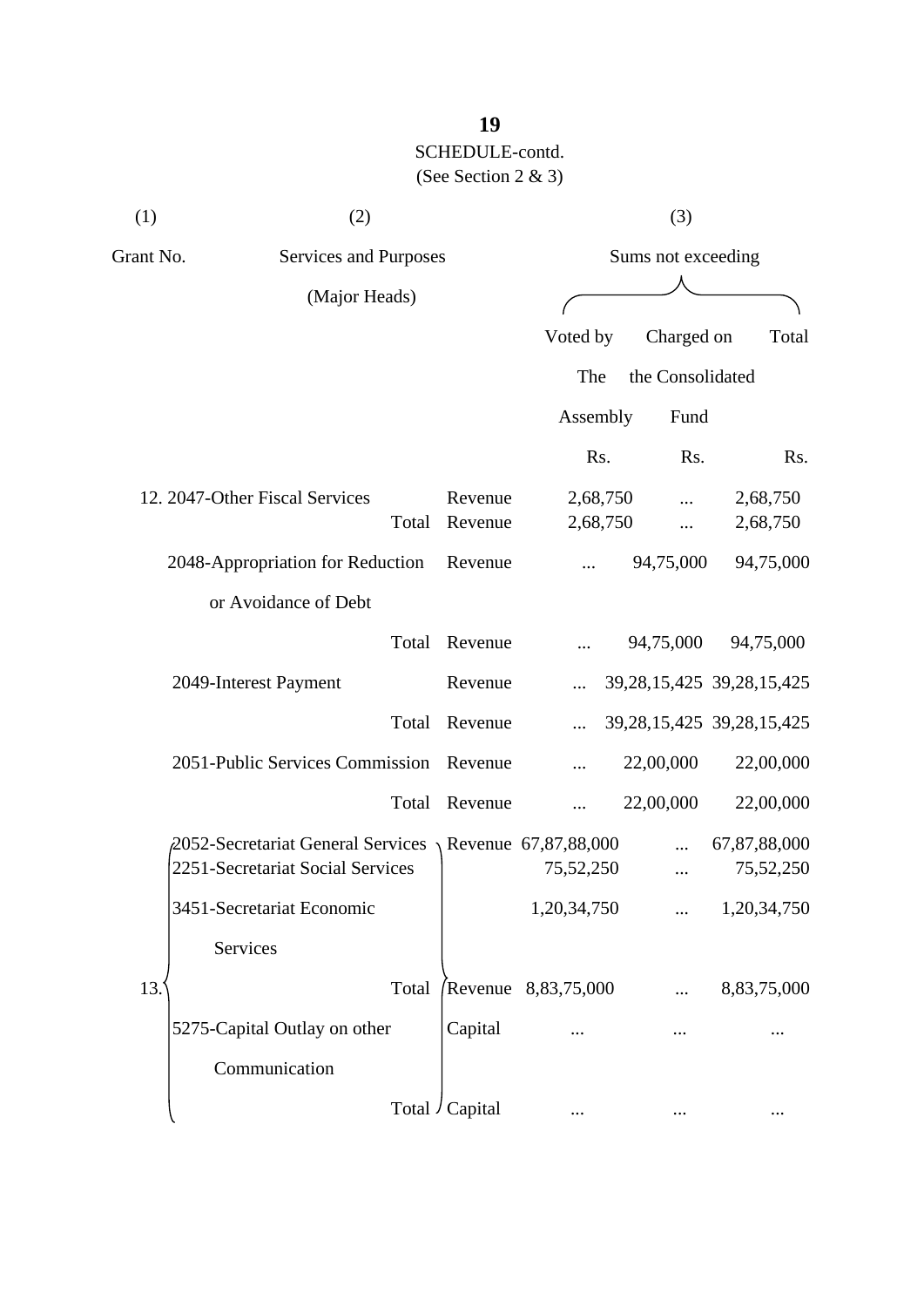| (1)             | (2)                                    |        |         |                    | (3)              |              |  |
|-----------------|----------------------------------------|--------|---------|--------------------|------------------|--------------|--|
| Grant No.       | Services and Purposes                  |        |         | Sums not exceeding |                  |              |  |
|                 | (Major Heads)                          |        |         |                    |                  |              |  |
|                 |                                        |        |         | Voted by           | Charged on       | Total        |  |
|                 |                                        |        |         | The                | the Consolidated |              |  |
|                 |                                        |        |         | Assembly           | Fund             |              |  |
|                 |                                        |        |         | Rs.                | Rs.              | Rs.          |  |
|                 | 14. 2053-District Administration       |        | Revenue | 2,12,25,000        |                  | 2,12,25,000  |  |
|                 |                                        | Total  | Revenue | 2,12,25,000        |                  | 2,12,25,000  |  |
|                 | 15. 2054-Treasury and Accounts         |        | Revenue | 1,77,00,000        |                  | 1,77,00,000  |  |
|                 | Administration                         |        |         |                    |                  |              |  |
|                 |                                        | Total  | Revenue | 1,77,00,000        | .                | 1,77,00,000  |  |
|                 | 2055-Police                            |        | Revenue | 2,00,11,000        | 43,750           | 25,00,54,750 |  |
|                 | 2070-Other Administrative              |        |         | 2,20,44,000        |                  | 2,20,44,000  |  |
|                 | Services etc                           |        |         |                    |                  |              |  |
|                 | 2216-Housing                           |        |         | 20,75,000          |                  | 20,75,000    |  |
|                 |                                        | Total  | Revenue | 27,41,30,000       | 43,750           | 27,41,75,750 |  |
| 16.             | 4055-Capital Outlay on Police          |        | Capital | 1,10,64,000        |                  | 1,10,64,000  |  |
|                 | 4059-Capital Outlay on Public          |        |         |                    |                  |              |  |
|                 | Works                                  |        |         |                    |                  |              |  |
|                 | 4216-Capital Outlay on Housing         |        |         |                    |                  |              |  |
|                 |                                        | Total/ | Capital | 1,10,64,000        |                  | 1,10,64,000  |  |
|                 | 2056-Jails                             |        | Revenue | 92,74,500          |                  | 92,74,500    |  |
|                 |                                        | Total  | Revenue | 92,74,500          |                  | 92,74,500    |  |
| 17              | 4059-Capital Outlay on Public<br>Works |        | Capital |                    |                  |              |  |
|                 |                                        | Total  | Capital |                    |                  |              |  |
|                 | 2058-Stationery and Printing           |        | Revenue | 1,73,75,000        |                  | 1,73,75,000  |  |
|                 |                                        | Total  | Revenue | 1,73,75,000        |                  | 1,73,75,000  |  |
|                 | 4058-Capital Outlay on Stationery      |        | Capital | 7,00,000           |                  | 7,00,000     |  |
| 18 <sub>2</sub> | and Printing                           |        |         |                    |                  |              |  |
|                 | 4216-Capital Outlay on Housing         |        |         |                    |                  |              |  |
|                 |                                        | Total) | Capital | 7,00,000           |                  | 7,00,000     |  |
|                 |                                        |        |         |                    |                  |              |  |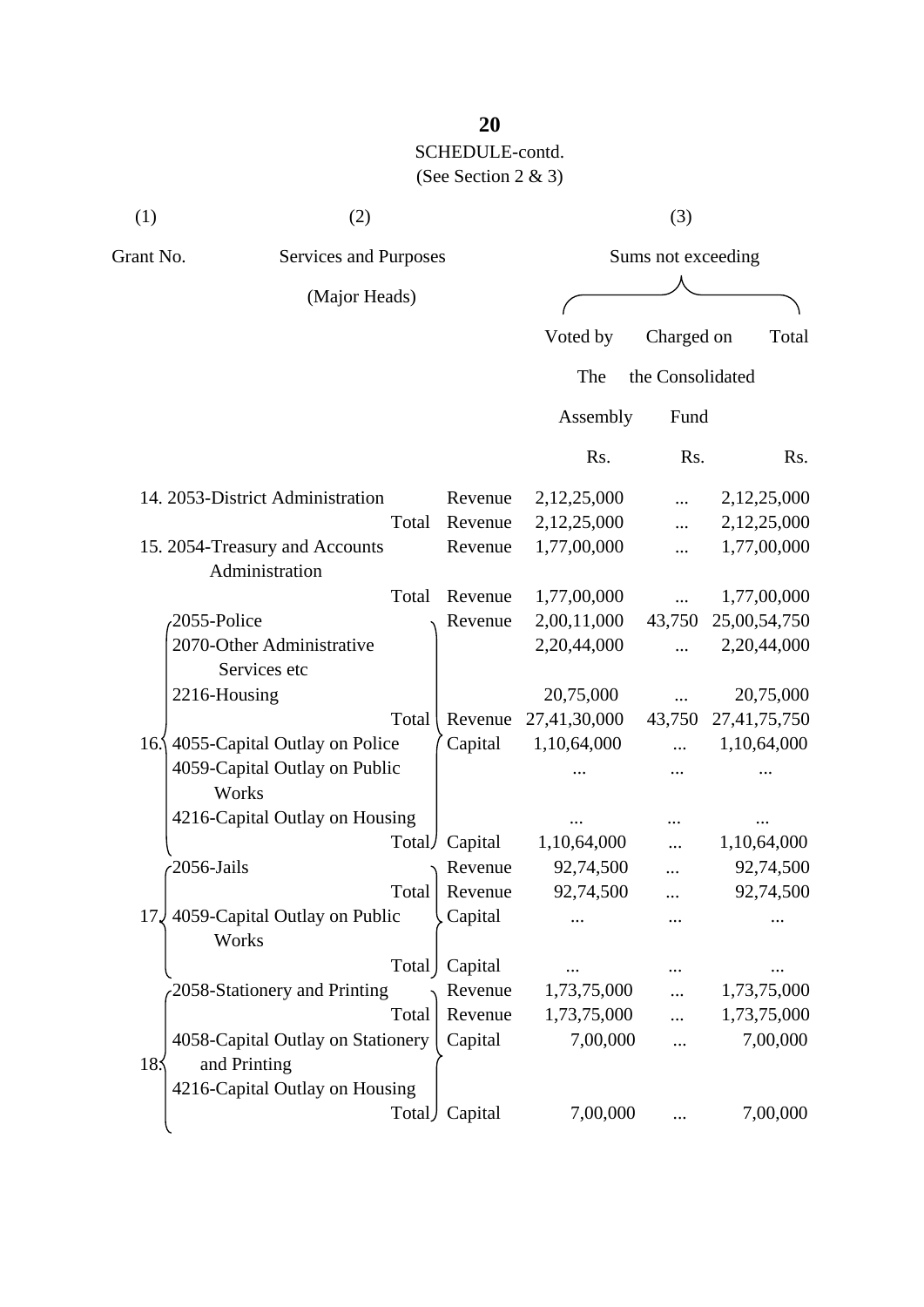| (1) | (2)                                |         |                    | (3)              |              |
|-----|------------------------------------|---------|--------------------|------------------|--------------|
|     | Grant No.<br>Services and Purposes |         | Sums not exceeding |                  |              |
|     | (Major Heads)                      |         |                    |                  |              |
|     |                                    |         | Voted by           | Charged on       | Total        |
|     |                                    |         | The                | the Consolidated |              |
|     |                                    |         | Assembly           | Fund             |              |
|     |                                    |         | Rs.                | Rs.              | Rs.          |
|     | 2052-Secretariat General Services  | Revenue | 43,29,750          |                  | 43,29,750    |
|     | 2059-Public Works                  |         | 14,55,95,750       | $\cdots$         | 14,55,95,750 |
|     | 2203-Technical Education           |         |                    |                  |              |
|     | 2204-Sports and Youth Services     |         |                    |                  |              |
|     | 2205-Art and Culture               |         |                    |                  |              |
|     | 2216-Housing                       |         | 46,00,000          |                  | 46,00,000    |
|     | Total                              | Revenue | 15,45,25,500       |                  | 15,45,25,500 |
|     | 4059-Capital Outlay on Public      |         | 2,42,89,750        | $\ddotsc$        | 2,42,89,750  |
|     | Works                              |         |                    |                  |              |
| 19  | 4202-Capital Outlay on Education   |         | 49,57,500          |                  | 49,57,500    |
|     | 4210-Capital Outlay on Medical     |         | 9,50,000           |                  | 9,50,000     |
|     | and Public Health                  |         |                    |                  |              |
|     | 4216-Capital Outlay on Housing     |         | 24,37,500          |                  | 24,37,500    |
|     | 4403-Capital Outlay on Animal      |         |                    |                  |              |
|     | Husbandry                          |         |                    |                  |              |
|     | 4404-Capital Outlay on Dairy       |         | .                  |                  |              |
|     | Development                        |         |                    |                  |              |
|     | Total                              | Capital |                    |                  |              |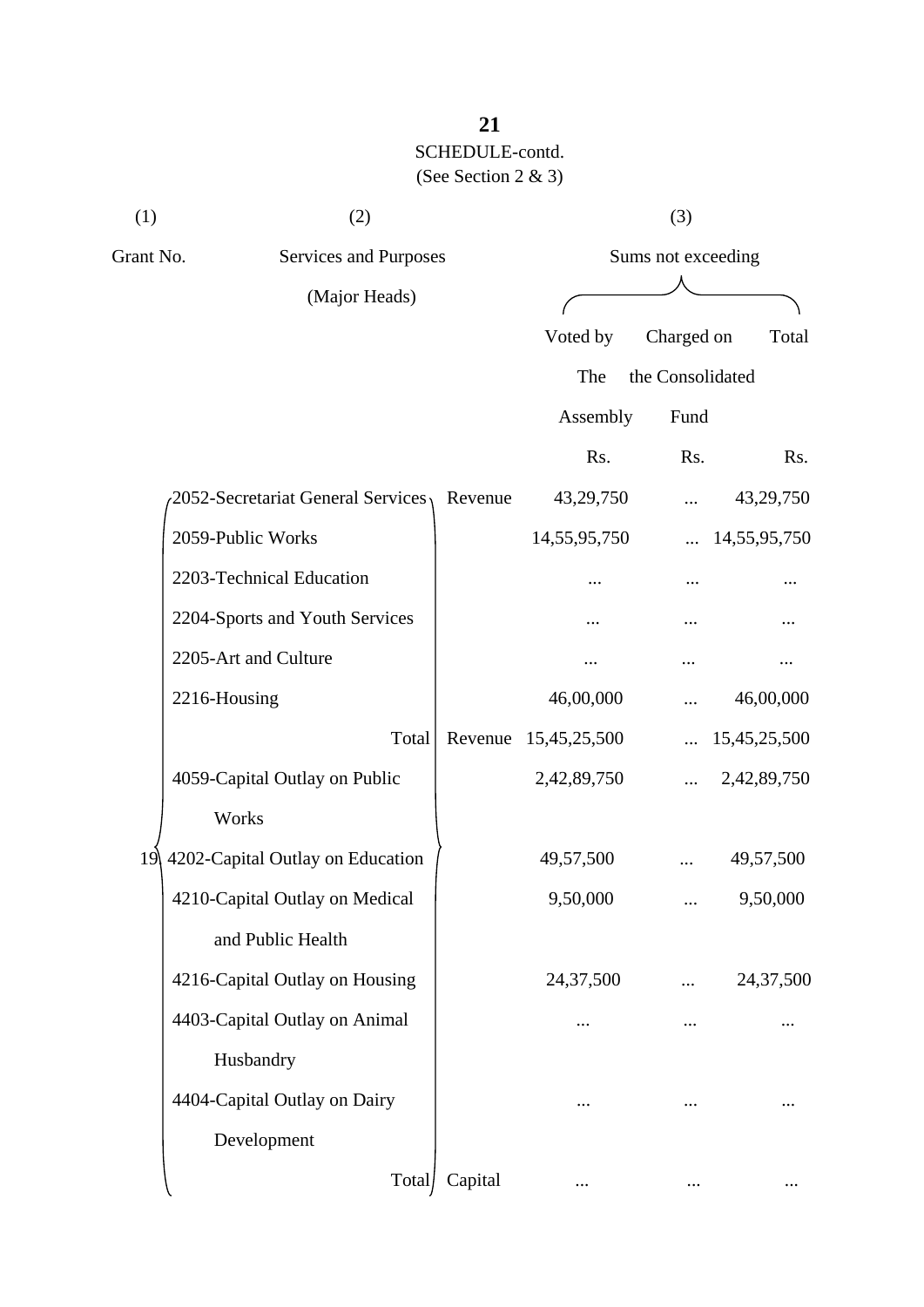| (1)       | (2)                           |         |                    | (3)              |             |
|-----------|-------------------------------|---------|--------------------|------------------|-------------|
| Grant No. | Services and Purposes         |         | Sums not exceeding |                  |             |
|           | (Major Heads)                 |         |                    |                  |             |
|           |                               |         | Voted by           | Charged on       | Total       |
|           |                               |         | The                | the Consolidated |             |
|           |                               |         | Assembly           | Fund             |             |
|           |                               |         | Rs.                | Rs.              | Rs.         |
|           | 2070-Other Administrative     | Revenue | 2,88,98,750        |                  | 2,88,98,750 |
|           | Services etc                  |         |                    |                  |             |
|           | Total                         | Revenue | 2,88,98,750        |                  | 2,88,98,750 |
| 20.       | 4059-Capital Outlay on Public | Capital |                    |                  |             |
|           | Works                         |         |                    |                  |             |
|           | Total                         | Capital |                    |                  |             |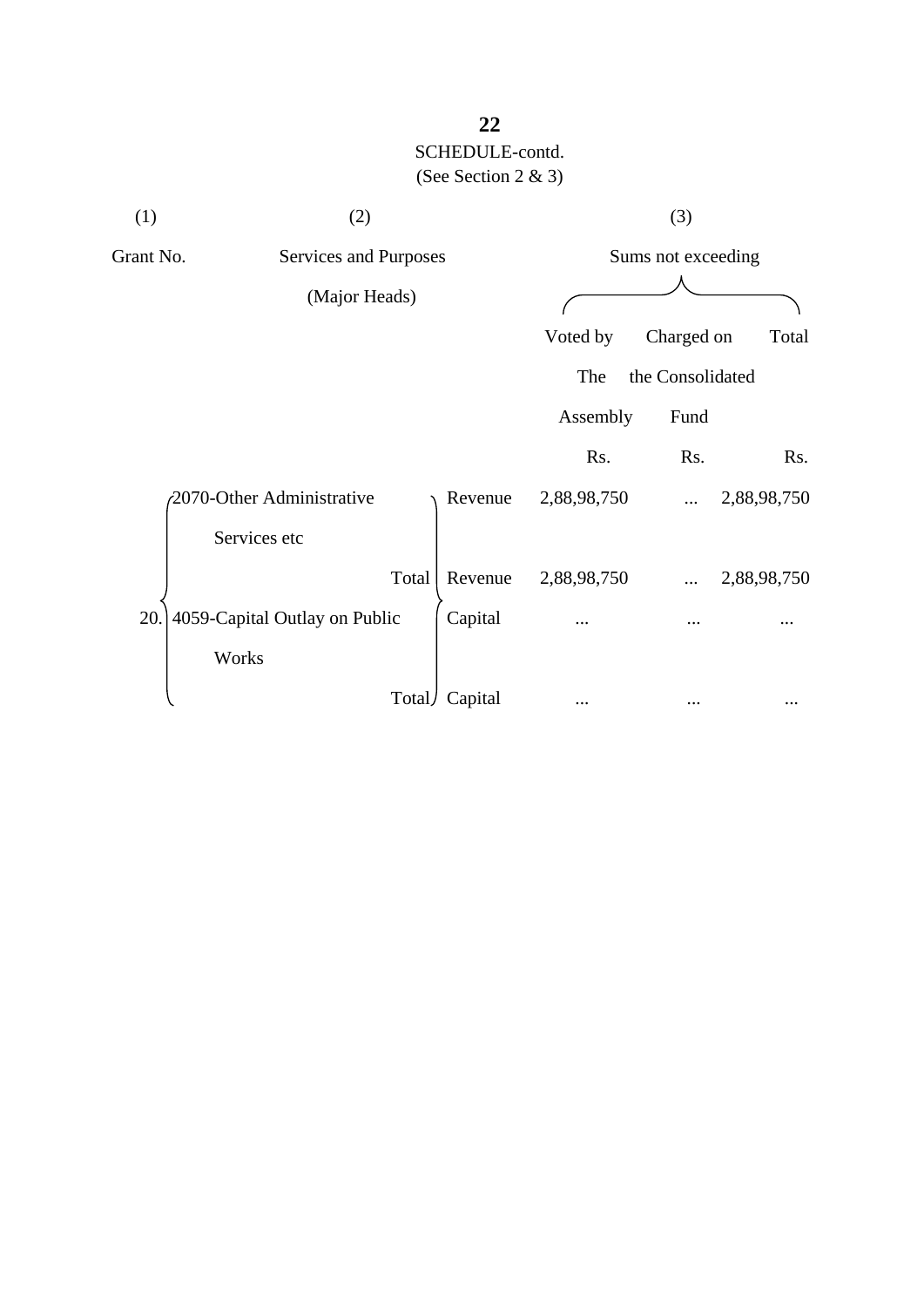| (1)       | (2)                               |         |                    | (3)              |                 |  |
|-----------|-----------------------------------|---------|--------------------|------------------|-----------------|--|
| Grant No. | Services and Purposes             |         | Sums not exceeding |                  |                 |  |
|           | (Major Heads)                     |         |                    |                  |                 |  |
|           |                                   |         | Voted by           | Charged on       | Total           |  |
|           |                                   |         | The                | the Consolidated |                 |  |
|           |                                   |         | Assembly           | Fund             |                 |  |
|           |                                   |         | Rs.                | Rs.              | Rs.             |  |
|           | 2075-Miscellaneous General        | Revenue | 12,500             |                  | 12,500          |  |
|           | Services                          |         |                    |                  |                 |  |
|           | 2202-General Education            |         | 63,05,00,000       |                  | 63,05,00,000    |  |
|           | 2203-Technical Education          |         | 1,54,75,000        |                  | 1,54,75,000     |  |
|           | 2204-Sports and Youth Services    |         | 2,34,25,000        |                  | 2,34,25,000     |  |
|           | 2205-Art and Culture              |         | 1,09,50,000        |                  | 1,09,50,000     |  |
|           | 2236-Nutrition                    |         |                    |                  |                 |  |
| 21.       | 3425-Other Scientific Research    |         | 6,12,500           |                  | 6,12,500        |  |
|           | 3454-Census, Survey and Statistic |         | 5,62,500           |                  | 5,62,500        |  |
|           | Total                             | Revenue | 68,15,67,500       |                  | 68, 15, 67, 500 |  |
|           | 4202-Capital Outlay on Education  | Capital | 2,50,000           |                  | 2,50,000        |  |
|           | 6202-Loans for Education, Sports, |         |                    |                  |                 |  |
|           | Art and Culture                   |         |                    |                  |                 |  |
|           | Total/                            | Capital | 2,50,000           |                  | 2,50,000        |  |
|           | 2070-Other Administrative         | Revenue | 85,75,000          |                  | 85,75,000       |  |
|           | Services etc                      |         |                    |                  |                 |  |
| 22.       | 2216-Housing                      |         | 39,00,000          |                  | 39,00,000       |  |
|           | Total                             | Revenue | 1,24,75,000        |                  | ,24,75,000      |  |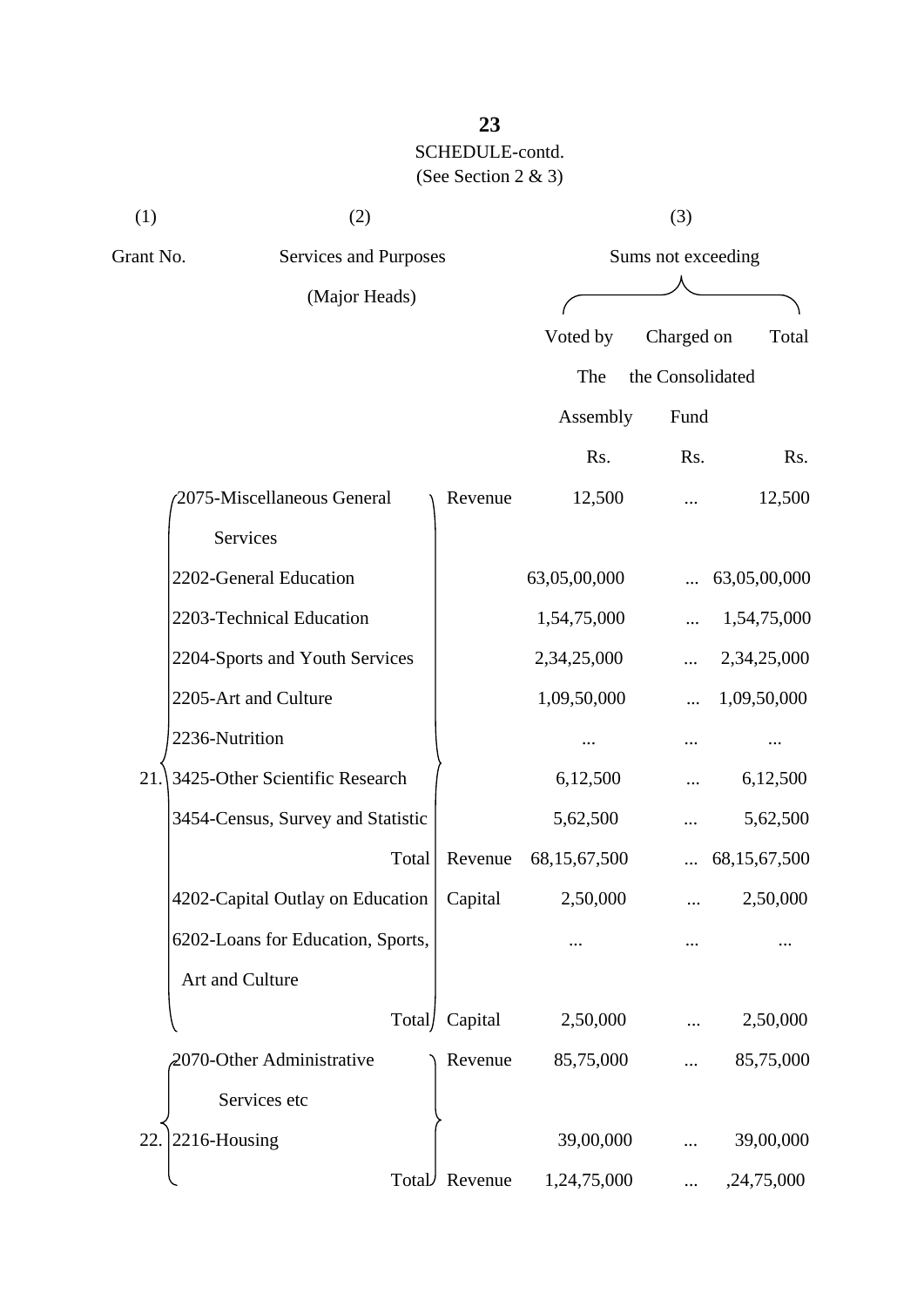| (1)       | (2)                                                  |               |                            | (3)              |                 |  |
|-----------|------------------------------------------------------|---------------|----------------------------|------------------|-----------------|--|
| Grant No. | Services and Purposes                                |               | Sums not exceeding         |                  |                 |  |
|           | (Major Heads)                                        |               |                            |                  |                 |  |
|           |                                                      |               | Voted by                   | Charged on       | Total           |  |
|           |                                                      |               | The                        | the Consolidated |                 |  |
|           |                                                      |               | Assembly                   | Fund             |                 |  |
|           |                                                      |               | Rs.                        | Rs.              | Rs.             |  |
|           | 2070-Other Administrative                            | Revenue       | 24,05,000                  |                  | 24,05,000       |  |
| 23,       | Services etc                                         |               |                            |                  |                 |  |
|           |                                                      | Total Revenue | 24,05,000                  |                  | 24,05,000       |  |
|           | 2871-Pensions and Other                              | Revenue       | 17, 18, 75, 000            |                  | 17, 18, 75, 000 |  |
| 24        | <b>Retirement Benefits</b>                           |               |                            |                  |                 |  |
|           |                                                      |               | Total Revenue 17,18,75,000 |                  | 17, 18, 75, 000 |  |
|           | 2075-Miscellaneous General                           | Revenue       | 7,50,000                   |                  | 7,50,000        |  |
| 25,       | Services                                             |               |                            |                  |                 |  |
|           |                                                      | Total Revenue | 7,50,000                   |                  | 7,50,000        |  |
|           | 2210-Medical and Public Health $\rightarrow$ Revenue |               | 19, 18, 46, 750            |                  | 19, 18, 46, 750 |  |
|           | 2211-Family Welfare                                  |               | 3,08,40,250                |                  | 3,08,40,250     |  |
|           | Total                                                | Revenue       | 22, 26, 87, 000            |                  | 22, 26, 87, 000 |  |
|           | 4210-Capital Outlay on Medical                       | Capital       | 2,28,95,000                |                  | 2,28,95,000     |  |
| 26        | and Public Health                                    |               |                            |                  |                 |  |
|           | 4211-Capital Outlay on Family                        |               | 20,00,000                  |                  | 20,00,000       |  |
|           | Welfare                                              |               |                            |                  |                 |  |
|           | Total/                                               | Capital       | 2,48,95,000                |                  | 2,48,95,000     |  |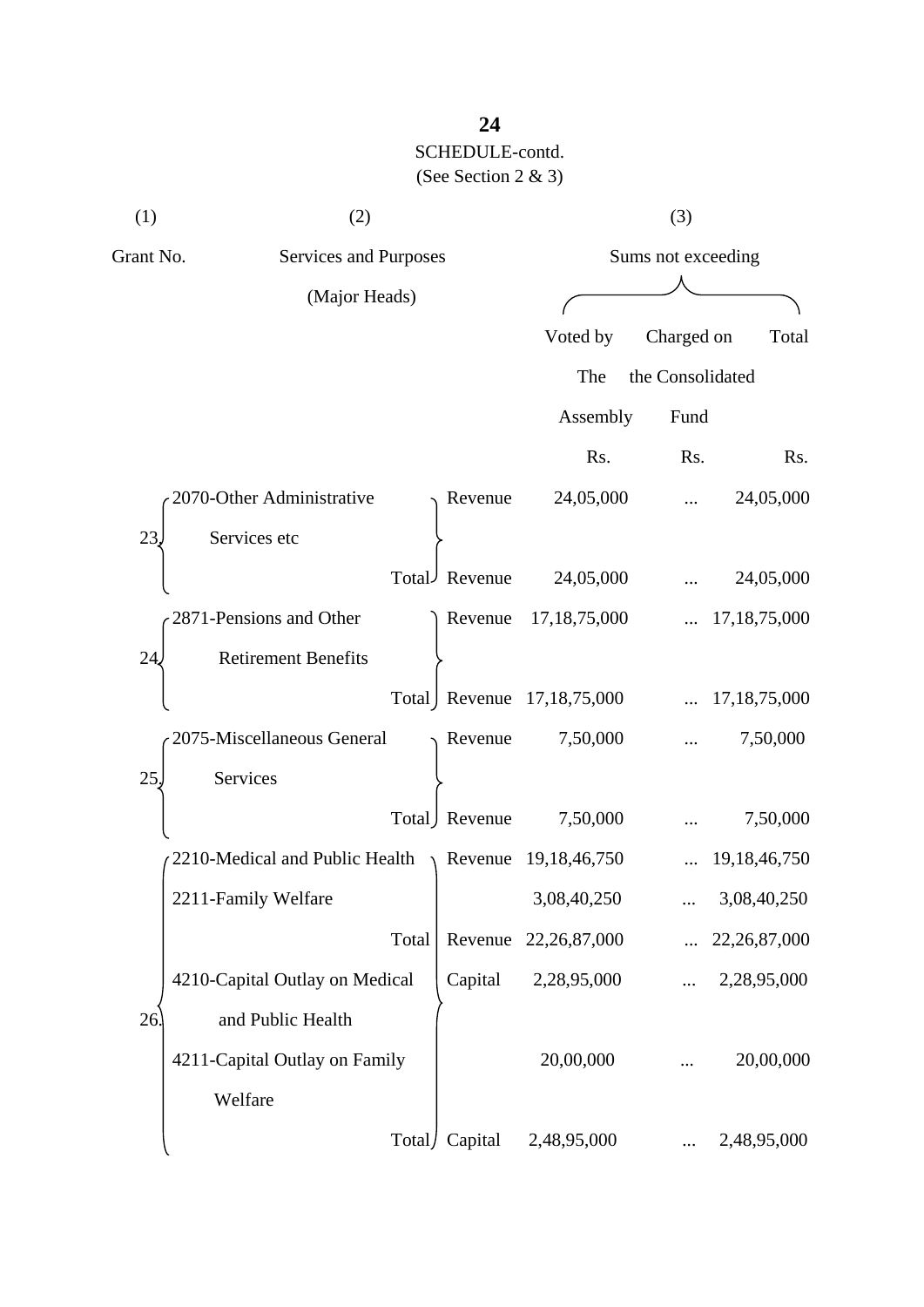| (1) | (2)                                                 |                 |                    | (3)              |              |  |
|-----|-----------------------------------------------------|-----------------|--------------------|------------------|--------------|--|
|     | Grant No.<br>Services and Purposes                  |                 | Sums not exceeding |                  |              |  |
|     | (Major Heads)                                       |                 |                    |                  |              |  |
|     |                                                     |                 | Voted by           | Charged on       | Total        |  |
|     |                                                     |                 | The                | the Consolidated |              |  |
|     |                                                     |                 | Assembly           | Fund             |              |  |
|     |                                                     |                 | Rs.                | Rs.              | Rs.          |  |
|     | $\sqrt{2215}$ -Water Supply and Sanitation \Revenue |                 | 11,87,00,000       |                  | 11,87,00,000 |  |
|     | 2216-Housing                                        |                 | 3,00,000           |                  | 3,00,000     |  |
|     | Total                                               | Revenue         | 11,90,00,000       |                  | 11,90,00,000 |  |
| 27  | 4215-Capital Outlay on Water                        | Capital         | 18,66,25,000       |                  | 18,66,25,000 |  |
|     | Supply and Sanitation                               |                 |                    |                  |              |  |
|     | 4216-Capital Outlay on Housing                      |                 | 2,50,000           |                  | 2,50,000     |  |
|     |                                                     | Total / Capital | 18,68,75,000       |                  | 18,68,75,000 |  |
|     | 2216-Housing                                        | Revenue         | 2,96,02,500        |                  | 2,96,02,500  |  |
|     | Total                                               | Revenue         | 2,96,02,500        |                  | 2,96,02,500  |  |
| 28. | 4216-Capital Outlay on Housing                      | Capital         | 7,50,000           |                  | 7,50,000     |  |
|     | 6216-Loans for Housing                              |                 | 3,97,500           |                  | 3,97,500     |  |
|     |                                                     | Total / Capital | 11,47,500          |                  | 11,47,500    |  |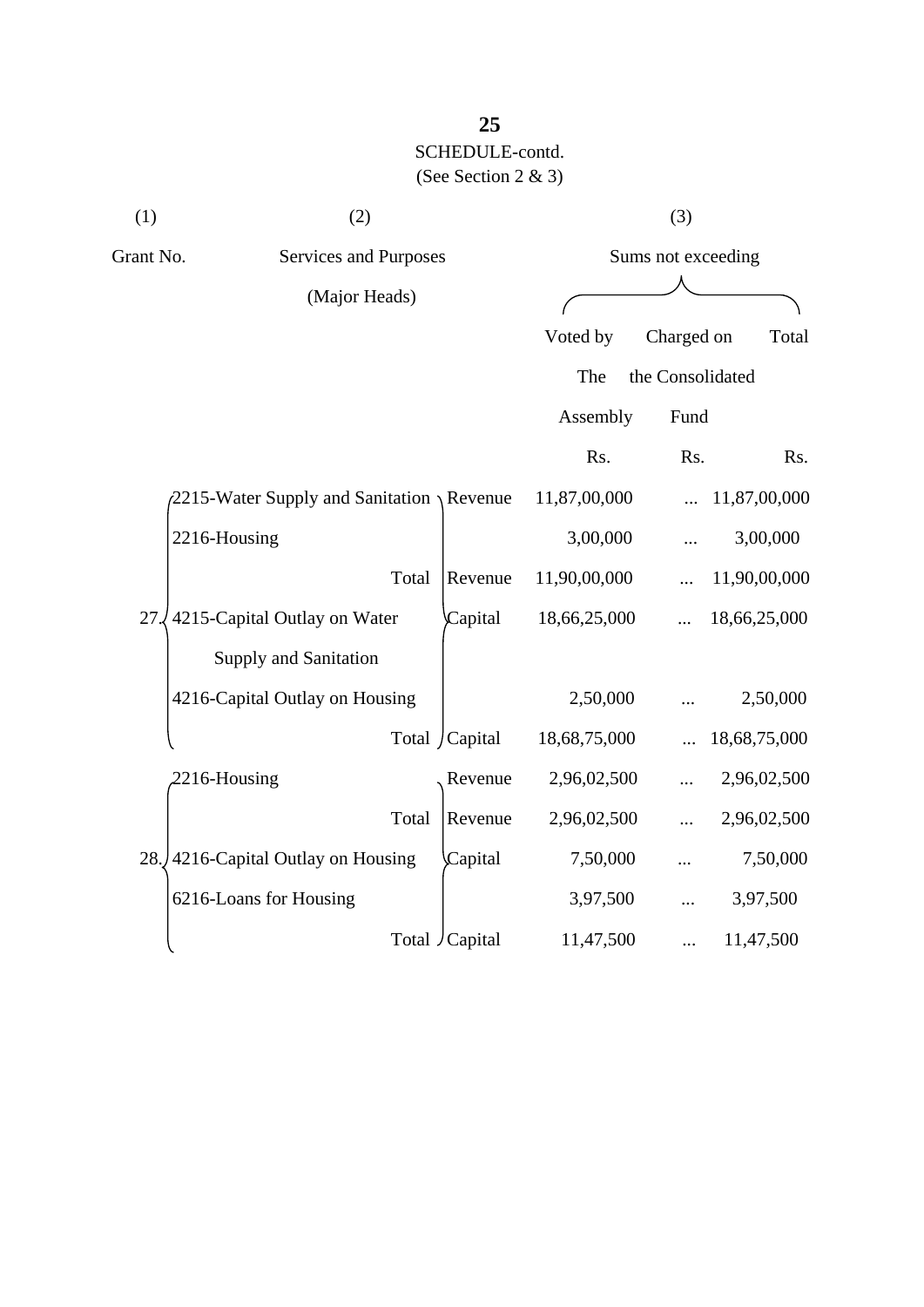| (1)       | (2)                            |                  | (3)                |                  |             |  |
|-----------|--------------------------------|------------------|--------------------|------------------|-------------|--|
| Grant No. | Services and Purposes          |                  | Sums not exceeding |                  |             |  |
|           | (Major Heads)                  |                  |                    |                  |             |  |
|           |                                |                  | Voted by           | Charged on       | Total       |  |
|           |                                |                  | The                | the Consolidated |             |  |
|           |                                |                  | Assembly           | Fund             |             |  |
|           |                                |                  | Rs.                | Rs.              | Rs.         |  |
|           | 2216-Housing                   | Revenue          |                    |                  |             |  |
|           | 2217-Urban Development         |                  | 3,43,44,750        |                  | 3,43,44,750 |  |
|           | Total                          | Revenue          | 3,43,44,750        |                  | 3,43,44,750 |  |
|           | 4216-Capital Outlay on Housing | Capital          | 2,00,000           |                  | 2,00,000    |  |
| 29.       |                                |                  | 6,97,75,000        |                  | 6,97,75,000 |  |
|           | 4217-Capital Outlay on Urban   |                  |                    |                  |             |  |
|           | Development                    |                  |                    |                  |             |  |
|           |                                | Total /Capital   | 6,99,75,000        |                  | 6,99,75,000 |  |
|           | 2220-Information and Publicity | $\gamma$ Revenue | 1,00,25,000        |                  | 1,00,25,000 |  |
| 30.       |                                | Total Revenue    | 1,00,25,000        |                  | 1,00,25,000 |  |
|           | 31.2230-Labour and Employment  | $\gamma$ Revenue | 1,56,50,000        |                  | 1,56,50,000 |  |
|           |                                | Total Revenue    | 1,56,50,000        |                  | 1,56,50,000 |  |
|           | 3456-Civil Supplies            | Revenue          | 88,75,000          |                  | 88,75,000   |  |
|           | Total                          | Revenue          | 88,75,000          |                  | 88,75,000   |  |
| 32.       | 4408-Capital Outlay on Food    | Capital          |                    |                  |             |  |
|           | Storage and Warehousing        |                  |                    |                  |             |  |
|           | Total                          | Capital          |                    |                  |             |  |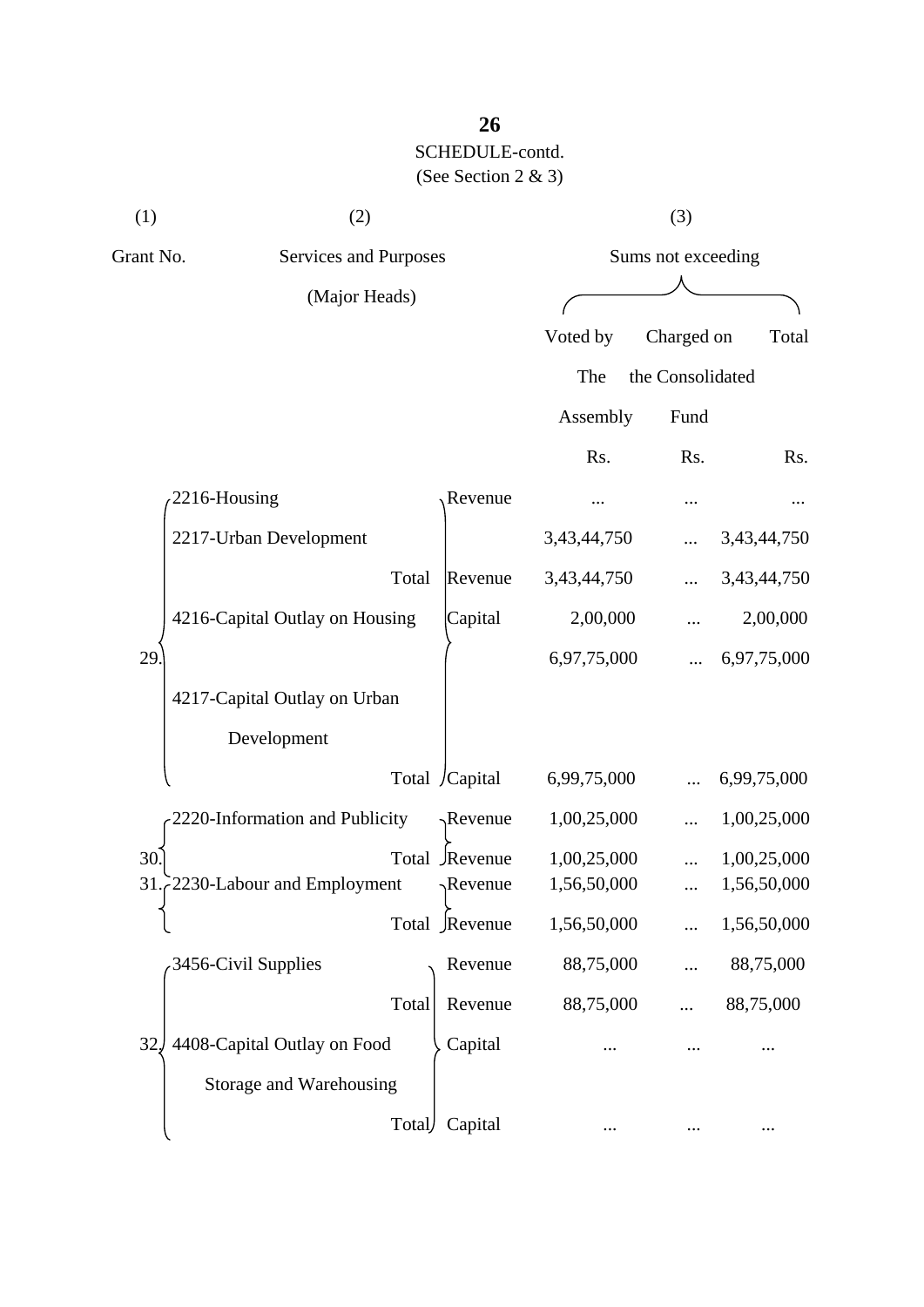| (1)<br>(2) |                                  | (3)           |                    |                  |             |  |
|------------|----------------------------------|---------------|--------------------|------------------|-------------|--|
| Grant No.  | Services and Purposes            |               | Sums not exceeding |                  |             |  |
|            | (Major Heads)                    |               |                    |                  |             |  |
|            |                                  |               | Voted by           | Charged on       | Total       |  |
|            |                                  |               | The                | the Consolidated |             |  |
|            |                                  |               | Assembly           | Fund             |             |  |
|            |                                  |               | Rs.                | Rs.              | Rs.         |  |
|            | 2235-Social Security and Welfare | Revenue       |                    |                  |             |  |
|            | Total                            | Revenue       |                    | $\cdots$         |             |  |
| 335        | 6235-Loans for Social Security   | Capital       | 7,50,000           |                  | 7,50,000    |  |
|            | and Welfare                      |               |                    |                  |             |  |
|            |                                  | Total Capital | 7,50,000           |                  | 7,50,000    |  |
|            | 2225-Welfare of S.CS, S.TS and   | Revenue       | 2,64,00,000        |                  | 2,64,00,000 |  |
|            | Other B.CS                       |               |                    |                  |             |  |
|            | 2235-Social Security and Welfare |               | 5,28,43,750        |                  | 5,28,43,750 |  |
|            | 2236-Nutrition                   |               | 1,78,75,000        |                  | 1,78,75,000 |  |
|            | Total                            | Revenue       | 9,71,18,750        |                  | 9,71,18,750 |  |
|            | 4059-Capital Outlay on Public    | Capital       |                    | $\cdots$         | .           |  |
| 34         | Works                            |               |                    |                  |             |  |
|            | 4235-Capital Outlay on Social    |               |                    |                  |             |  |
|            | Security and Welfare             |               |                    |                  |             |  |
|            | 6225-Loans for Welfare of S.CS,  |               |                    |                  |             |  |
|            | S.TS and other B.CS              |               |                    |                  |             |  |
|            | Total                            | Capital       |                    |                  |             |  |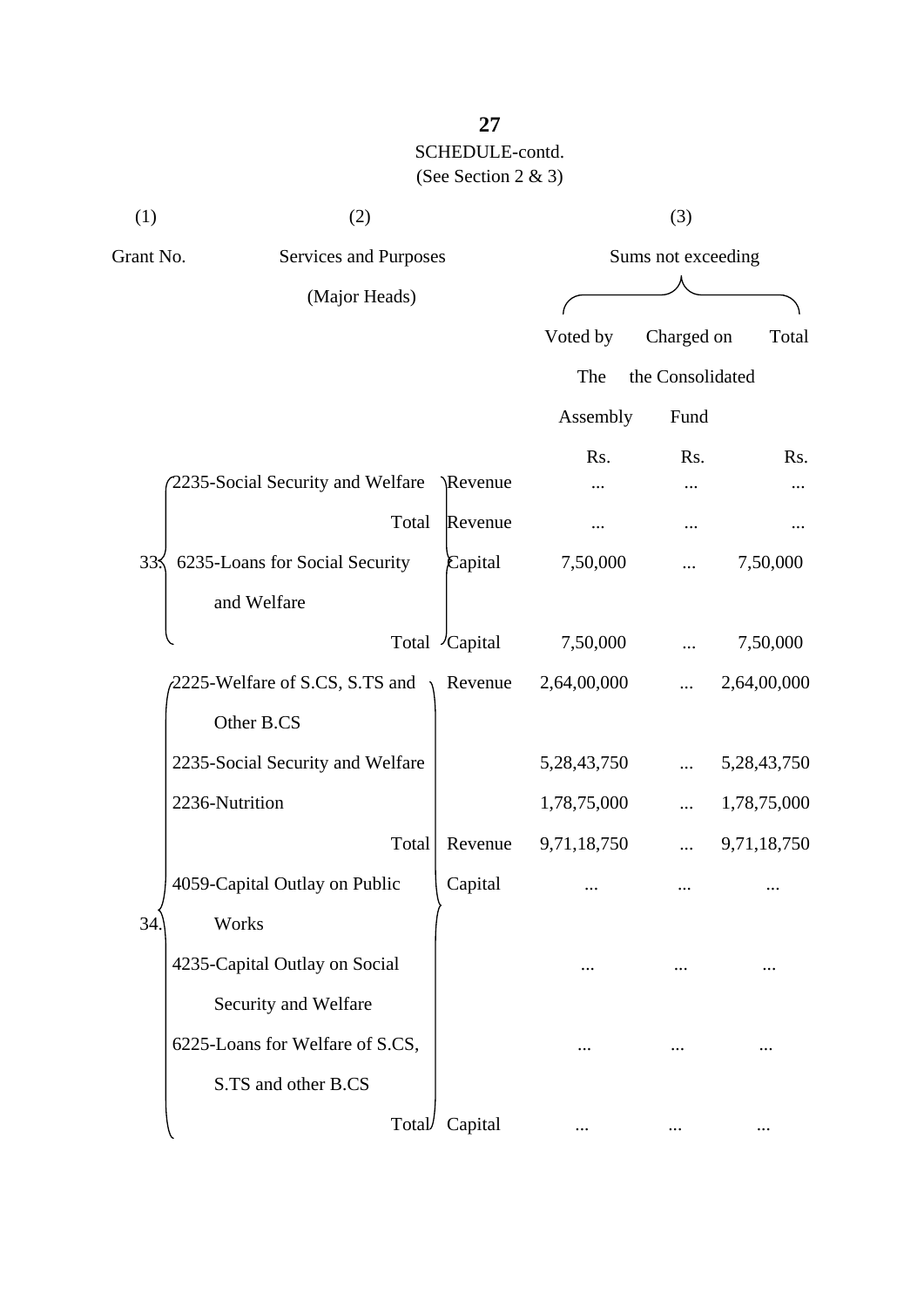| (1)                                | (2)                                               |               | (3)       |                    |           |
|------------------------------------|---------------------------------------------------|---------------|-----------|--------------------|-----------|
| Grant No.<br>Services and Purposes |                                                   |               |           | Sums not exceeding |           |
|                                    | (Major Heads)                                     |               |           |                    |           |
|                                    |                                                   |               | Voted by  | Charged on         | Total     |
|                                    |                                                   |               | The       | the Consolidated   |           |
|                                    |                                                   |               | Assembly  | Fund               |           |
|                                    |                                                   |               | Rs.       | Rs.                | Rs.       |
|                                    | 2235-Social Security and Welfare $\gamma$ Revenue |               | 5,75,000  |                    | 5,75,000  |
| 35.                                |                                                   | Total Revenue | 5,75,000  |                    | 5,75,000  |
|                                    | 36. 2075-Miscellaneous General<br>Services        | Revenue       | 38,500    |                    | 38,500    |
|                                    | 2235-Social Security and Welfare                  |               | 24,98,750 | 1,26,250           | 26,20,000 |
|                                    |                                                   |               |           |                    |           |

| 35.                              | Total | Revenue | 5,75,000    |            | 5,75,000    |
|----------------------------------|-------|---------|-------------|------------|-------------|
| 36. 2075-Miscellaneous General   |       | Revenue | 38,500      | .          | 38,500      |
| Services                         |       |         |             |            |             |
| 2235-Social Security and Welfare |       |         | 24,98,750   | 1,26,250   | 26,20,000   |
|                                  | Total | Revenue | 25, 37, 250 | 1,26,250   | 26,63,500   |
| 2250-Other Social Services       |       | Revenue | 12,500      | $\cdots$   | 12,500      |
| 37.                              | Total | Revenue | 12,500      |            | 12,500      |
| 38. 3451-Secretariat Economic    |       | Revenue | 1,13,50,000 | $\dddotsc$ | 1,13,50,000 |
| Services                         |       |         |             |            |             |
|                                  | Total | Revenue | 1,13,50,000 | $\dddotsc$ | 1,13,50,000 |
| 2425-Co-operation                |       | Revenue | 1,57,80,500 | $\dddotsc$ | 1,57,80,500 |
|                                  | Total | Revenue | 1,57,60,500 | $\dddotsc$ | 1,57,60,500 |
| 4425-Capital Outlay on           |       | Capital | 1,01,56,250 | $\dddotsc$ | 1,01,56,250 |
| Co-operation                     |       |         |             |            |             |
| 39. 4435-Capital Outlay on Other |       |         | 23,25,000   |            | 23,25,000   |
| Agriculture                      |       |         |             |            |             |
| 6425-Loans for Co-operation      |       |         |             |            |             |
|                                  | Total | Capital | 1,48,21,250 |            | 1,48,21,250 |
| 2552-North Eastern Areas         |       | Revenue | 60,92,500   |            | 60,92,500   |
| (Special Areas Programme)        |       |         |             |            |             |
|                                  | Total | Revenue | 60,92,500   |            | 60,92,500   |
| 40.14552-Capital Outlay on North |       | Capital | 2,52,50,000 | $\dddotsc$ | 2,52,50,000 |
| <b>Eastern Areas</b>             |       |         |             |            |             |
|                                  | Total | Capital | 2,52,50,000 | $\dddotsc$ | 2,52,50,000 |
| -3454-Census, Surveys and        |       | Revenue | 1,07,53,000 |            | 1,07,53,000 |
| <b>Statistics</b><br>41.         |       |         |             |            |             |
|                                  | Total | Revenue | 1,07,53,000 |            | 1,07,53,000 |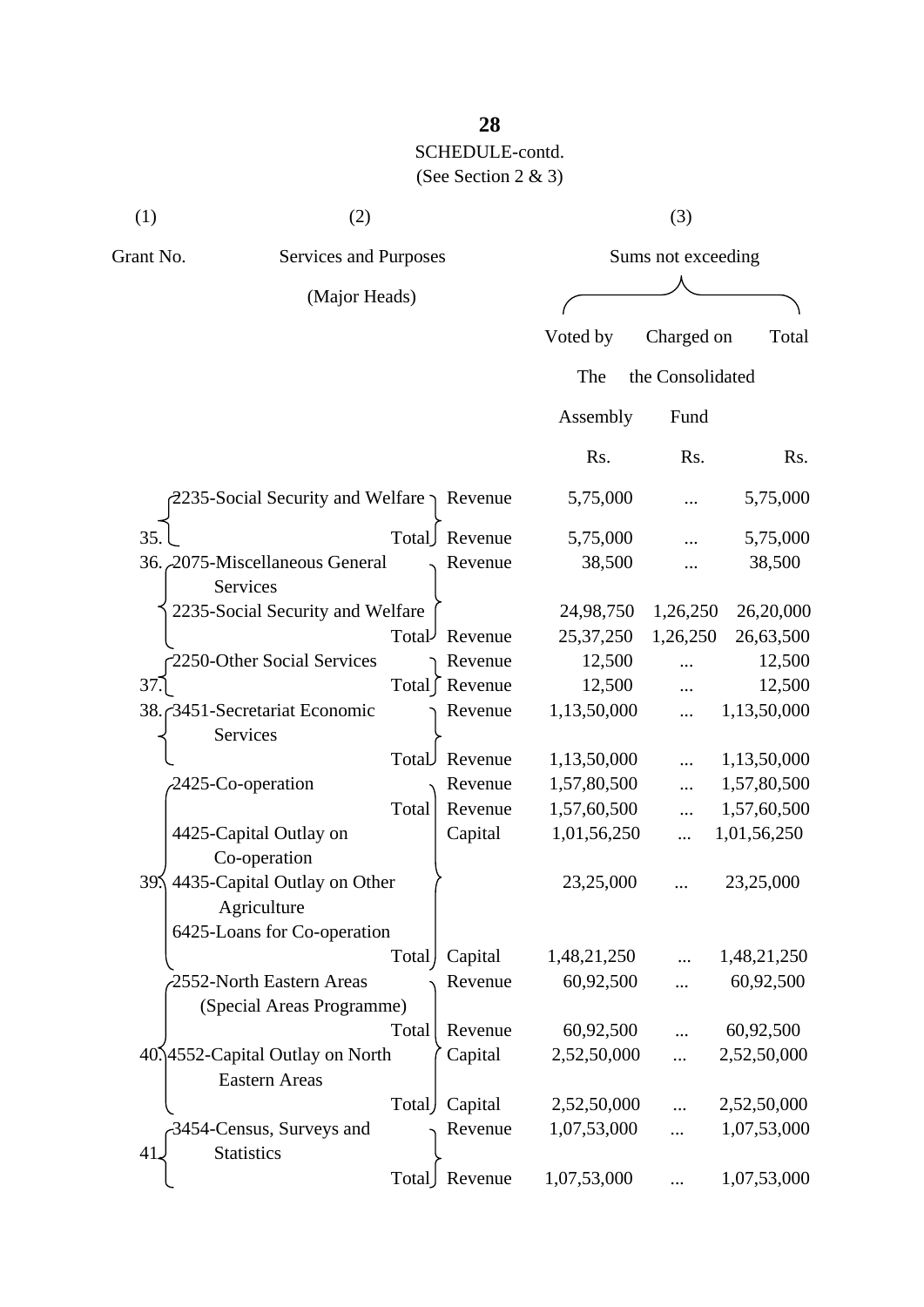| (1)                                | (2)                            |                  |                    | (3)              |              |  |
|------------------------------------|--------------------------------|------------------|--------------------|------------------|--------------|--|
| Grant No.<br>Services and Purposes |                                |                  | Sums not exceeding |                  |              |  |
|                                    | (Major Heads)                  |                  |                    |                  |              |  |
|                                    |                                |                  | Voted by           | Charged on       | Total        |  |
|                                    |                                |                  | The                | the Consolidated |              |  |
|                                    |                                |                  | Assembly           | Fund             |              |  |
|                                    |                                |                  | Rs.                | Rs.              | Rs.          |  |
|                                    | 2216-Housing                   | Revenue          | 37,500             |                  | 37,500       |  |
|                                    | 3475-Other General Economic    |                  | 29,75,00           |                  | 29,75,00     |  |
| 42                                 | Services                       |                  |                    |                  |              |  |
|                                    |                                | Total J Revenue  | 30,12,500          |                  | 30,12,500    |  |
|                                    | 2216-Housing                   | Revenue          | 16,50,000          |                  | 16,50,000    |  |
|                                    | 2401-Crop Husbandry            |                  | 11,34,03,500       |                  | 11,34,03,500 |  |
|                                    | 2408-Food Storage and          |                  | 37,50,000          |                  | 37,50,000    |  |
|                                    | Warehousing                    |                  |                    |                  |              |  |
|                                    | 2415-Agricultural Research     | Revenue          | 46,12,500          |                  | 46,12,500    |  |
|                                    | and Education                  |                  |                    |                  |              |  |
|                                    | 43. 2435-Other Agricultural    |                  | 93,25,000          |                  | 93,25,000    |  |
|                                    | Programmes                     |                  |                    |                  |              |  |
|                                    | 2702-Minor Irrigation          |                  | 3,67,58,750        |                  | 3,67,58,750  |  |
|                                    |                                | Total<br>Revenue | 16,94,99,750       |                  | 16,94,99,750 |  |
|                                    | 4216-Capital Outlay on Housing | Capital          | 5,00,000           |                  | 5,00,000     |  |
|                                    | 4401-Capital Outlay on Crop    |                  | 5,50,000           |                  | 5,50,000     |  |
|                                    | Husbandry                      |                  |                    |                  |              |  |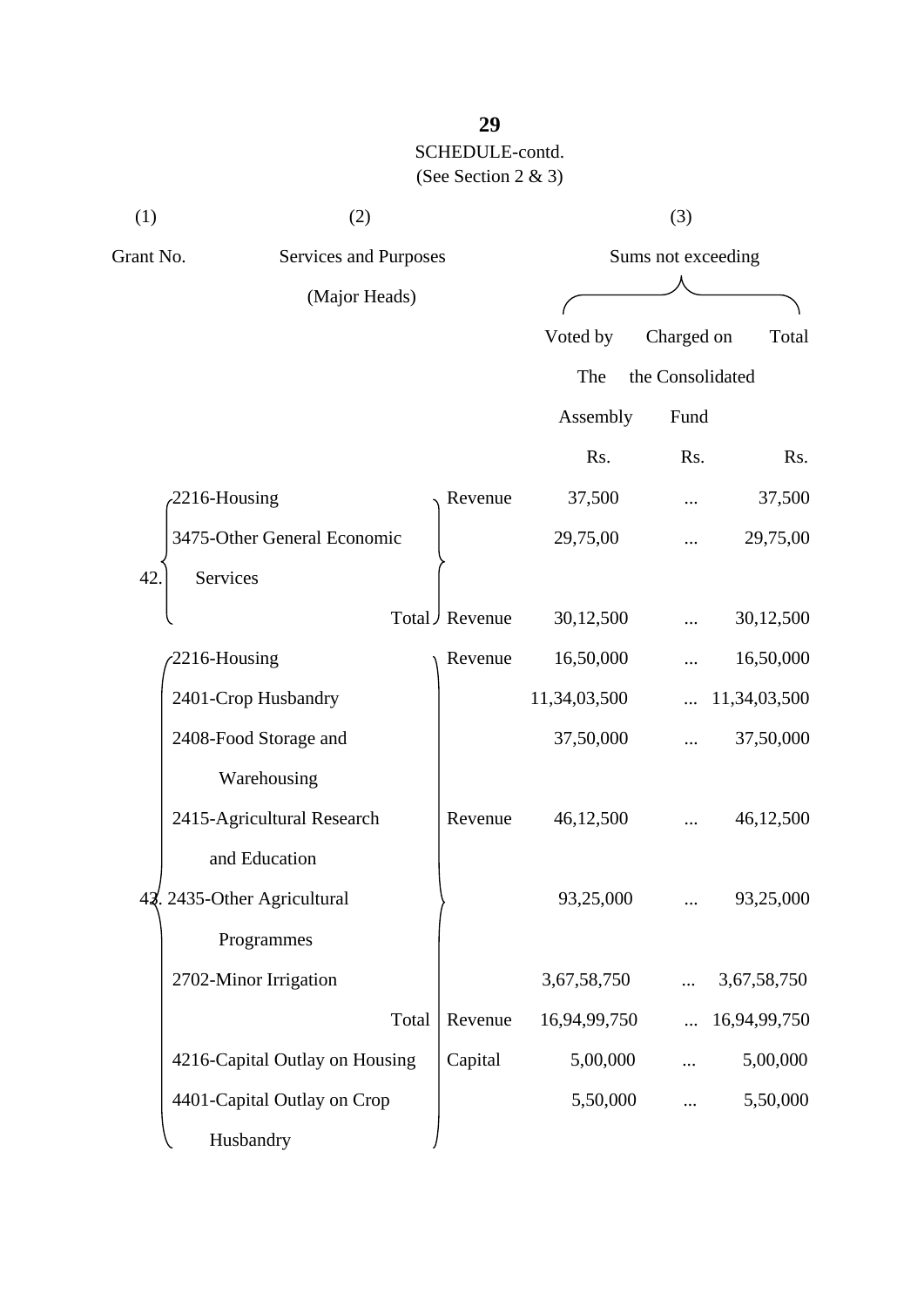| (1)       | (2)                             |                 | (3)                |                  |             |  |
|-----------|---------------------------------|-----------------|--------------------|------------------|-------------|--|
| Grant No. | Services and Purposes           |                 | Sums not exceeding |                  |             |  |
|           | (Major Heads)                   |                 |                    |                  |             |  |
|           |                                 |                 | Voted by           | Charged on       | Total       |  |
|           |                                 |                 | The                | the Consolidated |             |  |
|           |                                 |                 | Assembly           | Fund             |             |  |
|           |                                 |                 | Rs.                | Rs.              | Rs.         |  |
|           | 4416-Investment in Agricultural |                 | 1,50,000           |                  | 1,50,000    |  |
|           | Financial Institution           |                 |                    |                  |             |  |
|           | 4702-Capital Outlay on Minor    |                 | 1,70,50,000        |                  | 1,70,50,000 |  |
|           | Irrigation                      |                 |                    |                  |             |  |
|           | 6401-Loans for Crop Husbandry   |                 |                    |                  |             |  |
|           |                                 | Total / Capital | 1,82,50,000        |                  | 1,82,50,000 |  |
|           | 2701-Medium Irrigation-II works | Revenue         | 7,50,000           |                  | 7,50,000    |  |
|           | under E. And D. Wing P.W.D      |                 |                    |                  |             |  |
|           | medium                          |                 |                    |                  |             |  |
|           | 2711-Flood Control              |                 | 10,25,000          |                  | 10,25,000   |  |
| ΔΔ        | Total                           | Revenue         | 17,75,000          | $\cdots$         | 17,75,000   |  |
|           | 4701-Capital Outlay on Medium   | Capital         | 1,16,25,000        |                  | 1,16,25,000 |  |
|           | Irrigation                      |                 |                    |                  |             |  |
|           | 4711-Capital Outlay on Flood    |                 | 75,00,000          |                  | 75,00,000   |  |
|           | <b>Control Projects</b>         |                 |                    |                  |             |  |
|           | Total                           | Capital         | 1,91,25,000        |                  | 1,91,25,000 |  |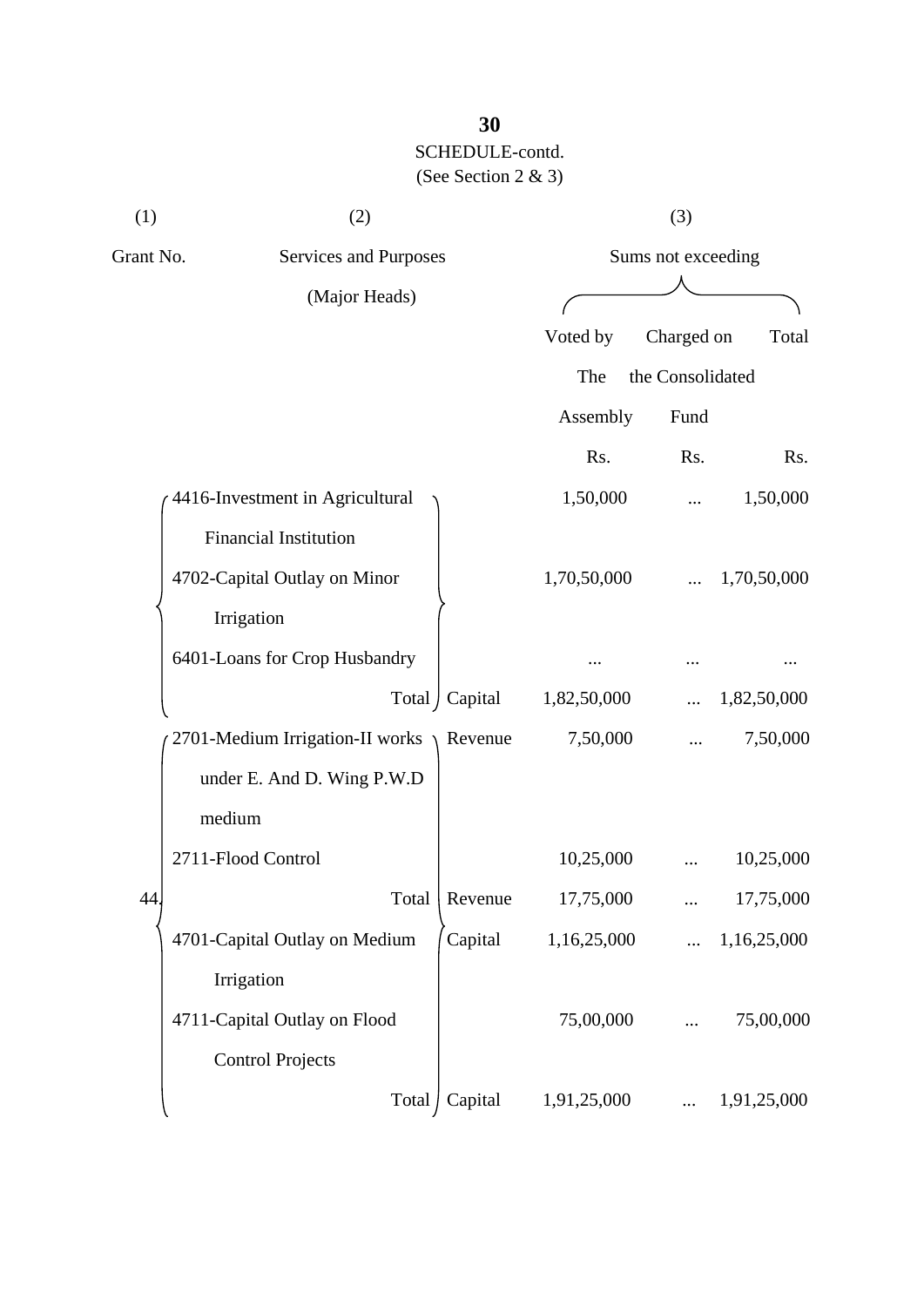| (1)       | (2)                                        |                 |                    | (3)              |                |
|-----------|--------------------------------------------|-----------------|--------------------|------------------|----------------|
| Grant No. | Services and Purposes                      |                 | Sums not exceeding |                  |                |
|           | (Major Heads)                              |                 |                    |                  |                |
|           |                                            |                 | Voted by           | Charged on       | Total          |
|           |                                            |                 | The                | the Consolidated |                |
|           |                                            |                 | Assembly           | Fund             |                |
|           |                                            |                 | Rs.                | Rs.              | Rs.            |
|           | 2216-Housing                               | Revenue         | 6,96,150           |                  | 6,96,150       |
|           | 2402-Soil and Water Conservation           |                 | 5,77,36,000        |                  | 5,77,36,000    |
|           | $45\sqrt{2415}$ -Agricultural Research and |                 | 3,83,000           |                  | 3,83,000       |
|           | Education                                  |                 |                    |                  |                |
|           |                                            | Total / Revenue | 5,88,15,750        |                  | 5,88,15,750    |
|           | 2501-Special Programmes for                | Revenue         | 2,27,75,000        |                  | 2,27,75,000    |
| 46.       | <b>Rural Development</b>                   |                 |                    |                  |                |
|           |                                            | Total   Revenue | 2,25,75,000        |                  | 2,25,75,000    |
|           | 2216-Housing                               | Revenue         | 13,75,182          |                  | 13,75,182      |
|           | 2235-Social Security and Welfare           |                 |                    |                  |                |
|           | 2403-Animal Husbandry                      |                 | 7, 20, 27, 068     |                  | 7, 20, 27, 068 |
|           | 2415-Agricultural Research and             |                 |                    |                  |                |
|           | Education                                  |                 | 24,50,750          |                  | 24,50,750      |
| 47        | Total                                      | Revenue         | 7,58,53,000        | $\cdots$         | 7,58,53,000    |
|           | 4059-Capital Outlay on Public              | Capital         |                    |                  |                |
|           | Works                                      |                 |                    |                  |                |
|           | 4403-Capital Outlay on Animal              |                 |                    |                  |                |
|           | Husbandry                                  |                 |                    |                  |                |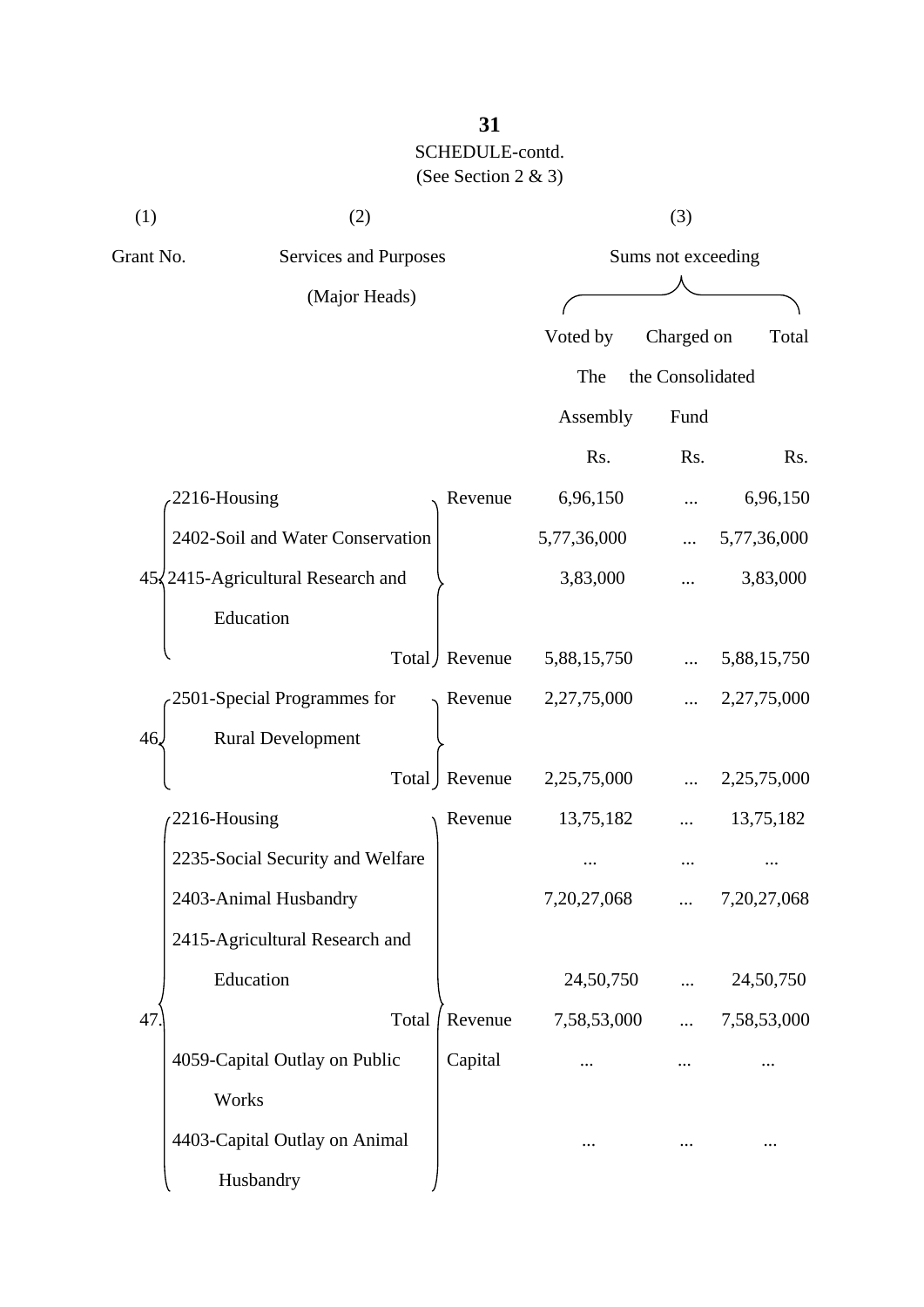| (1) | (2)                                              |       |               | (3)                |                  |             |  |
|-----|--------------------------------------------------|-------|---------------|--------------------|------------------|-------------|--|
|     | Grant No.<br>Services and Purposes               |       |               | Sums not exceeding |                  |             |  |
|     | (Major Heads)                                    |       |               |                    |                  |             |  |
|     |                                                  |       |               |                    |                  |             |  |
|     |                                                  |       |               | Voted by           | Charged on       | Total       |  |
|     |                                                  |       |               | The                | the Consolidated |             |  |
|     |                                                  |       |               | Assembly           | Fund             |             |  |
|     |                                                  |       |               | Rs.                | Rs.              | Rs.         |  |
|     | 6225-Loans for Welfare of S.CS,                  |       |               |                    |                  |             |  |
|     | S.TS, and other B.CS                             |       |               |                    |                  |             |  |
|     | 6403-Loans for Animal Husbandry                  |       |               |                    |                  |             |  |
|     |                                                  | Total | Capital       |                    |                  |             |  |
| 48  | 2216-Housing                                     |       | Revenue       | 4,55,750           |                  | 4,55,750    |  |
|     | 2404-Dairy Development                           |       |               | 1,87,00,500        |                  | 1,87,00,500 |  |
|     | 2415-Agricultural Research and<br>Education      |       |               |                    |                  |             |  |
|     |                                                  |       | Total/Revenue | 1,91,56,250        |                  | 1,91,56,250 |  |
|     | 49. 2216-Housing                                 |       | Revenue       | 75,000             |                  | 75,000      |  |
|     | 2405-Fisheries                                   |       |               | 1,41,62,500        |                  | 1,41,62,500 |  |
|     | 2415-Agricultural Research and<br>Education      |       |               | 4,87,500           |                  | 4,87,500    |  |
|     |                                                  | Total | Revenue       | 1,87,25,000        |                  | 1,87,25,000 |  |
|     | 4216-Capital Outlay on Housing                   |       | Capital       | 2,50,000           |                  | 2,50,000    |  |
|     | 4405-Capital Outlay on Fisheries                 |       |               | 2,00,000           |                  | 2,00,000    |  |
|     |                                                  | Total | Capital       | 4,50,000           |                  | 4,50,000    |  |
|     | $50$ , 2406-Forestry and Wild Life               |       | Revenue       | 8,15,47,250        | 1,250            | 8,15,48,500 |  |
|     | 2415-Agricultural Research and<br>Education      |       |               | 18,00,000          |                  | 18,00,000   |  |
|     |                                                  | Total | Revenue       | 8, 33, 47, 250     | 1,250            | 8,33,48,500 |  |
|     | 4406-Capital Outlay on Forestry<br>and Wild Life |       | Capital       | 13,12,500          |                  | 13,12,500   |  |
|     |                                                  | Total | Capital       | 13,12,500          |                  | 13,12,500   |  |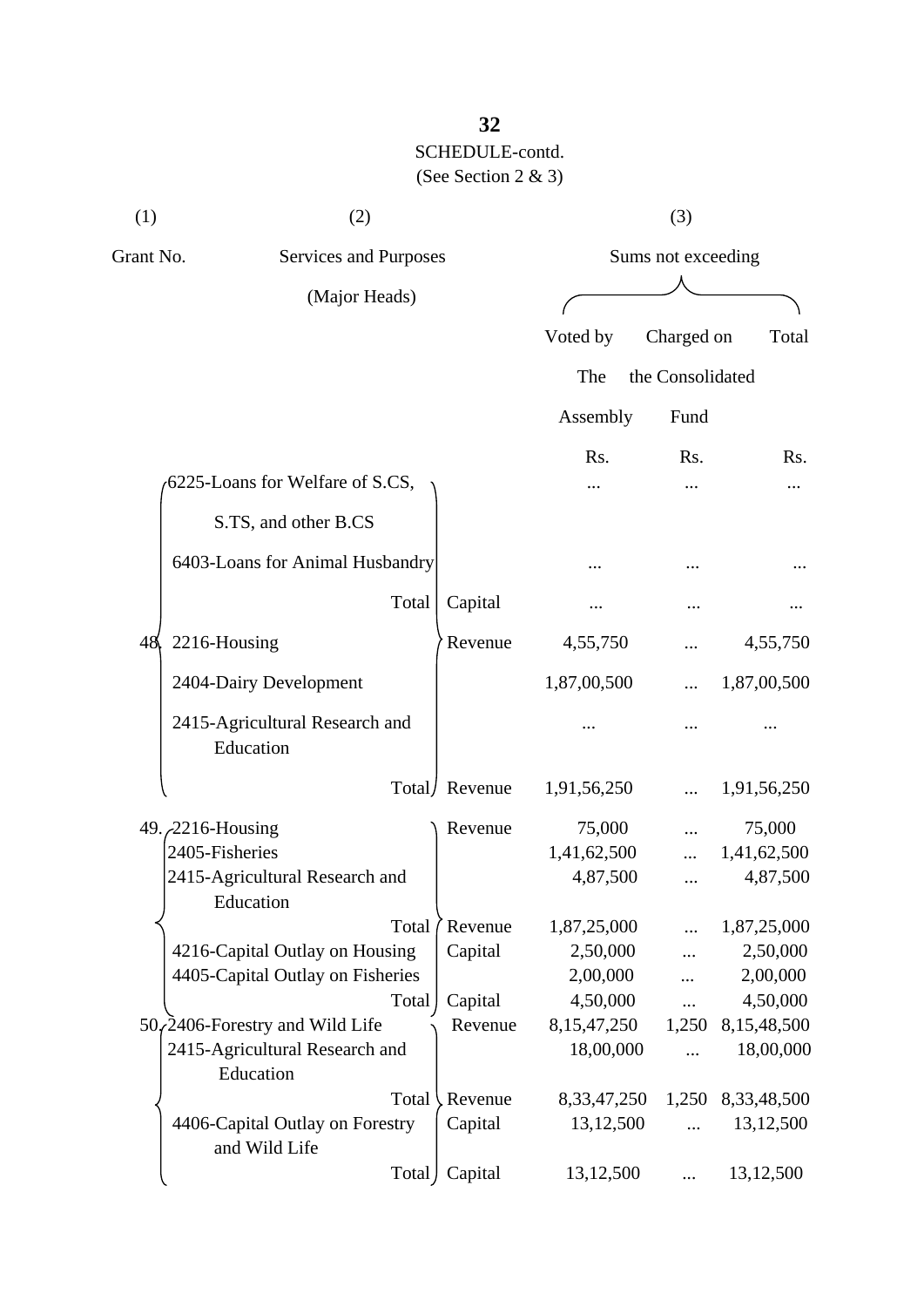| (1)       | (2)                                        |         |              | (3)                |              |
|-----------|--------------------------------------------|---------|--------------|--------------------|--------------|
| Grant No. | Services and Purposes                      |         |              | Sums not exceeding |              |
|           | (Major Heads)                              |         |              |                    |              |
|           |                                            |         | Voted by     | Charged on         | Total        |
|           |                                            |         | The          | the Consolidated   |              |
|           |                                            |         |              |                    |              |
|           |                                            |         | Assembly     | Fund               |              |
|           |                                            |         | Rs.          | Rs.                | Rs.          |
|           | 2216-Housing                               | Revenue | 70,00,000    | .                  | 70,00,000    |
|           | 2236-Nutrition                             |         |              |                    |              |
|           | 2401-Crop Husbandry                        |         | 18,75,000    |                    | 18,75,000    |
|           | 2501-Special Programmes for                |         | 134,50,000   |                    | 134,50,000   |
|           | <b>Rural Development</b>                   |         |              |                    |              |
| 51        | 2505-Rural Employment                      |         | 1,98,50,000  | $\dddotsc$         | 1,98,50,000  |
|           | 2515-Other Rural Development<br>Programmes |         | 8,91,37,500  |                    | 8,91,37,500  |
|           | Total                                      | Revenue | 12,50,12,500 |                    | 12,50,12,500 |
|           | 4216-Capital Outlay on Housing             | Capital | 29,37,500    |                    | 29,37,500    |
|           | 4515-Capital Outlay on Rural               |         | 29,37,500    | $\ddotsc$          | 29,37,500    |
|           | Development                                |         |              |                    |              |
|           | 6515-Loans for other Rural                 |         |              |                    |              |
|           | <b>Development Programmes</b>              |         |              |                    |              |
|           | Total/                                     | Capital | 58,75,000    |                    | 58,75,000    |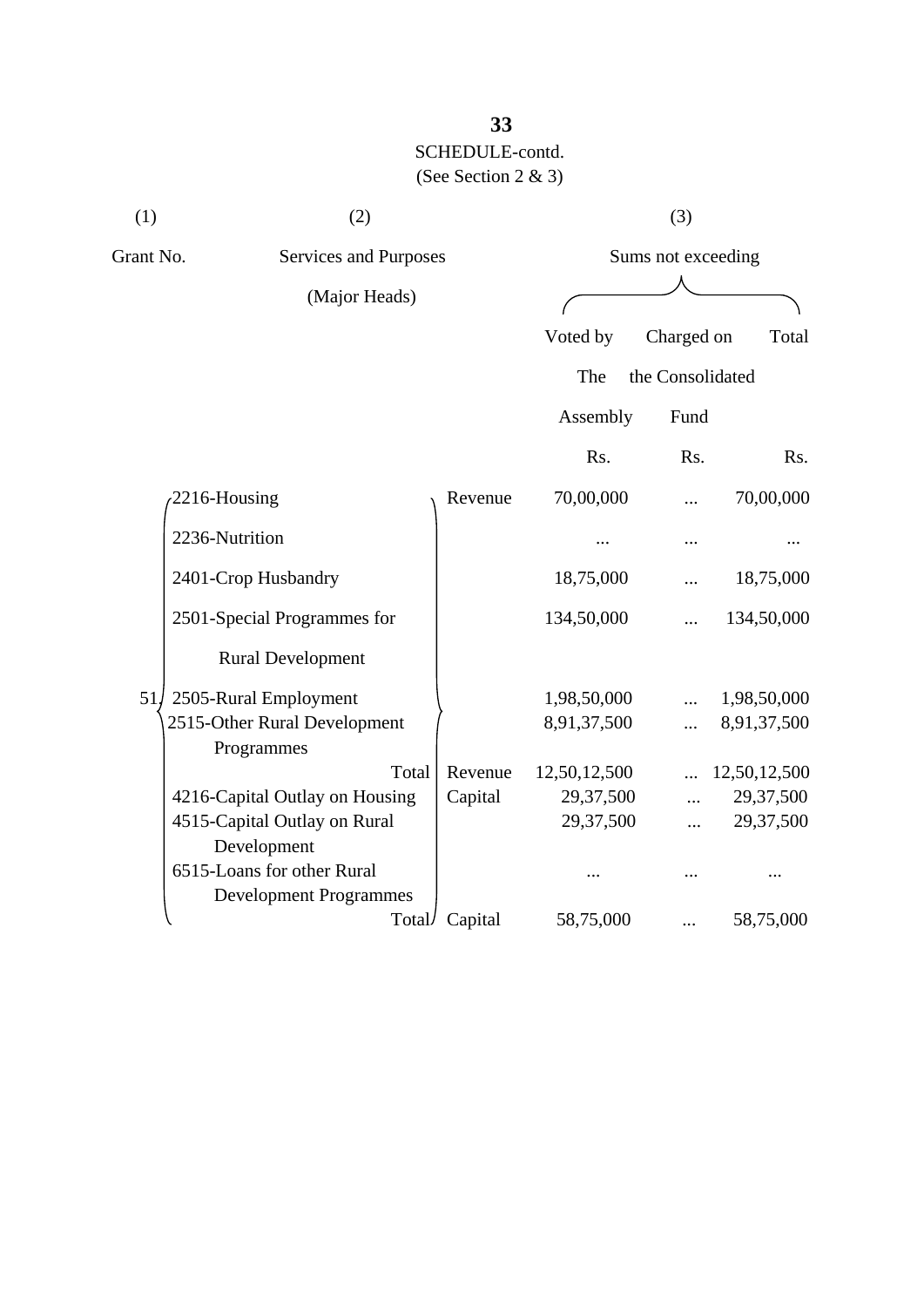| (1)       | (2)                                                                                                |                               |                            | (3)        |                            |
|-----------|----------------------------------------------------------------------------------------------------|-------------------------------|----------------------------|------------|----------------------------|
| Grant No. | Services and Purposes                                                                              |                               | Sums not exceeding         |            |                            |
|           | (Major Heads)                                                                                      |                               |                            |            |                            |
|           |                                                                                                    |                               | Voted by                   | Charged on | Total                      |
|           |                                                                                                    |                               | the Consolidated<br>The    |            |                            |
|           |                                                                                                    |                               | Assembly                   | Fund       |                            |
|           |                                                                                                    |                               | Rs.                        | Rs.        | Rs.                        |
|           | $52/2852$ -Industries                                                                              | Revenue                       | 65,30,500                  |            | 65,30,500                  |
|           | Total<br>4854-Capital Outlay on Cement<br>and non-Metallic Mineral                                 | Revenue                       | 65,30,500                  |            | 65,30,500                  |
|           | 4885-Capital Outlay on Industries                                                                  |                               | 1,35,00,000                |            | 1,35,00,000                |
|           | and Minerals                                                                                       |                               |                            |            |                            |
|           | 6885-Loans for other Industries                                                                    |                               |                            |            |                            |
|           | and Minerals                                                                                       |                               |                            |            |                            |
|           | Total                                                                                              | Capital                       | 1,35,00,000                |            | 1,35,00,000                |
|           | $53f$ 2216-Housing<br>2851-Village and Small Industries<br>Total<br>4851-Capital Outlay on Village | Revenue<br>Revenue<br>Capital | 2,41,37,000<br>2,41,37,000 | $\cdots$   | 2,41,37,000<br>2,41,37,000 |
|           | and Small Scale Industries                                                                         |                               |                            |            |                            |
|           | 6851-Loans for Village and Small                                                                   | Capital                       | 12,50,000                  |            | 12,50,000                  |
|           | Industries<br>Total                                                                                | Capital                       | 12,50,000                  |            | 12,50,000                  |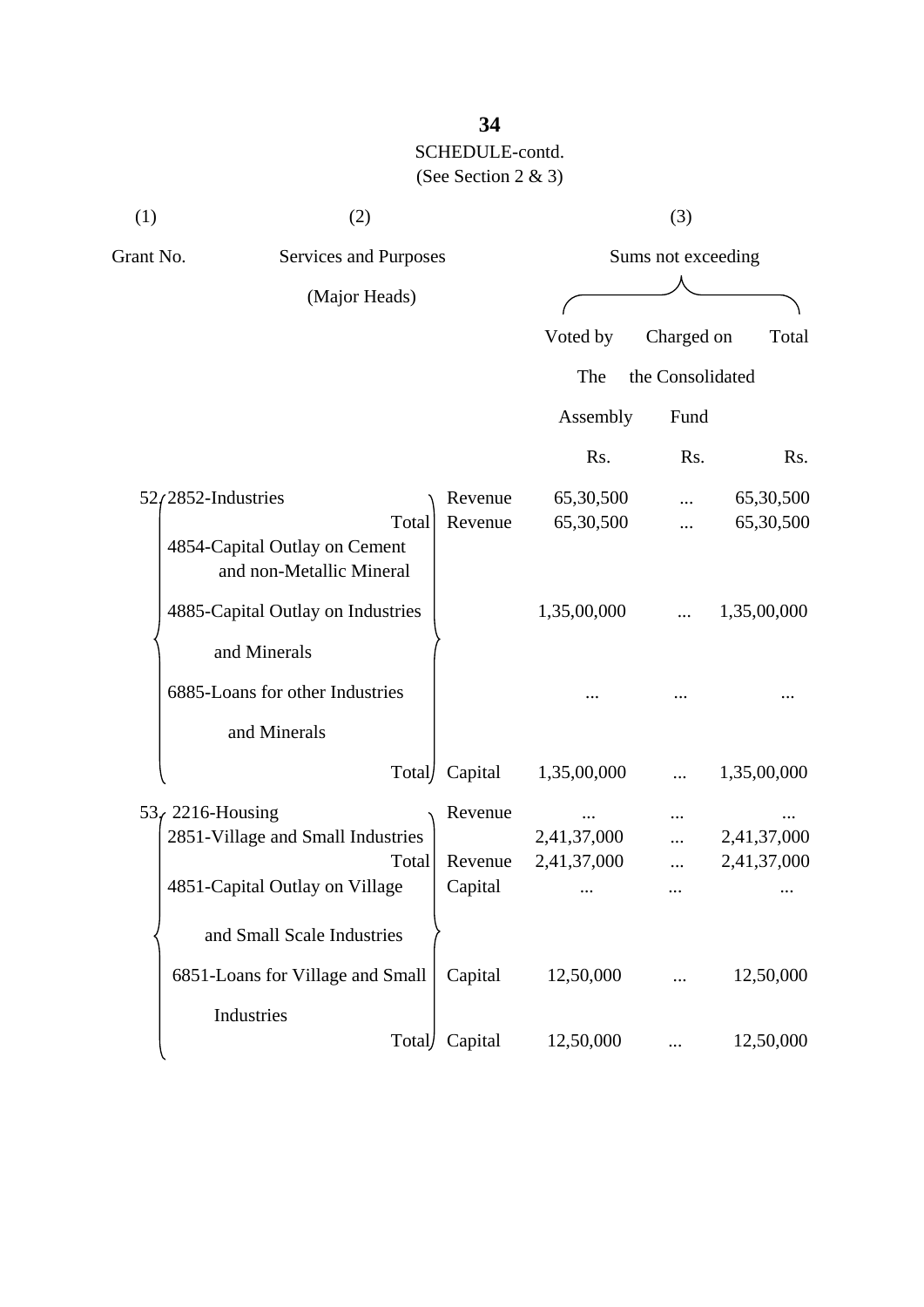## **35** SCHEDULE-contd. (See Section 2 & 3)

| (1)       | (2)                               |         |                    | (3)              |                 |  |
|-----------|-----------------------------------|---------|--------------------|------------------|-----------------|--|
| Grant No. | Services and Purposes             |         | Sums not exceeding |                  |                 |  |
|           | (Major Heads)                     |         |                    |                  |                 |  |
|           |                                   |         | Voted by           | Charged on       | Total           |  |
|           |                                   |         | The                | the Consolidated |                 |  |
|           |                                   |         | Assembly           | Fund             |                 |  |
|           |                                   |         | Rs.                | Rs.              | Rs.             |  |
|           | 2216-Housing                      | Revenue |                    |                  |                 |  |
|           | 2851-Village and Small Industries |         | 2,27,34,750        |                  | 2,27,34,750     |  |
|           | Total                             | Revenue | 2,27,34,750        |                  | 2,27,34,750     |  |
| 54.       | 4216-Capital Outlay on Housing    | Capital |                    |                  |                 |  |
|           | 4851-Capital Outlay on Village    |         | 22,37,500          | $\ddotsc$        | 22,37,500       |  |
|           | and Small Scale Industries        |         |                    |                  |                 |  |
|           | 6851-Loans for Village and Small  |         |                    |                  |                 |  |
|           | Industries                        |         |                    |                  |                 |  |
|           | Total/                            | Capital | 22,37,500          |                  | 22,37,500       |  |
|           | 2853-Non-Ferrous Mining and       | Revenue | 4,35,75,000        |                  | 4,35,75,000     |  |
|           | Metallurgical Industries          |         |                    |                  |                 |  |
|           | Total                             | Revenue | 4, 35, 75, 000     |                  | 4, 35, 75, 000  |  |
| 55.       | 4216-Capital Outlay on Housing    | Capital |                    |                  |                 |  |
|           | 4853-Capital Outlay on Mining     |         | 5,00,000           |                  | 5,00,000        |  |
|           | and Metallurgical Industries      |         |                    |                  |                 |  |
|           | Total                             | Capital | 5,00,000           |                  | 5,00,000        |  |
|           | 3054-Roads and Bridges            | Revenue | 9,34,00,000        |                  | 9,34,00,000     |  |
|           | Total                             | Revenue | 9,34,00,000        |                  | 9,34,00,000     |  |
| 56.4      | 5054-Capital Outlay on Roads      | Capital | 22,16,42,300       |                  | 2,16,42,300     |  |
|           | and Bridges                       |         |                    |                  |                 |  |
|           | Total                             | Capital | 22,16,42,300       |                  | 22, 16, 42, 300 |  |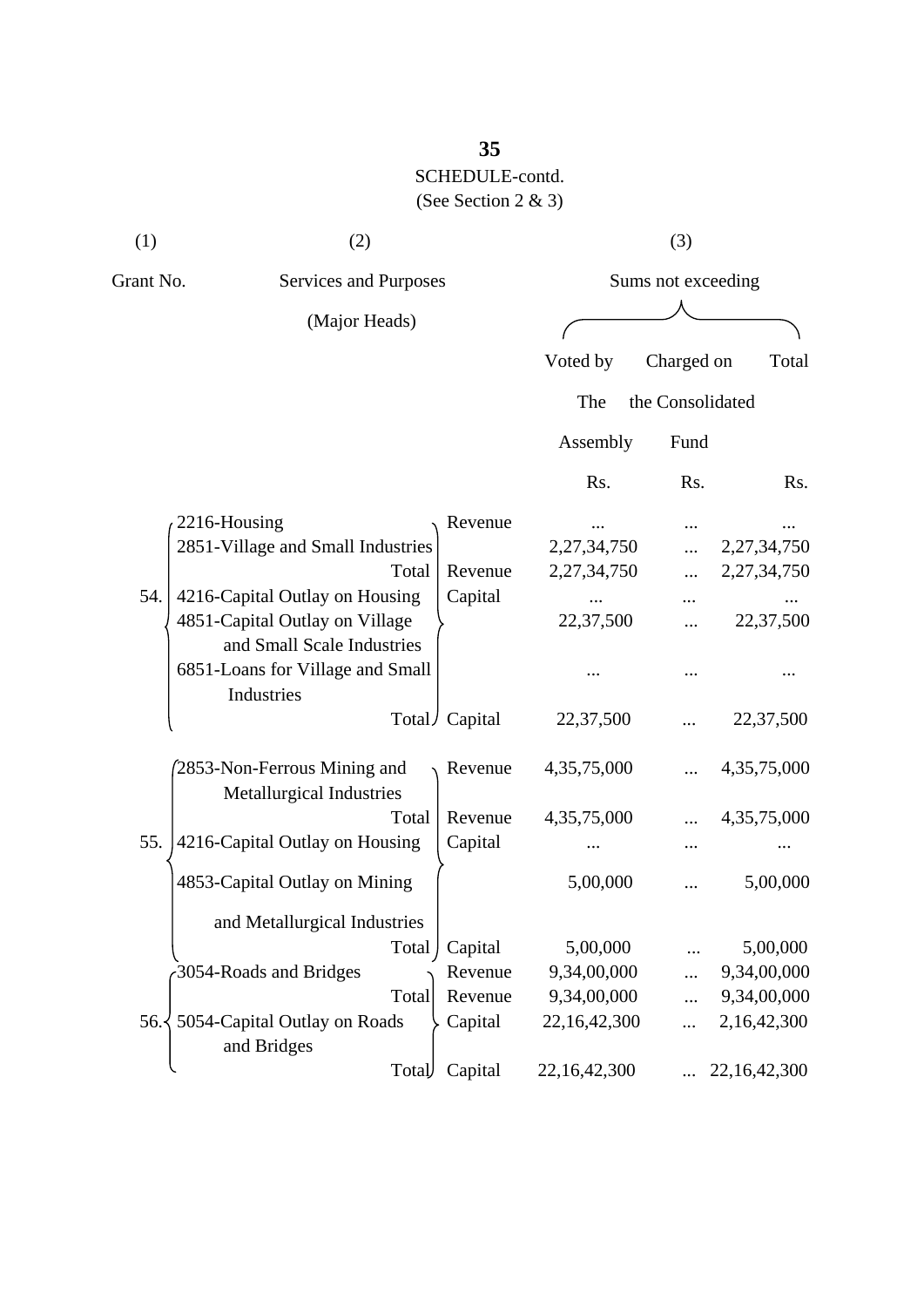## **36** SCHEDULE-contd. (See Section 2 & 3)

| (1)          | (2)                                                                               |       |               |                                                     | (3)                |                                   |  |  |
|--------------|-----------------------------------------------------------------------------------|-------|---------------|-----------------------------------------------------|--------------------|-----------------------------------|--|--|
| Grant No.    | Services and Purposes                                                             |       |               |                                                     | Sums not exceeding |                                   |  |  |
|              | (Major Heads)                                                                     |       |               |                                                     |                    |                                   |  |  |
|              |                                                                                   |       |               | Voted by                                            | Charged on         | Total                             |  |  |
|              |                                                                                   |       |               |                                                     |                    |                                   |  |  |
|              |                                                                                   |       |               | The                                                 | the Consolidated   |                                   |  |  |
|              |                                                                                   |       |               | Assembly                                            | Fund               |                                   |  |  |
|              |                                                                                   |       |               | Rs.                                                 | Rs.                | Rs.                               |  |  |
| 3452-Tourism |                                                                                   |       | Revenue       | 71,00,000                                           |                    | 71,00,000                         |  |  |
|              | 4059-Capital Outlay on Public<br>Works                                            |       | Capital       |                                                     |                    |                                   |  |  |
| 57.          | 5275-Capital Outlay on other<br><b>Communication Services</b>                     |       |               |                                                     |                    |                                   |  |  |
|              | 5452-Capital Outlay on Tourism                                                    |       |               | 27,50,000                                           |                    | 27,50,000                         |  |  |
|              | 7452-Loans for Tourism                                                            |       |               |                                                     |                    |                                   |  |  |
|              |                                                                                   |       | Total Capital | 27,50,000                                           |                    | 27,50,000                         |  |  |
|              | 58. 3606-Aid Materials and Equipment                                              |       | Revenue       |                                                     |                    |                                   |  |  |
|              |                                                                                   | Total | Revenue       |                                                     |                    |                                   |  |  |
|              | 59.5465-Investment in General<br>Financial and Training<br>Institutions           |       | Capital       |                                                     |                    |                                   |  |  |
|              |                                                                                   | Total | Capital       |                                                     |                    |                                   |  |  |
|              | 6003-Internal Debt of the State<br>Government                                     |       | Capital       |                                                     |                    | 15, 26, 65, 325 15, 26, 65, 325   |  |  |
|              |                                                                                   |       | Total Capital |                                                     |                    | $\ldots$ 15,26,65,325 5,26,65,325 |  |  |
|              | 60.6004-Loans and Advances from the $\sqrt{$ Capital<br><b>Central Government</b> |       |               |                                                     |                    | $\ldots$ 5,30,57,250 5,30,57,250  |  |  |
|              | 7610-Loans to Government<br>Servants etc                                          |       | Capital       | 12,50,00,000                                        |                    | $\ldots$ 12,50,00,000             |  |  |
|              |                                                                                   |       |               | Total Capital 12,50,00,000 5,30,57,250 17,80,57,250 |                    |                                   |  |  |
|              | 61.7615-Miscellaneous Loans                                                       |       | Capital       |                                                     |                    |                                   |  |  |
|              |                                                                                   | Total | Capital       |                                                     |                    |                                   |  |  |
|              | 62. 7810-Inter-State Settlement                                                   |       | Capital       |                                                     |                    |                                   |  |  |
|              |                                                                                   | Total | Capital       |                                                     |                    | $\ddotsc$                         |  |  |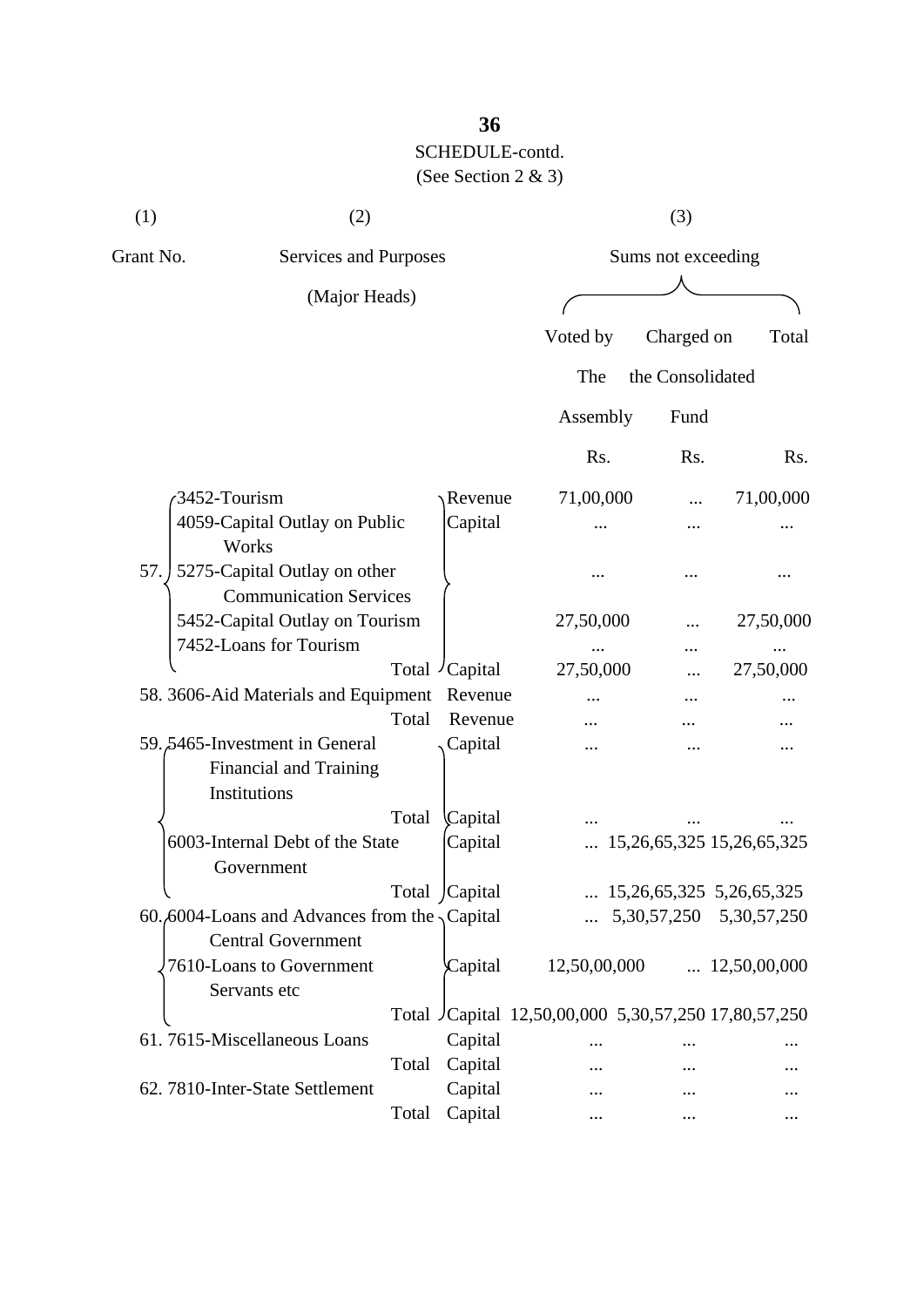## **37** SCHEDULE-contd. (See Section 2 & 3)

| (1)       | (2)                                                   |         |                                                   | (3)                |          |  |  |  |
|-----------|-------------------------------------------------------|---------|---------------------------------------------------|--------------------|----------|--|--|--|
| Grant No. | Services and Purposes                                 |         |                                                   | Sums not exceeding |          |  |  |  |
|           | (Major Heads)                                         |         |                                                   |                    |          |  |  |  |
|           |                                                       |         | Voted by                                          | Charged on         | Total    |  |  |  |
|           |                                                       |         | The                                               | the Consolidated   |          |  |  |  |
|           |                                                       |         | Assembly                                          | Fund               |          |  |  |  |
|           |                                                       |         | Rs.                                               | Rs.                | Rs.      |  |  |  |
|           | 63. 7999-Appropriation to Contingency Capital<br>Fund |         | $\cdots$                                          | $\cdots$           | $\cdots$ |  |  |  |
|           | Total                                                 | Capital |                                                   | $\cdots$           |          |  |  |  |
|           | Total                                                 |         | 384, 38, 84, 050 61, 89, 94, 750 446, 28, 78, 800 |                    |          |  |  |  |

 L.M.SANGMA, Deputy Secretary, Government of Meghalaya, Law Department Shillong.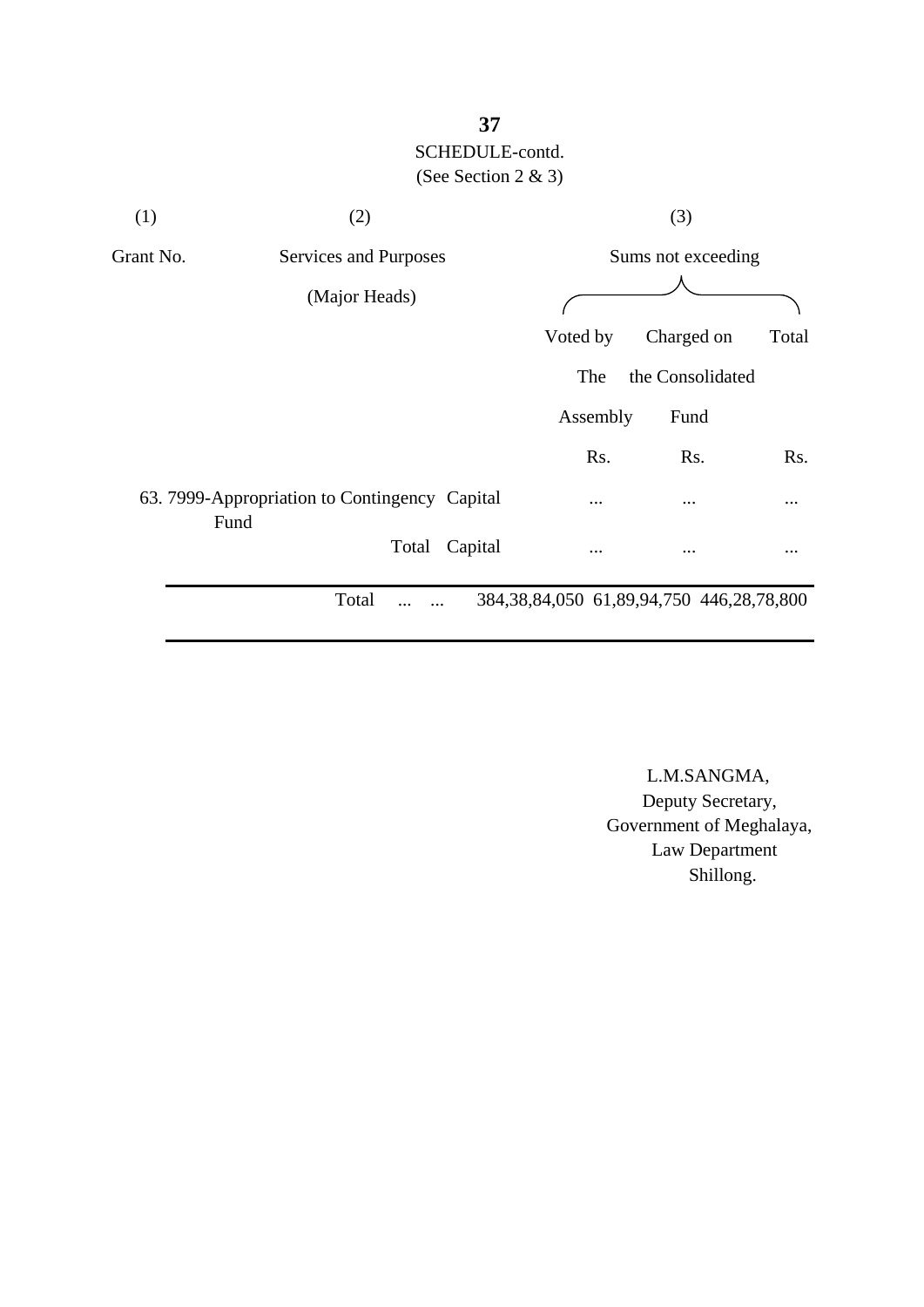## **The 23rd March, 2001**

No. LL(B) 6/96/174- The Meghalaya Commercial Crops Development Board (Amendment) Act, 2011 (Act No. 3 of 2001) is hereby published for general information.

#### **MEGHALAYA ACT NO. 3 OF 2001**

(As passed by the Meghalaya Legislative Assembly)

(Received the assent of the Governor on the  $19<sup>th</sup>$  April 2001

(Published in the Gazette of Meghalaya, Extra-ordinary issue, dated 23rd April, 2001)

#### THE MEGHALAYA COMMERCIAL CROPS DEVELOPMENT BOARD (AMENDMENT) Act, 2001

#### An

#### Act

To amend the Meghalaya Commercial Crops Development Board Act 1996.

Be it enacted by the Legislature of the State of Meghalaya in the Fifty second Year of the Republic of India as follows:-

| Short title             | 1. (1) This Act may be called the Meghalaya Commercial<br>Crops Development Board (Amendment) Act, 2001<br>(2) It extends to the whole of the State of Meghalaya<br>(3) It shall come into force on such date as the State<br>Government may by notification in the official Gazette<br>appoint.                                                                  |
|-------------------------|-------------------------------------------------------------------------------------------------------------------------------------------------------------------------------------------------------------------------------------------------------------------------------------------------------------------------------------------------------------------|
| Amendment of Section 2. | 2. In Section 2 of the Meghalaya Commercial Crop<br>Development Act, 1997 (hereinafter to as Principal Act)<br>in clause (c) between the words "Potatoes" and for<br>occurring therein the words and tapioca' be added and<br>between the words 'Citrus fruit' and 'Medicinal'<br>occurring therein, the words "temperaten fruits, edible<br>bamboo' be included. |
| Amendment of Section 6. | 3. In Section 6 of the Principal Act-<br>"(f) In sub-section (2) for clause (g) and (h), they shall be<br>substituted by new clauses and clauses (i) (j) $(k)$ (l) and<br>(m) are newly inserted namely:-                                                                                                                                                         |
|                         | "(g) Motivating cultivators to take up Commercial<br>Nurseries to raise quality seed or crops planting<br>Materials;                                                                                                                                                                                                                                              |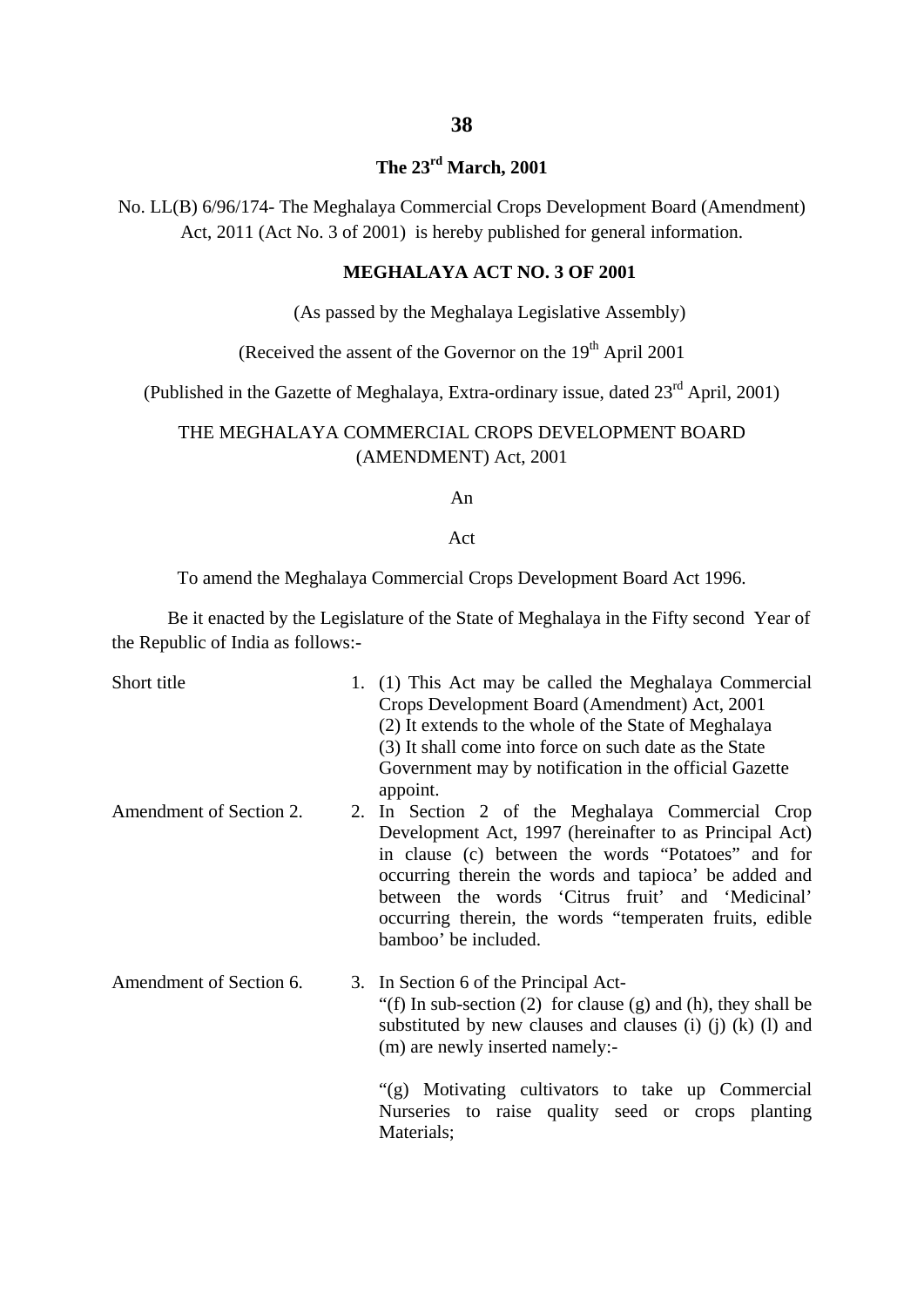"(h) Extending financial assistances to cultivators and entrepreneurs in processing and Marketing to help them achieve them the objectives

"(i) Entering into financial agreement with commodity Board, Bank or any other Financial Institutions for the promotion and execution of any Commercial Crops Development Scheme;

"(j) mortgage of properties of the Board as security for obtaining credit Banks or any Financial Institutions;

"(k) Granting or advancing loans to any Co-operative Society registered under the Meghalaya Co-operative Societies Act (Assam Act 1 of 1948 as adapted by Meghalaya) or any recognised group or any individual;

"(l) assisting with advance any person engaged on the Cultivation, processing or Marketing of Commercial Crops in getting financial assistance from Banks and other Financial Institutions or assistance from a Commodity Board and.

"(m) any other measure as may be considered necessary for the purpose of promoting and developing the cultivation of Commercial Crops

(ii) in sub-section (3) between the words "Money from" and 'bank' occurring therein the word 'Public' is super-flous and to be deleted.

(iii) After sub-section (3) the following new sub-section 4,5, and 6 shall be added namely:-

(4) Subject to the provisions of this Act and Rules framed there under, the Board may, in the event of failure of a Loanee to repay the loan taken, temporarily take possession of the land mortgaged or hypothecation of the produce/ harvest to be affected by transaction of marketing/trading by the board till such time the loan with accrued interest are fully recovered.

(5) As soon as the Loanee could repay the loan with accrued interest the Board shall release to the Loanee the land so temporary taken over by it.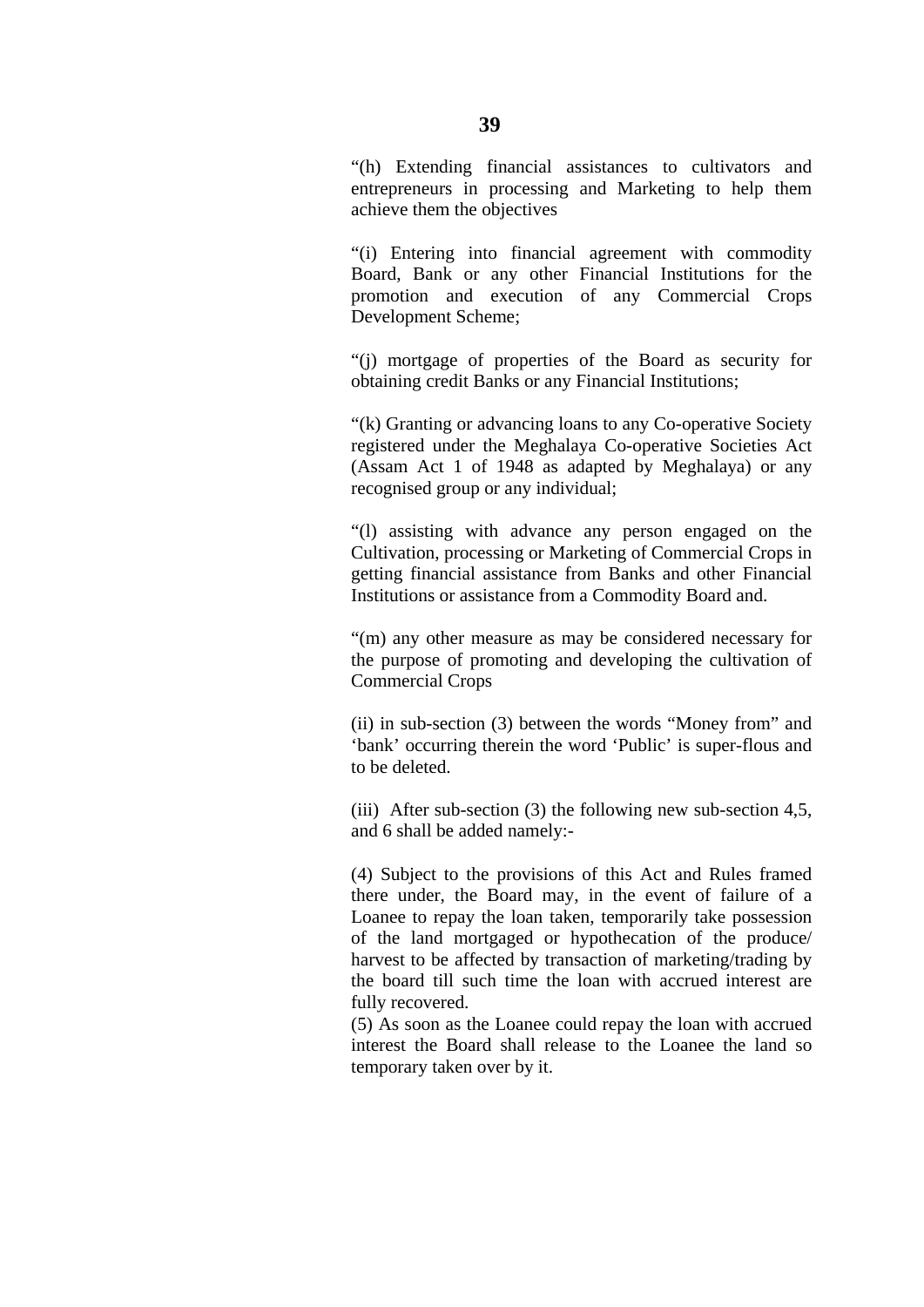(6) Notwithstanding anything contained in this Act the Board may, with the prior approval of the State Government acquire lands for the purpose of raising its own plantations or nurseries of any crop or for demonstrating new technique of raising planting materials or cultivation or for the purpose of establishment of its office processing units or storage or marketing units and in such case the provisions of land Acquisition Act, 1994 shall apply.'

4. In (i) section 7 of the Principal Act, in sub-section (2) after the words "on any nationalised Bank" the words "as may be approved by the State Government" shall be inserted.

> (ii) After sub-section (3) the following new sub-sections 4,5,6, and 7 shall be added namely:-

(4)Subject to the provisions of this Act and with the previous approval of the State Government, the Board may from time to time, borrow money required for the purpose of this Act, from any financial or other institutions or any Commodity Board or any Bank.

(5)Wherever the borrowing of any sum of money has been approved by the Government the Board may take credit from any bank or any financial or other institutions and with the previous approval of the Government mortgage all or any of the properties vested in the Board as security for such credits.

(6)Subject to such conditions and limitations as may be prescribed and with the previous approval of the Government the Board may, for promoting and developing of any Commercial Crops development Scheme enter into financial agreement with any bank or Financial Institutions or any Commodity Board.

(7)Subject to the provision of this Act and Rules framed there under, the Board may, out of its own fund, grant loans and advances on such terms and conditions as it may determine to any Co-operative Society registered under the Meghalaya Co-operative Societies Act or any recognised group of people or any individual.

Amendment of Section 8 8. In section 8 of the Principal Act for sub-section (2) the following shall be substituted and after the sub-section (2) as substituted, a new sub-section (3) be added namely:-

Amendment of Section 7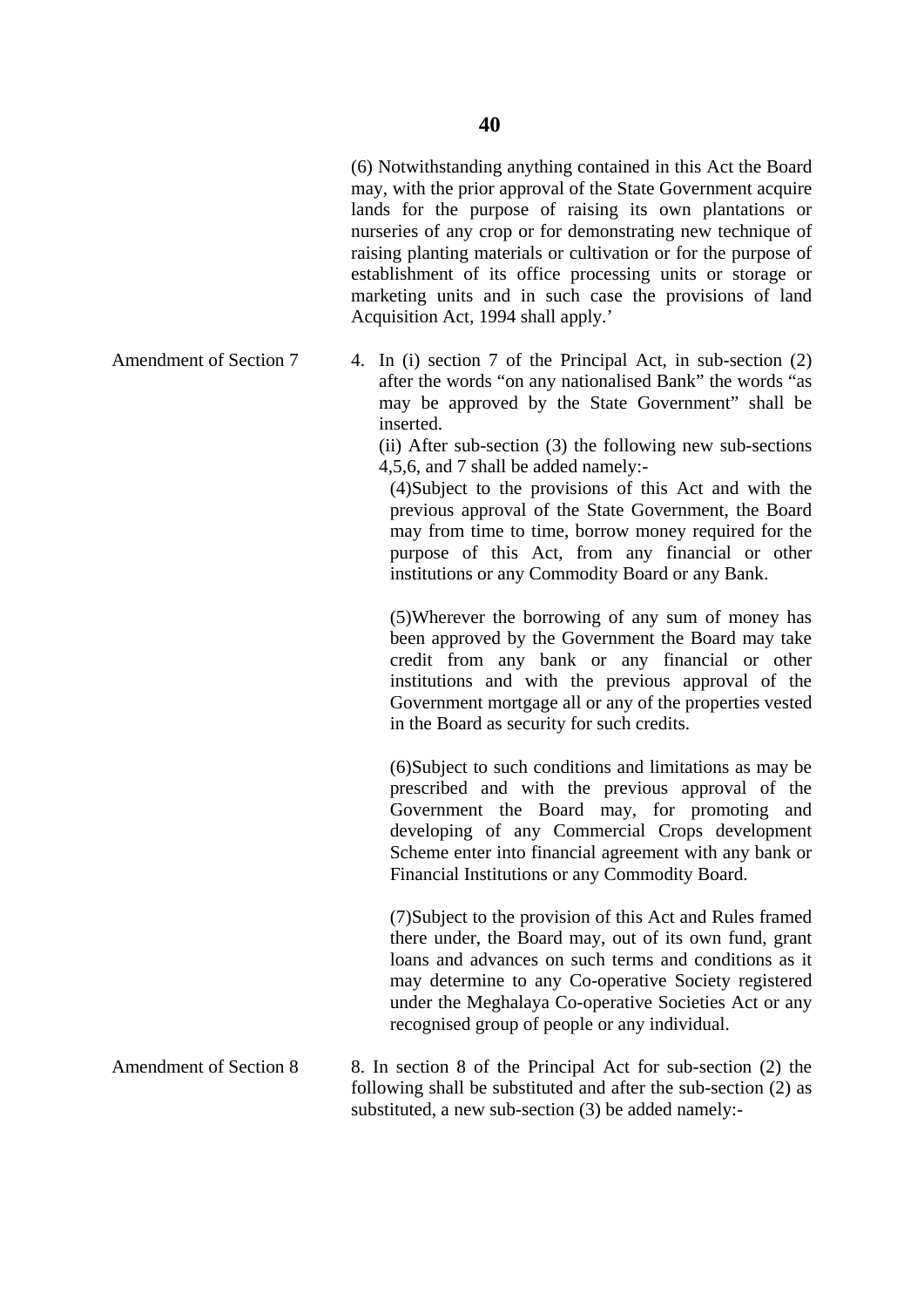'(2) The accounts of the Board in so far as the funds received from the Government are concerned shall be audited by the Controller and Auditor General of India and the audit report shall be forwarded to the State Government for action as it may deem necessary and for placing it before the State Legislature. After necessary auditing, the Controller and Auditor General shall furnish the Utilisation Certificate.

- (3) General Account of the Board shall be audited once a year by Chartered Accountant as such the Board may appoint"
- Insertion of New Section 9A 6 After Section 9 of the Principal Act, the following new section 9A shall be inserted namely:-

"The State Government to 9A Notwithstanding anything  $make$  subventions advance loans to the Board or contained in the Act, the State Government may from time to time and on such terms and conditions make subventions or advance loans to the Board for the purpose of this Act."

Amendment of Section 11 7 In Section 11 of the Principal Act for the words "in connection with" occurring therein the words for carrying out' shall be substituted and add 's' parenthesis to the last word direction, which shall after amendment read-

> "The State Government may, from time to time issue directions for carrying out the purpose of this Act and the Board shall comply with such direction(s)"

> > L.M.SANGMA, Deputy Secretary to the Government of Meghalaya, Law (B) Department.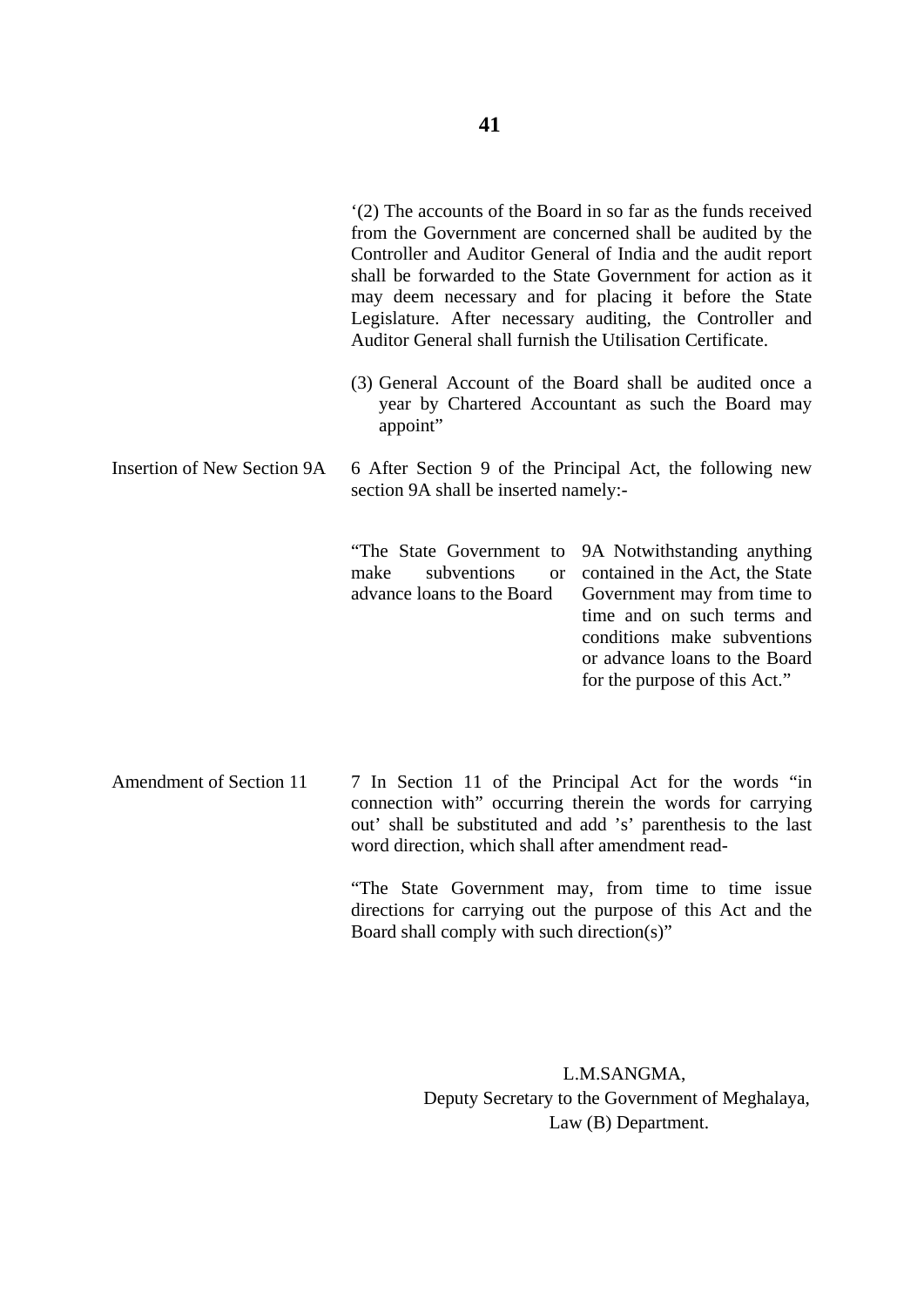### **The 23rd April, 2001**

No. LL(B) 16/99/13- The Meghalaya Prohibition of Manufacture, Sale, Use and Throwing of Low Density Plastic Bags Act, 2001 (Act, No. 4 of 2001) is hereby published for general information.

#### **MEGHALAYA ACT NO. 4 OF 2001**

(As passed by the Meghalaya Legislative Assembly)

(Received the assent of the Governor on the  $19<sup>th</sup>$  April, 2001

(Published in the Gazette of Meghalaya, Extra-ordinary issue, dated 23rd April, 2001)

#### THE MEGHALAYA PROHIBITION OF MANUFACTURE, SALE, USE AND THROWING OF LOW DENSITY PLASTIC BAGS ACT, 2001

An

#### Act

To provide for prohibition manufacture, sale, use and throwing of low density plastic bags in Meghalaya and to make provisions for those matters connected therewith.

Be it enacted by the Legislature of the State of Meghalaya in the Fifty second Year of the Republic of India as follows:-

| Short title extent and<br>Commencement | 1 | (1) This Act may be called the Meghalaya Prohibition of<br>manufacture, Sale, Use and Throwing of Low<br>Density Plastic Bags Act, 2001<br>(2) It extends to the whole State of Meghalaya.<br>(3) It shall come into force on such date as this State<br>Government may by a notification in the Official<br>Gazette appoint.<br>Provided that the State Government may<br>appoint different data for different places or areas.                                                                                                                                             |
|----------------------------------------|---|------------------------------------------------------------------------------------------------------------------------------------------------------------------------------------------------------------------------------------------------------------------------------------------------------------------------------------------------------------------------------------------------------------------------------------------------------------------------------------------------------------------------------------------------------------------------------|
| Definitions                            | 2 | In this Act, unless the context otherwise requires,<br>(a) "Act" means the Meghalaya Prohibition of<br>Manufacture, Sale, Use and Throwing of Low<br>Density Plastic Bags Act, 2001<br>(b) "Code" means the Code of Criminal Procedure 1973<br>(Act 2 of 1974);<br>(c) "Low Density Plastic Bag" means a bag, in whatever<br>form may be, made of plastic the thickness of which<br>is less than twenty microns and includes any such<br>low density plastic container for carrying things; and<br>(d) "State Government" means the Government of the<br>State of Meghalaya. |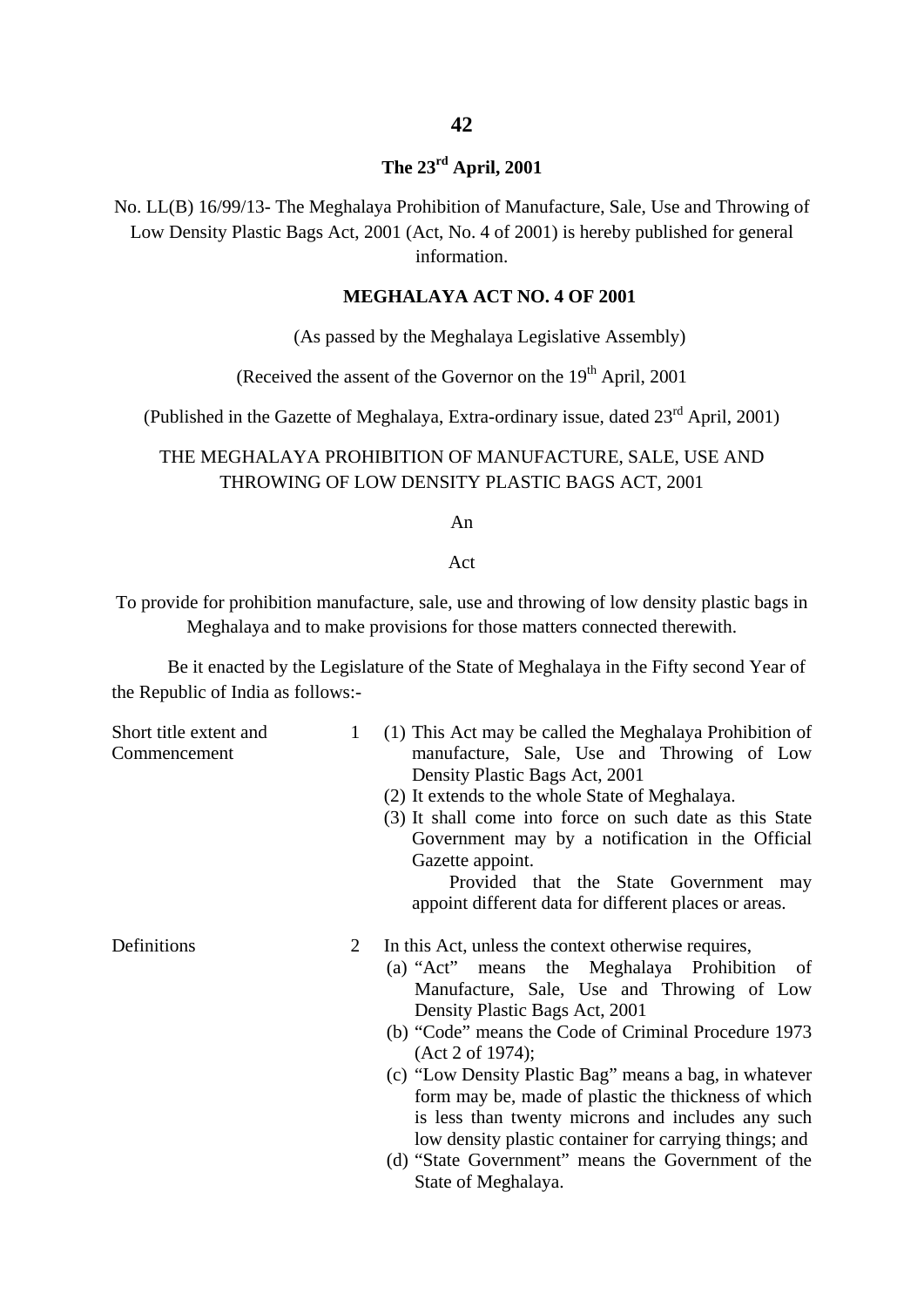| Prohibition of<br>manufacture, sale, use and<br>throwing of low density<br>plastic bag | 3 | No person shall<br>(a) Manufacture bags made of low density plastic;<br>(b) Sell or use bags made of such low density plastic for<br>storing, carrying dispesing or packing of food stuff and<br>other articles; and<br>(c) Throw, or discard low density plastic bags in public<br>places including road drains and parks. |
|----------------------------------------------------------------------------------------|---|-----------------------------------------------------------------------------------------------------------------------------------------------------------------------------------------------------------------------------------------------------------------------------------------------------------------------------|
| Power of Government to<br>authorise officers to act<br>under this Act                  | 4 | The State Government may by notification in the<br>(1)<br>Official Gazette authorise one or more persons who will<br>be competent to act under the Act.<br>Every person authorised under Clause (1) shall deem<br>(2)<br>to be public servant within the meaning of Section 21 of<br>the Indian Penal Code.                 |
| Penalties                                                                              | 5 | Any person who contravenes the provision of the Act<br>shall be punishable with fine which may extend to rupees<br>one hundred and in case of second and subsequent offence<br>with a minimum fine of rupees two hundred which may<br>extend to rupees five hundred.                                                        |
| Cours competent to try<br>offence under this Act and<br>take cognizance of offence     | 6 | (1) No court other than the Court of Judicial Magistrate of<br>the First Class shall take cognizance of any offences<br>under this Act.<br>(2) No court shall take cognizance of any offence under this<br>Act, except on a complaint in writing by an authorised<br>Officer.                                               |
| Offence to be cognizable<br>and bailable                                               | 7 | Notwithstanding anything contained in the Code, offences<br>under this Act shall be cognizable and bailable.                                                                                                                                                                                                                |
| Offence under the Act to<br>be tried summarily                                         | 8 | All offences under this Act shall be tried summarily in the<br>manner provided for summary trial under the Code.                                                                                                                                                                                                            |
| Compounding of offences                                                                | 9 | The State Government or any person authorised by it by<br>general or special order in this behalf may either before or<br>after the institution of the proceeding compound any<br>offences made punishable by or under this Act.                                                                                            |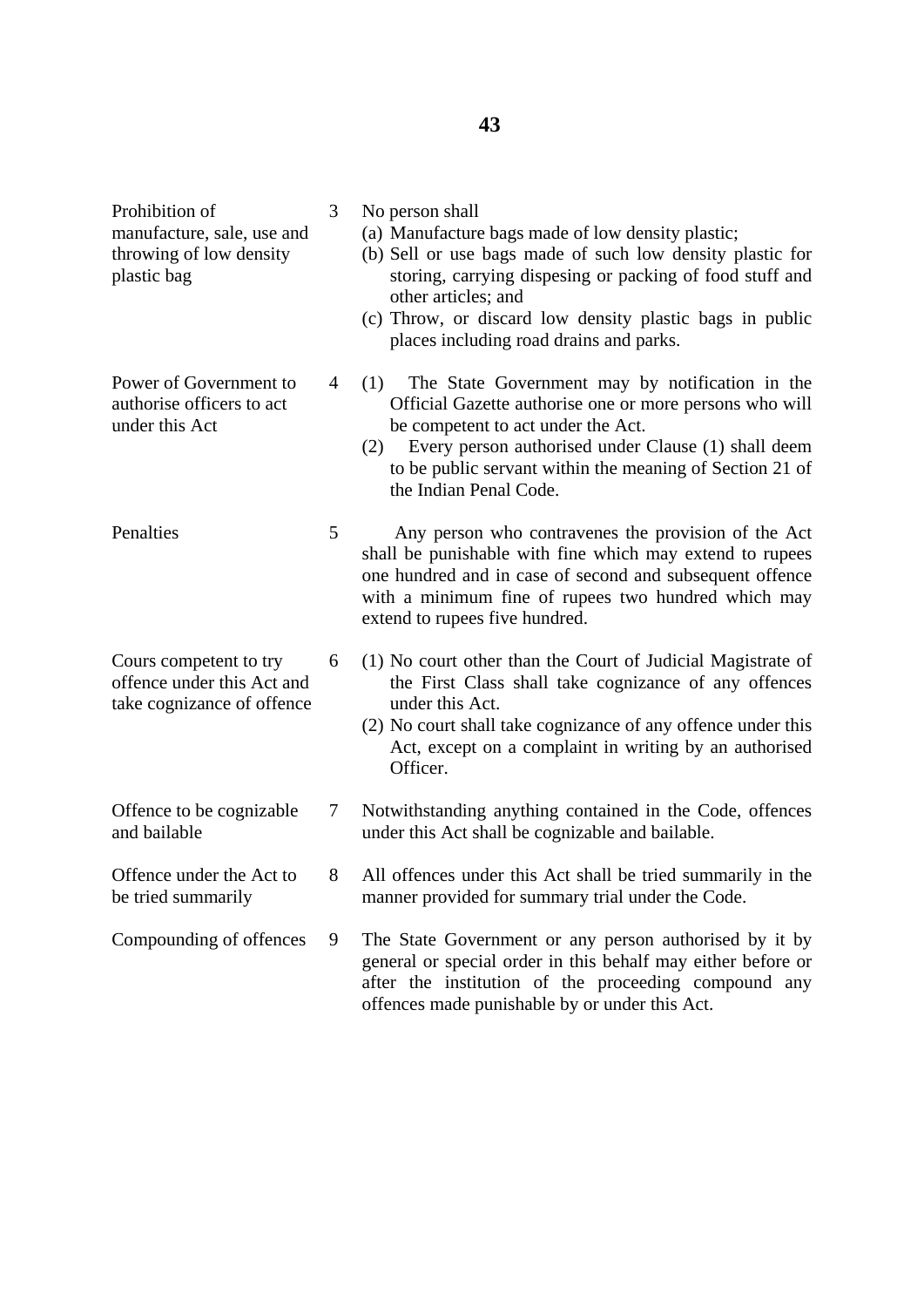- Power to make rules 10 (1) The State Government may, subject to previous publication, make rules to carry out the purpose of this Act.
	- (2) Every rule made under this Act shall be laid before the Legislative Assembly.

 L.M.SANGMA, Deputy Secretary to the Government of Meghalaya, Law (B) Department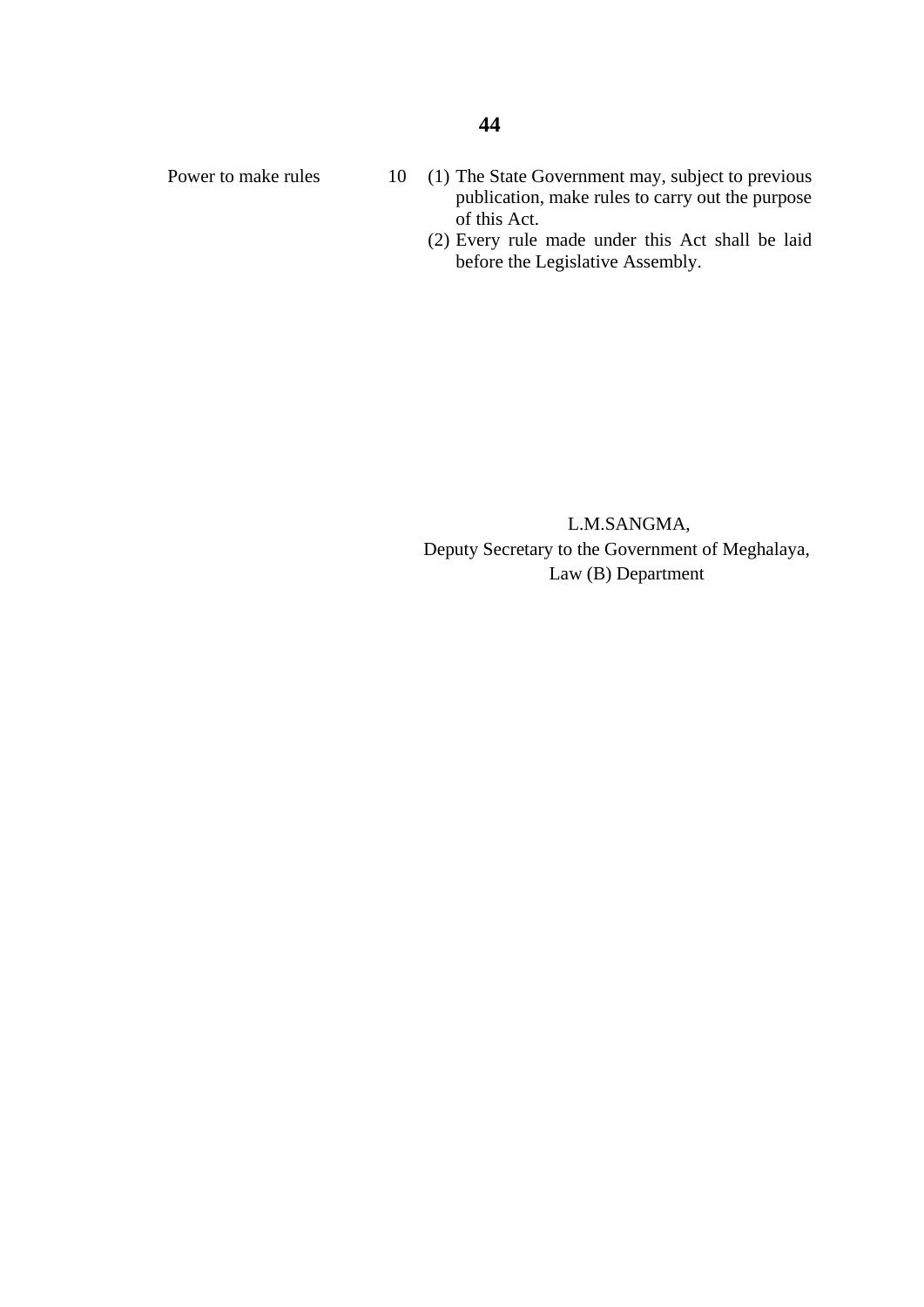#### **The 29th June, 2001**

No. LL(B) 17/96/303- The Meghalaya Appropriation (No. II) Act, 2001 (Act No. 5 of 2001) is hereby published for general information.

#### **MEGHALAYA ACT NO. 5 OF 2001**

(As passed by the Meghalaya Legislative Assembly)

(Received the assent of the Governor on the  $29<sup>th</sup>$  June, 2001

(Published in the Gazette of Meghalaya, Extra-ordinary issue, dated  $29<sup>th</sup>$  June, 2001)

#### THE MEGHALAYA APPROPRIATION (NO.II) ACT, 2001

An

Act

To authorise payment and appropriation of certain further sums from and out of the Consolidated Fund of Meghalaya for the services of financial year ending on the thirty-first day of March, 2002

Be it enacted by the Legislature of the State of Meghalaya in the Forty Ninth Year of the Republic of India as follows:-

Short title and Commencement

- 1 (1) This Act may be called the Meghalaya Appropriation (No. II) Act, 2001
	- (2) It shall be deemed to have come into force on the first day of April, 2001
- Withdrawal of Rs. 1785,4,65,200 from and out of the Consolidated Fund of Meghalaya for the financial year 2001-2002 2 From and out of the Consolidated Fund of Meghalaya there may be paid and applied sums not exceeding those specified in Column (3) of the Schedule amounting in the aggregate inclusive of sums specified in column (3) of the Schedule to the Meghalaya Appropriation (Voteon-Account) Act, 2001 to the sums of Rupees one thousand seven hundred eighty five crores, fourteen lakhs, sixty eight thousand, two hundred towards defraying the several charges which will come in the course of payment during the financial year ending on the thirty first day of March, 2002 in respect of the services specified in Column (2) of the Schedule.
- Appropriation 3 The sums authorised to be withdrawn from and out of the Consolidated Fund of Meghalaya by this Act, shall be appropriated for the services and purposes expressed in the Schedule in relation to the said year.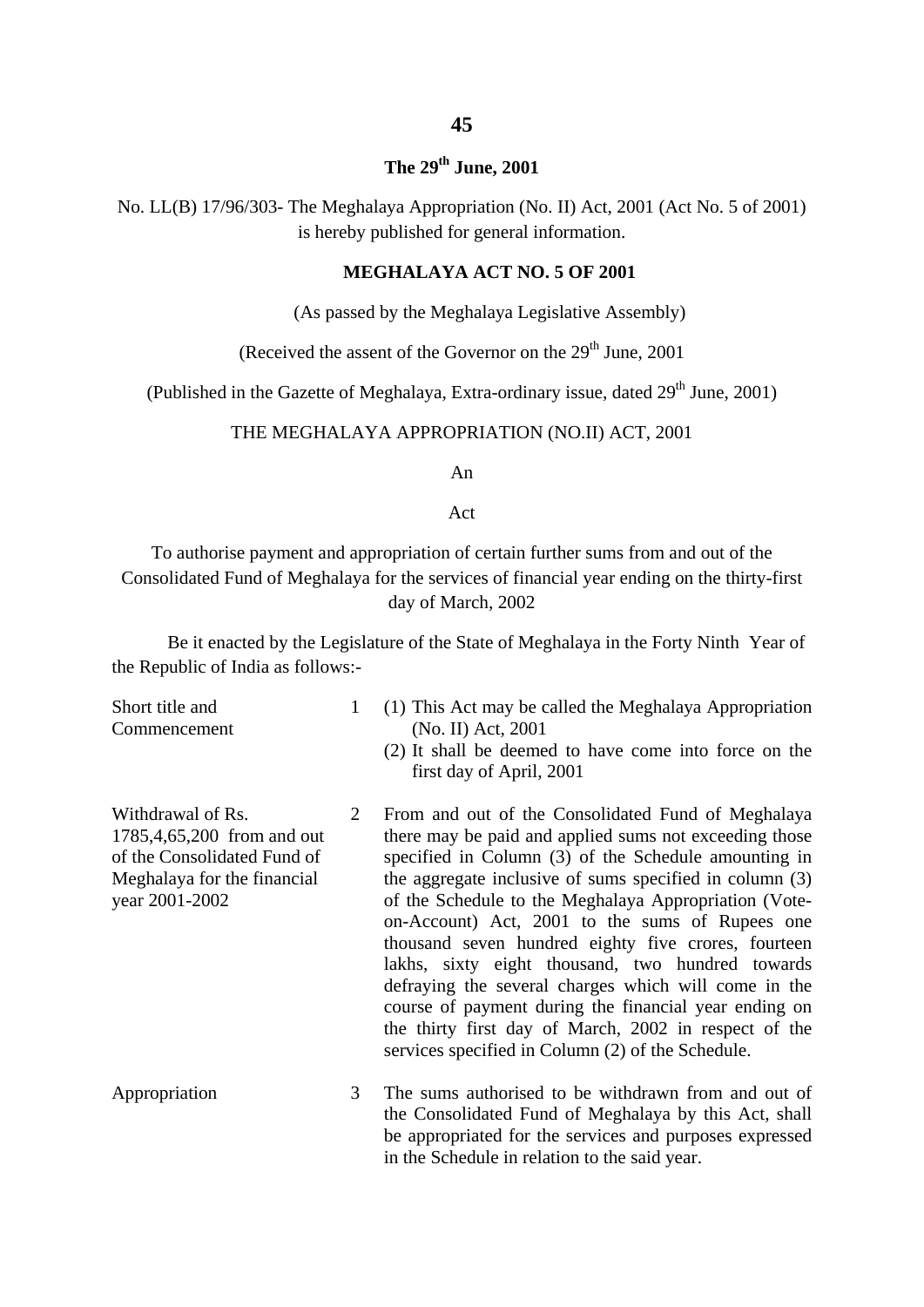## **46** SCHEDULE (See Section 2 & 3)

| (1)       | (2)                                       |         |                           | (3)                                              |                                    |
|-----------|-------------------------------------------|---------|---------------------------|--------------------------------------------------|------------------------------------|
| Grant No. | Services and Purposes                     |         |                           | Sums not exceeding                               |                                    |
|           | (Major Heads)                             |         |                           |                                                  |                                    |
|           |                                           |         | Voted by                  | Charged on                                       | Total                              |
|           |                                           |         | The                       | the Consolidated                                 |                                    |
|           |                                           |         | Assembly                  | Fund                                             |                                    |
|           |                                           |         | Rs.                       | Rs.                                              | Rs.                                |
|           | 2011-Parliamentary/State/Union            | Revenue |                           | 6,29,76,000 24,14,000 6,53,90,000                |                                    |
|           | <b>Territory Legislature</b>              |         |                           |                                                  |                                    |
| 1.        | 2058-Stationery and Printing<br>Total     | Revenue | 29,10,000<br>6,58,86,000  |                                                  | 29,10,000<br>24,14,000 6,83,00,000 |
|           | 4058-Capital Outlay on Stationery Capital |         | 7,00,000                  |                                                  | 7,00,000                           |
|           | and Printing                              |         |                           |                                                  |                                    |
|           | Total                                     | Capital | 7,00,000                  |                                                  | 7,00,000                           |
| 2.        | 2012-Governor                             | Revenue |                           | 30,000 2,26,85,000 2,27,15,000                   |                                    |
|           | Total                                     | Revenue |                           | 30,000 2,26,85,000 2,27,15,000                   |                                    |
|           | 4216-Capital Outlay on Housing            | Capital |                           |                                                  |                                    |
|           | Total                                     | Capital |                           |                                                  |                                    |
|           | 2013-Council of Ministers                 | Revenue | 4,15,95,000               |                                                  | 4,15,95,000                        |
| 3.        | 2070-Other Administrative                 | Revenue | 4,15,95,000               |                                                  | 4,15,95,000                        |
|           | Services, etc                             |         |                           |                                                  |                                    |
|           | Total                                     |         | Revenue 1, 4, 15, 95, 000 | $\dddotsc$                                       | 4,15,95,000                        |
| 4.        | $\sim$ 2014-Administration of Justice     |         |                           | Revenue, 2,37,17,000 93,83,000 3,31,00,000       |                                    |
|           | Total                                     |         |                           | Revenue $\int 2,37,17,000$ 93,83,000 3,31,00,000 |                                    |
| 5.        | -2015-Elections                           | Revenue | 5,37,00,000               | $\dddotsc$                                       | 5,37,00,000                        |
|           | Total                                     |         | Revenue ∫ 5,37,00,000     |                                                  | 5,37,00,000                        |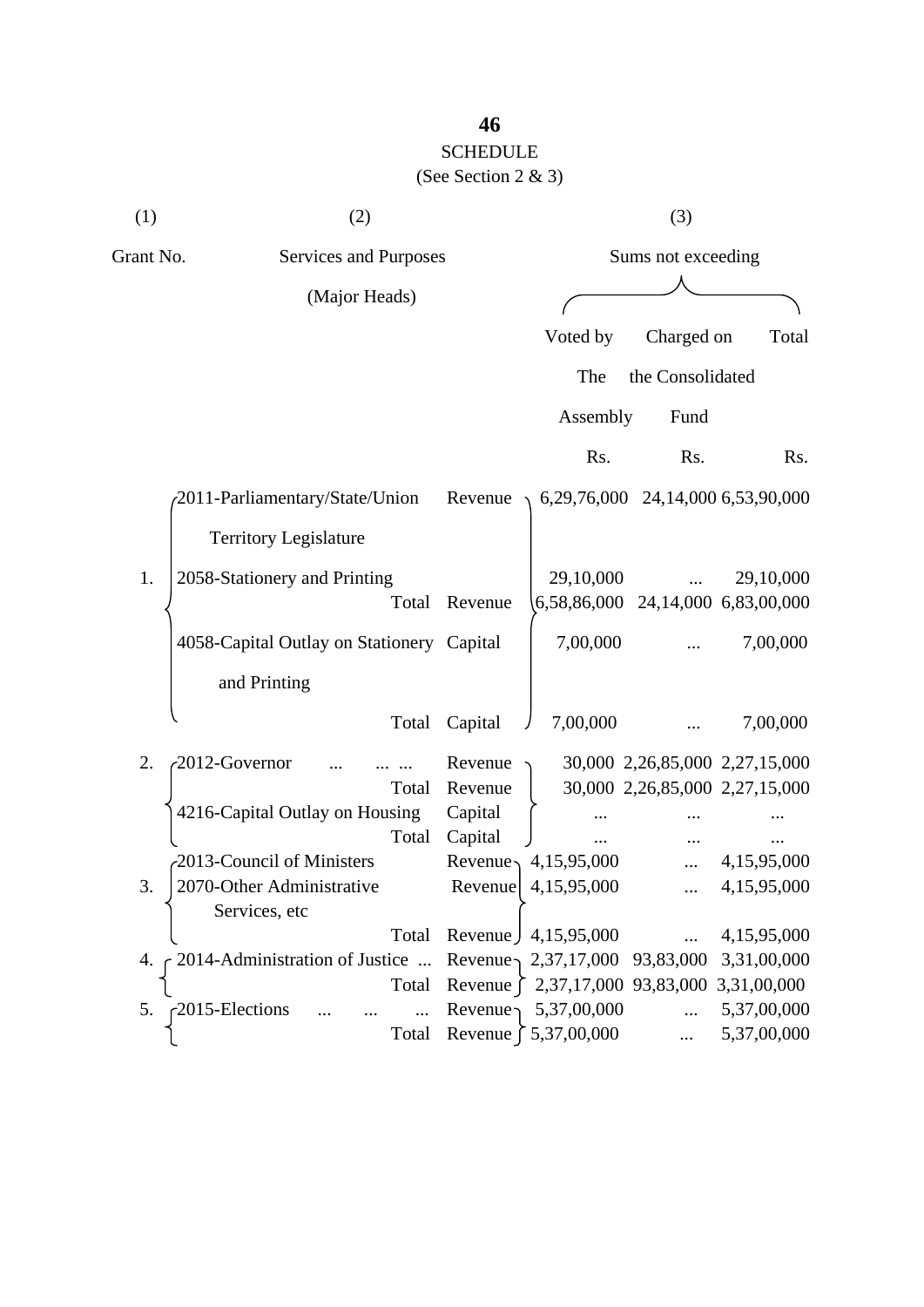# SCHEDULE

| (1)       | (2)                                                                                              |                  |             | (3)                |             |
|-----------|--------------------------------------------------------------------------------------------------|------------------|-------------|--------------------|-------------|
| Grant No. | Services and Purposes                                                                            |                  |             | Sums not exceeding |             |
|           | (Major Heads)                                                                                    |                  |             |                    |             |
|           |                                                                                                  |                  | Voted by    | Charged on         | Total       |
|           |                                                                                                  |                  | The         | the Consolidated   |             |
|           |                                                                                                  |                  | Assembly    | Fund               |             |
|           |                                                                                                  |                  | Rs.         | Rs.                | Rs.         |
|           | 2029-Land Revenue                                                                                | Revenue          | 4,32,00,000 |                    | 4,32,00,000 |
|           | 2245-Relief on account of Natural<br>Calamities                                                  |                  | 4,14,00,000 |                    | 4,14,00,000 |
|           | 2250-Other Social Services                                                                       |                  |             |                    |             |
|           | 3475-Other General Economic<br>Services                                                          |                  |             |                    |             |
|           | Total                                                                                            | Revenue          | 8,46,00,000 |                    | 8,46,00,000 |
| 6.        | 6225-Loans for Welfare of<br>Scheduled Castes, Scheduled<br>Tribes and other Backward<br>Classes |                  |             |                    |             |
|           | 6250-Loans for Other Social<br>Services                                                          | Capital          | 1,00,000    |                    | 1,00,000    |
|           | 6401-Loans for Crop Husbandry                                                                    |                  |             |                    |             |
|           | Total                                                                                            | Capital          | 1,00,000    |                    | 1,00,000    |
|           | 7. 2030-Stamps and Registration                                                                  | Revenue $\gamma$ | 53,00,000   |                    | 53,00,000   |
|           | Total                                                                                            | Revenue          | 53,00,000   |                    | 53,00,000   |
|           | 8. 2039-State Excise                                                                             | Revenue          | 3,26,17,000 |                    | 3,26,17,000 |
|           | Total                                                                                            | Revenue J        | 3,26,17,000 |                    | 3,26,17,000 |
|           | 9. 2040-Sales Tax<br>2045-Other Taxes and Duties on<br><b>Commodities and Services</b>           | Revenue          | 3,68,00,000 | .                  | 3,68,00,000 |
|           | Total                                                                                            | Revenue          | 3,68,00,000 |                    | 3,68,00,000 |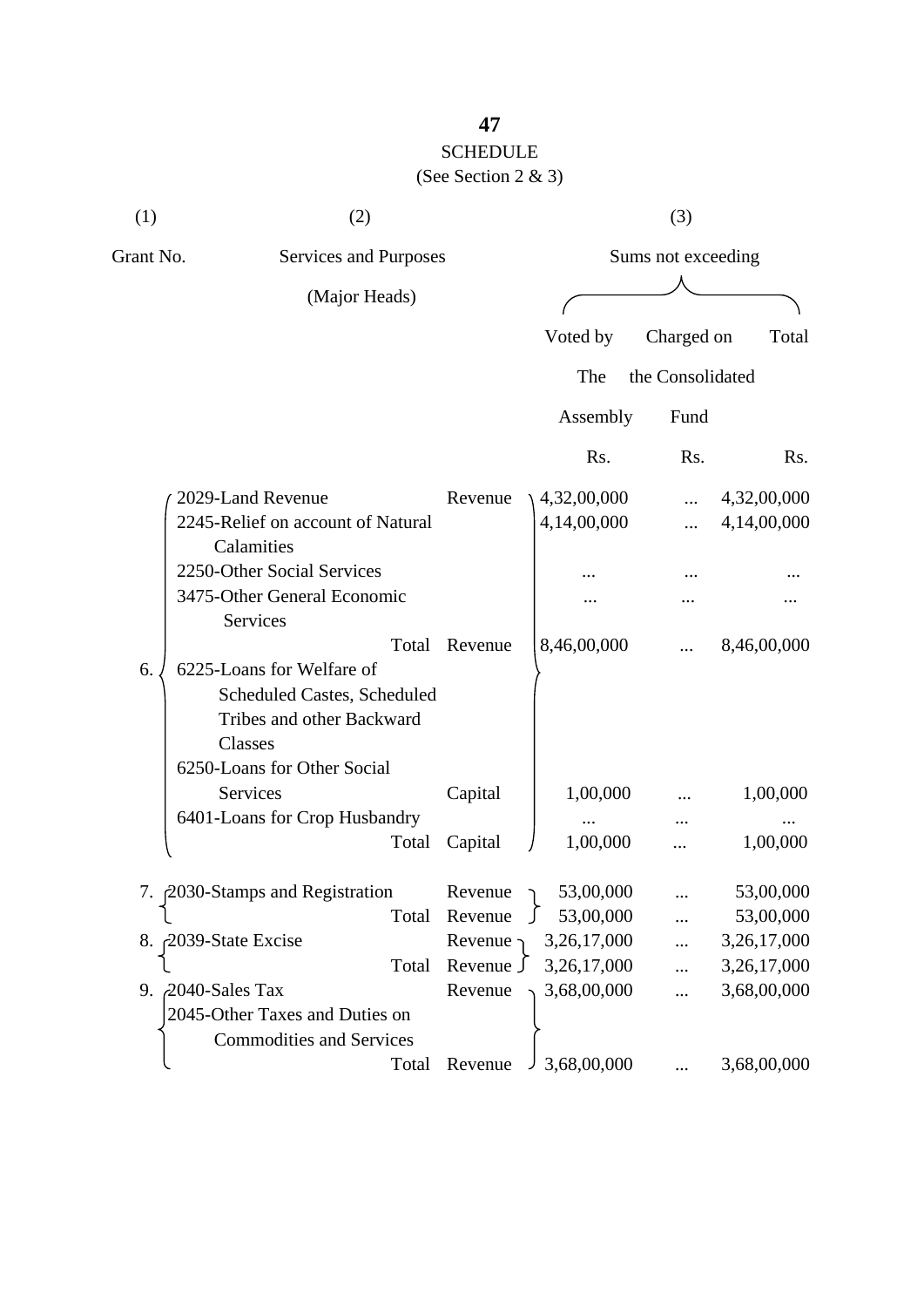## SCHEDULE

| (1)             | (2)                                                               |       |         |              |           | (3)                |                                            |       |
|-----------------|-------------------------------------------------------------------|-------|---------|--------------|-----------|--------------------|--------------------------------------------|-------|
| Grant No.       | Services and Purposes                                             |       |         |              |           | Sums not exceeding |                                            |       |
|                 | (Major Heads)                                                     |       |         |              |           |                    |                                            |       |
|                 |                                                                   |       |         | Voted by     |           | Charged on         |                                            | Total |
|                 |                                                                   |       |         | The          |           | the Consolidated   |                                            |       |
|                 |                                                                   |       |         | Assembly     |           | Fund               |                                            |       |
|                 |                                                                   |       |         | Rs.          |           | Rs.                |                                            | Rs.   |
|                 | 2041-Taxes on vehicles                                            |       | Revenue | 5,62,00,000  |           | $\cdots$           | 5,62,00,000                                |       |
|                 | 2070-Other Administrative<br>Services etc                         |       |         | 1,27,00,000  |           |                    | 1,27,00,000                                |       |
|                 | 10.3055-Road Transport                                            |       |         |              |           |                    |                                            |       |
|                 |                                                                   | Total | Revenue | 6,89,00,000  |           |                    | 6,89,00,000                                |       |
|                 | 5053-Capital Outlay on Civil<br>Aviation                          |       | Capital | 1,75,00,000  |           |                    | 1,75,00,000                                |       |
|                 | 5055-Capital Outlay on Road<br>Transport                          |       | Capital | 3,40,00,000  |           |                    | 3,40,00,000                                |       |
|                 |                                                                   | Total | Capital | 5,15,00,000  |           |                    | 5,15,00,000                                |       |
|                 | 2045-Other Taxes and Duties on<br><b>Commodities and Services</b> |       | Revenue |              | 38,00,000 |                    | 38,80,000                                  |       |
|                 | 2501-Special Programme for<br><b>Rural Development</b>            |       |         | 1,16,00,000  |           |                    | 1,16,00,000                                |       |
| 11.             | 2801-Power                                                        |       |         | 11,00,00,000 |           |                    | 1,00,00,000                                |       |
|                 | 2810-Non-Conventional Sources<br>of Energy                        |       |         | 1,00,00,000  |           |                    | 1,00,00,000                                |       |
|                 |                                                                   | Total | Revenue | 13,54,00,000 |           |                    | 13,54,00,000                               |       |
|                 | 6801-Loans for Power Project                                      |       | Capital | 30,70,00,000 |           |                    | 30,70,00,000                               |       |
|                 |                                                                   | Total | Capital | 30,70,00,000 |           | $\dddotsc$         | 30,70,00,000                               |       |
|                 | 2047-Other Fiscal Services                                        |       | Revenue |              | 10,75,000 |                    | 10,75,000                                  |       |
|                 |                                                                   | Total | Revenue |              | 10,75,000 |                    | 10,75,000                                  |       |
| 12 <sub>1</sub> | 2048-Appropriation for reduction<br>or avoidance of Debt          |       | Revenue | $\ddotsc$    |           |                    | 3,79,00,000 3,79,00,000                    |       |
|                 |                                                                   | Total | Revenue |              |           |                    | 3,79,00,000 3,79,00,000                    |       |
|                 | 2049-Interest Payments                                            |       | Revenue |              |           |                    | 157, 12, 61, 700157, 12, 61, 700           |       |
|                 |                                                                   | Total | Revenue |              |           |                    | $\ldots$ 157, 12, 61, 700 157, 12, 61, 700 |       |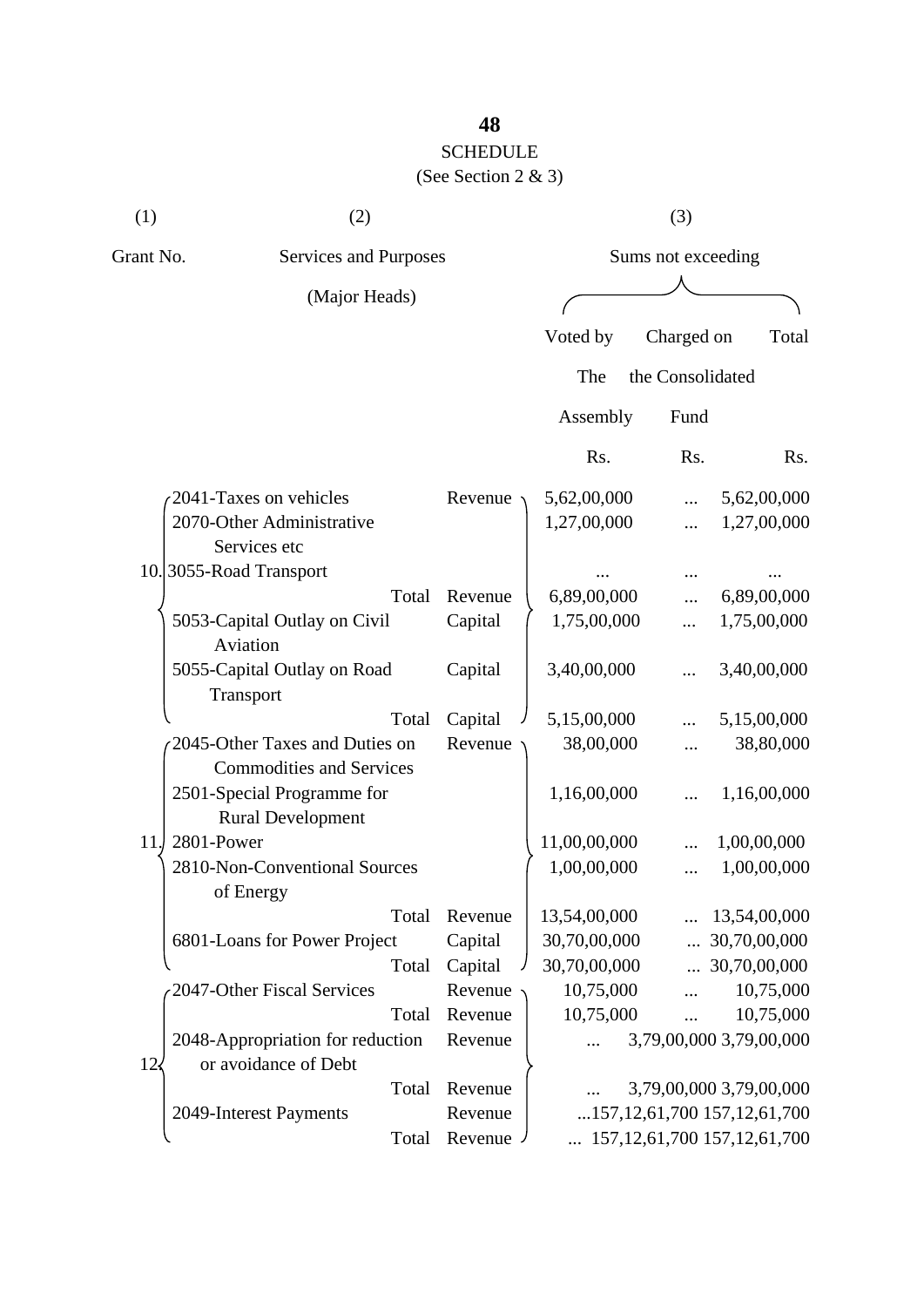# SCHEDULE

| (1)       | (2)                                                           |                      |                                      | (3)                |                          |
|-----------|---------------------------------------------------------------|----------------------|--------------------------------------|--------------------|--------------------------|
| Grant No. | Services and Purposes                                         |                      |                                      | Sums not exceeding |                          |
|           | (Major Heads)                                                 |                      |                                      |                    |                          |
|           |                                                               |                      | Voted by                             | Charged on         | Total                    |
|           |                                                               |                      | The                                  | the Consolidated   |                          |
|           |                                                               |                      | Assembly                             | Fund               |                          |
|           |                                                               |                      | Rs.                                  | Rs.                | Rs.                      |
|           | 2051-Public Services Commission                               | Revenue              |                                      | 88,00,000          | 88,00,000                |
|           | Total                                                         | Revenue.             |                                      | 88,00,000          | 88,00,000                |
|           | 2052-Secretariat General Services                             |                      | 27,51,52,000                         |                    | 27,51,52,000             |
|           | 2251-Secretariat Social Services                              | Revenue              | 3,02,09,000                          |                    | 3,02,09,000              |
| 13.       | 3451-Secretariat Economic Services                            |                      | 4,81,39,000                          | $\cdots$           | 4,81,39,000              |
|           | Total                                                         | Revenue              | 35,35,00,000                         |                    | 35,35,00,000             |
|           | 5275-Capital Outlay on other<br><b>Communication Services</b> | Capital              |                                      |                    |                          |
|           | Total                                                         | Capital              |                                      |                    |                          |
|           |                                                               |                      |                                      |                    |                          |
|           | 14. 2053-District Administration                              | Revenue              | 8,49,00,000                          |                    | 8,49,00,000              |
|           | Total                                                         | Revenue              | 8,49,00,000                          |                    | 8,49,00,000              |
|           | 15. (2054-Treasury Accounts<br>Administration                 | Revenue              | 7,08,00,000                          |                    | 7,08,00,000              |
|           | Total                                                         | Revenue,             | 7,08,00,000                          |                    | 7,08,00,000              |
|           | 2055-Police                                                   |                      | 100,00,44,000 1,75,000 100,02,19,000 |                    |                          |
|           | 2070-Other Administrative<br>Services etc                     | Revenue              |                                      |                    | 8,81,76,000  8,81,76,000 |
| 16.       | 2216-Housing                                                  |                      | 83,00,000                            |                    | 83,00,000                |
|           | Total                                                         | Revenue              | 109,65,20,000 1,75,000 109,66,95,000 |                    |                          |
|           | 4055-Capital Outlay on Police                                 |                      | 4,42,56,000                          |                    | 4,42,56,000              |
|           | 4059-Capital Outlay on Public<br>Works                        |                      |                                      |                    |                          |
|           | 4216-Capital Outlay on Housing                                | Capital              |                                      |                    |                          |
|           | Total                                                         | Capital <sub>~</sub> | 4,42,56,000                          |                    | 4,42,56,000              |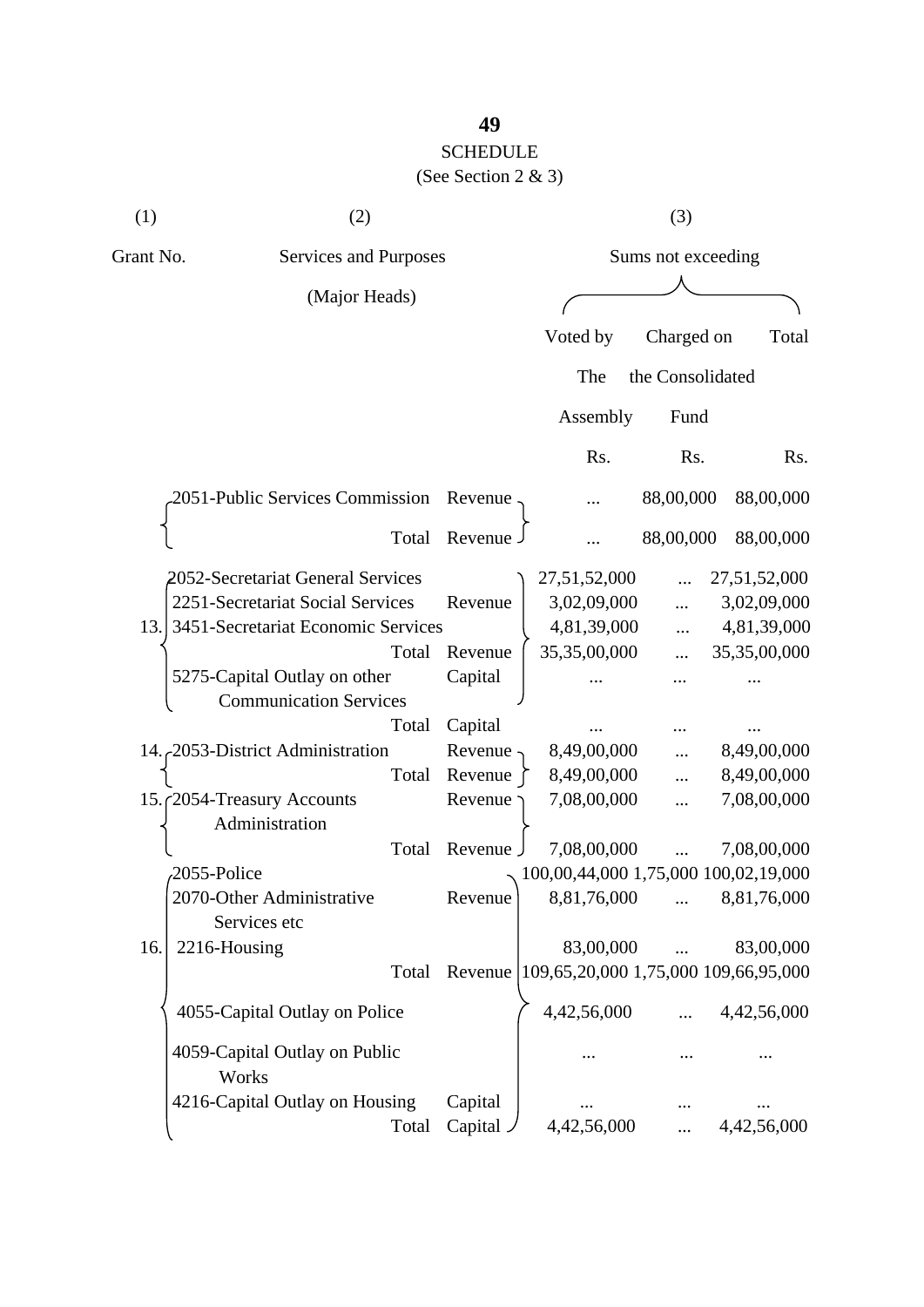# SCHEDULE

| (1)             | (2)                                                  |         |              | (3)                |              |
|-----------------|------------------------------------------------------|---------|--------------|--------------------|--------------|
|                 | Grant No.<br>Services and Purposes                   |         |              | Sums not exceeding |              |
|                 | (Major Heads)                                        |         |              |                    |              |
|                 |                                                      |         | Voted by     | Charged on         | Total        |
|                 |                                                      |         | The          | the Consolidated   |              |
|                 |                                                      |         | Assembly     | Fund               |              |
|                 |                                                      |         | Rs.          | Rs.                | Rs.          |
|                 | 2056-Jails                                           | Revenue | 3,70,98,000  |                    | 3,70,98,000  |
|                 | Total                                                | Revenue | 3,70,98,000  |                    | 3,70,98,000  |
| 17 <sub>5</sub> | 4059-Capital Outlay on Public<br>Works               | Capital |              |                    |              |
|                 | Total                                                | Capital |              |                    |              |
|                 | 2058-Stationery and Printing                         | Revenue | 6,95,00,000  |                    | 6,95,00,000  |
|                 | Total                                                | Revenue | 6,95,00,000  |                    | 6,95,00,000  |
|                 | 4058-Capital Outlay on Stationery                    | Capital | 28,00,000    |                    | 28,00,000    |
| 18.             | and Printing                                         |         |              |                    |              |
|                 | 4216-Capital Outlay on Housing                       |         |              |                    |              |
|                 | Total                                                | Capital | 28,00,000    |                    | 28,00,000    |
|                 | 2052-Secretariat-General Services                    | Revenue | 1,73,19,000  | .                  | 1,73,19,000  |
|                 | 2059-Public Works                                    |         | 58,23,83,000 |                    | 58,23,83,000 |
|                 | 2203-Technical Education                             |         |              |                    |              |
|                 | 2204-Sports and Youth Services                       |         |              |                    |              |
|                 | 2205-Art and Culture                                 |         |              |                    |              |
|                 | 2216-Housing                                         |         | 1,84,00,000  |                    | 1,84,00,000  |
|                 | Total                                                | Revenue | 61,81,02,000 | $\dddotsc$         | 61,81,02,000 |
|                 | 4059-Capital Outlay on Public<br>Works               | Capital | 9,71,59,000  | $\cdots$           | 9,71,59,000  |
| 19.             | 4202-Capital Outlay on Education,<br>Art and Culture |         | 1,98,30,000  |                    | 1,98,30,000  |
|                 | 4210-Capital Outlay on Medical<br>and Public Health  |         | 38,00,000    |                    | 38,00,000    |
|                 | 4216-Capital Outlay on Housing                       | Capital | 97,50,000    |                    | 97,50,000    |
|                 | 4403-Capital Outlay on Animal<br>Husbandry           |         |              |                    |              |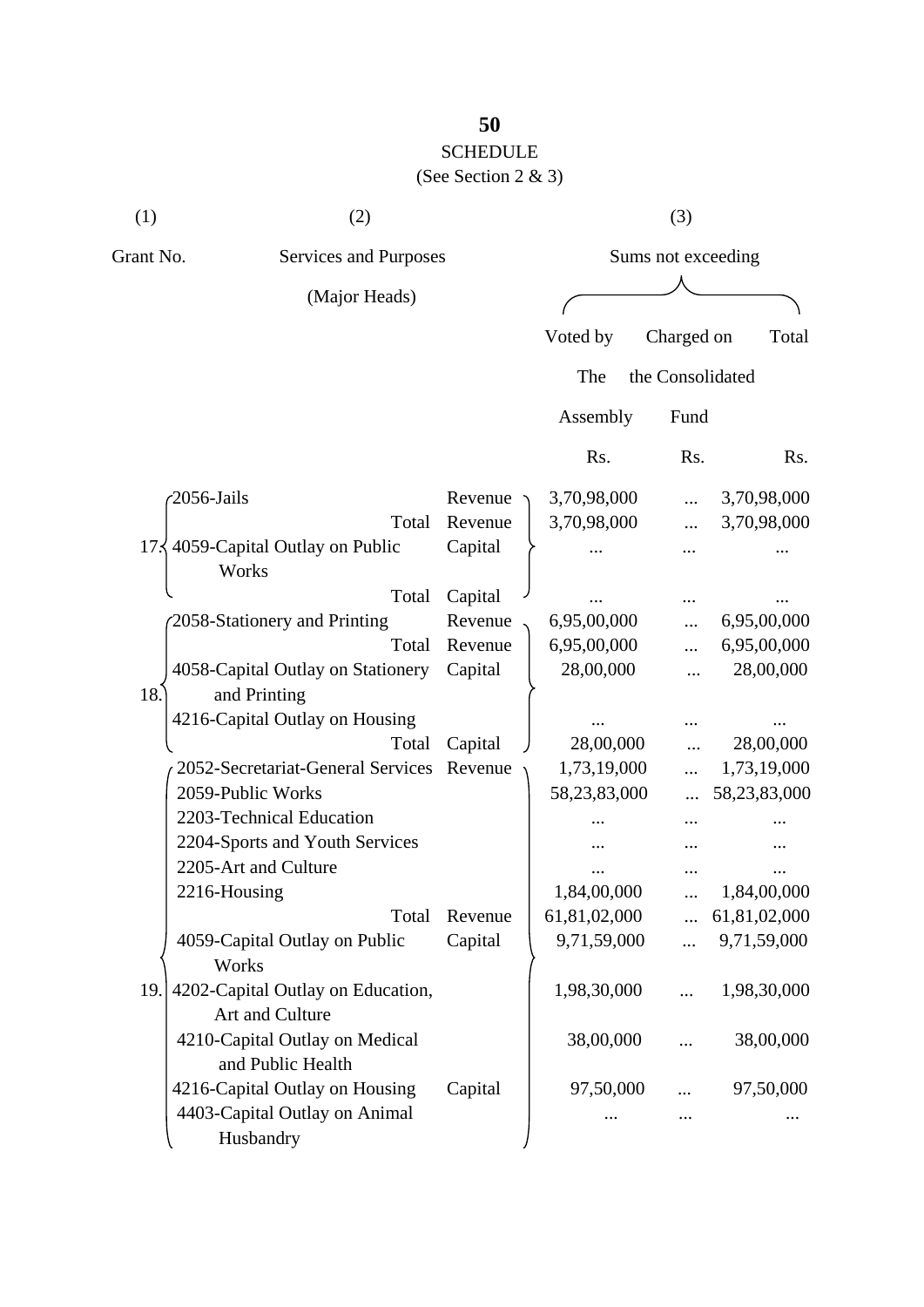## **51** SCHEDULE

(See Section 2 & 3)

| (1)             | (2)                                       |       |          |                    | (3)              |               |  |
|-----------------|-------------------------------------------|-------|----------|--------------------|------------------|---------------|--|
| Grant No.       | Services and Purposes                     |       |          | Sums not exceeding |                  |               |  |
|                 | (Major Heads)                             |       |          |                    |                  |               |  |
|                 |                                           |       |          | Voted by           | Charged on       | Total         |  |
|                 |                                           |       |          | The                | the Consolidated |               |  |
|                 |                                           |       |          | Assembly           | Fund             |               |  |
|                 |                                           |       |          | Rs.                | Rs.              | Rs.           |  |
|                 | 4404-Capital Outlay on Dairy              |       |          |                    |                  |               |  |
|                 | Development                               |       |          |                    |                  |               |  |
|                 |                                           | Total | Capital  | 13,05,39,000       |                  | 13,05,39,000  |  |
|                 | 2070-Other Administrative<br>Services etc |       | Revenue  | 11,55,95,000       |                  | 11,55,95,000  |  |
|                 |                                           | Total | Revenue  | 11,55,95,000       |                  | 11,55,95,000  |  |
| 20 <sub>2</sub> | 4059-Capital Outlay on Public<br>Works    |       | Capital  |                    |                  |               |  |
|                 |                                           | Total | Capital  |                    |                  |               |  |
|                 | 2075-Miscellaneous General<br>Services    |       | Revenue  | 50,000             |                  | 50,000        |  |
|                 | 2202-General Education                    |       |          | 252,20,00,000      |                  | 252,20,00,000 |  |
|                 | 2203-Technical Education                  |       |          | 6,19,00,000        | $\dddotsc$       | 6,19,00,000   |  |
|                 | 2204-Sports and Youth Services            |       |          | 9,37,00,000        |                  | 9,37,00,000   |  |
|                 | 2205-Art and Culture                      |       |          | 4,38,00,000        |                  | 4,38,00,000   |  |
|                 | 2236-Nutrition                            |       |          |                    |                  |               |  |
| 21              | 3425-Other Scientific Research            |       |          | 24,50,000          |                  | 24,50,000     |  |
|                 | 3454-Census, Survey and Statistics        |       |          | 22,50,000          |                  | 22,50,000     |  |
|                 |                                           | Total | Revenue  | 272,61,50,000      | $\cdots$         | 272,61,50,000 |  |
|                 | 4202-Capital Outlay on Education,         |       | Capital  | 10,00,000          |                  | 10,00,000     |  |
|                 | 6202-Loans for Education, Sports,         |       |          |                    |                  |               |  |
|                 | Art and Culture                           |       |          |                    |                  |               |  |
|                 |                                           | Total | Capital  | 10,00,000          |                  | 10,00,000     |  |
|                 | 2070-Other Administrative<br>Services etc |       | Revenue  | 3,43,00,000        | $\cdots$         | 3,43,00,000   |  |
| 22.             | 2216-Housing                              |       | Revenue  | 1,56,00,000        |                  | 1,56,00,000   |  |
|                 |                                           | Total | Revenue. | 4,99,00,000        | $\ddots$         | 4,99,00,000   |  |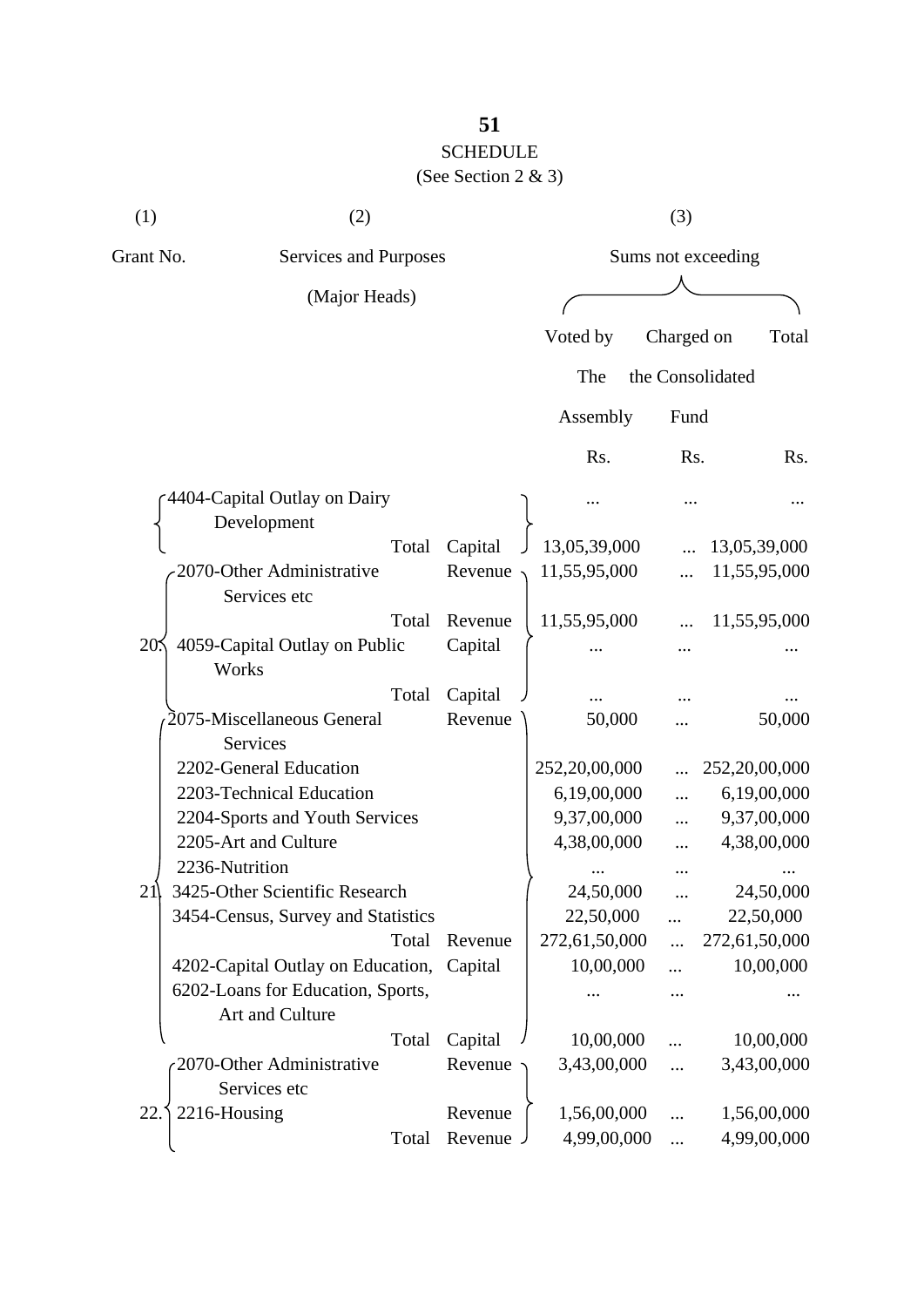## **52** SCHEDULE (See Section 2 & 3)

| (1)       | (2)                                                          |         | (3)            |                          |  |  |
|-----------|--------------------------------------------------------------|---------|----------------|--------------------------|--|--|
| Grant No. | Services and Purposes                                        |         |                | Sums not exceeding       |  |  |
|           | (Major Heads)                                                |         |                |                          |  |  |
|           |                                                              |         | Voted by       | Charged on<br>Total      |  |  |
|           |                                                              |         | The            | the Consolidated         |  |  |
|           |                                                              |         |                |                          |  |  |
|           |                                                              |         | Assembly       | Fund                     |  |  |
|           |                                                              |         | Rs.            | Rs.<br>Rs.               |  |  |
| 23.       | 2070-Other Administrative<br>Services etc                    | Revenue | 96,20,000      | 96,20,000<br>.           |  |  |
|           | Total                                                        | Revenue | 96,20,000      | 96,20,000                |  |  |
|           | 24 (2071-Pensions and other<br><b>Retirements Benefits</b>   | Revenue | 68,75,00,000   | 68,75,00,000             |  |  |
|           | Total                                                        | Revenue | J 68,75,00,000 | $\ldots$ 68,75,00,000    |  |  |
|           | 25, 2075-Miscellaneous General<br>Services                   | Revenue | 30,00,000      | 30,00,000<br>            |  |  |
|           | Total                                                        | Revenue | 30,00,000      | 30,00,000                |  |  |
|           | 2210-Medical and Public Health                               | Revenue | 76,73,87,000   | 76,73,87,000             |  |  |
|           | 2211-Family Welfare                                          |         | 12,33,61,000   | 12,33,61,000             |  |  |
|           | Total                                                        | Revenue | 89,07,48,000   | $\ldots$ 89,07,48,000    |  |  |
| 26.       | 4210-Capital Outlay on Medical<br>and Public Health          | Capital | 9,15,80,000    | 9,15,80,000              |  |  |
|           | 4211-Capital Outlay on Family<br>Welfare                     |         | 80,00,000      | 80,00,000                |  |  |
|           | Total                                                        | Capital | 9,95,80,000    | 9,95,80,000              |  |  |
|           | 2215-Water Supply and Sanitation Revenue                     |         | 47,48,00,000   | $\ldots$ 47,48,00,000    |  |  |
|           | 2216-Housing                                                 |         | 12,00,000      | 12,00,000<br>$\dddotsc$  |  |  |
|           | Total                                                        | Revenue | 47,60,00,000   | 47,60,00,000<br>$\cdots$ |  |  |
| 27.4      | 4215-Capital Outlay on Water<br><b>Supply and Sanitation</b> | Capital | 74,65,00,000   | $\ldots$ 74,65,00,000    |  |  |
|           | 4216-Capital Outlay on Housing                               |         | 10,00,000      | 10,00,000                |  |  |
|           | Total                                                        | Capital | 74,75,00,000   | $\ldots$ 74,75,00,000    |  |  |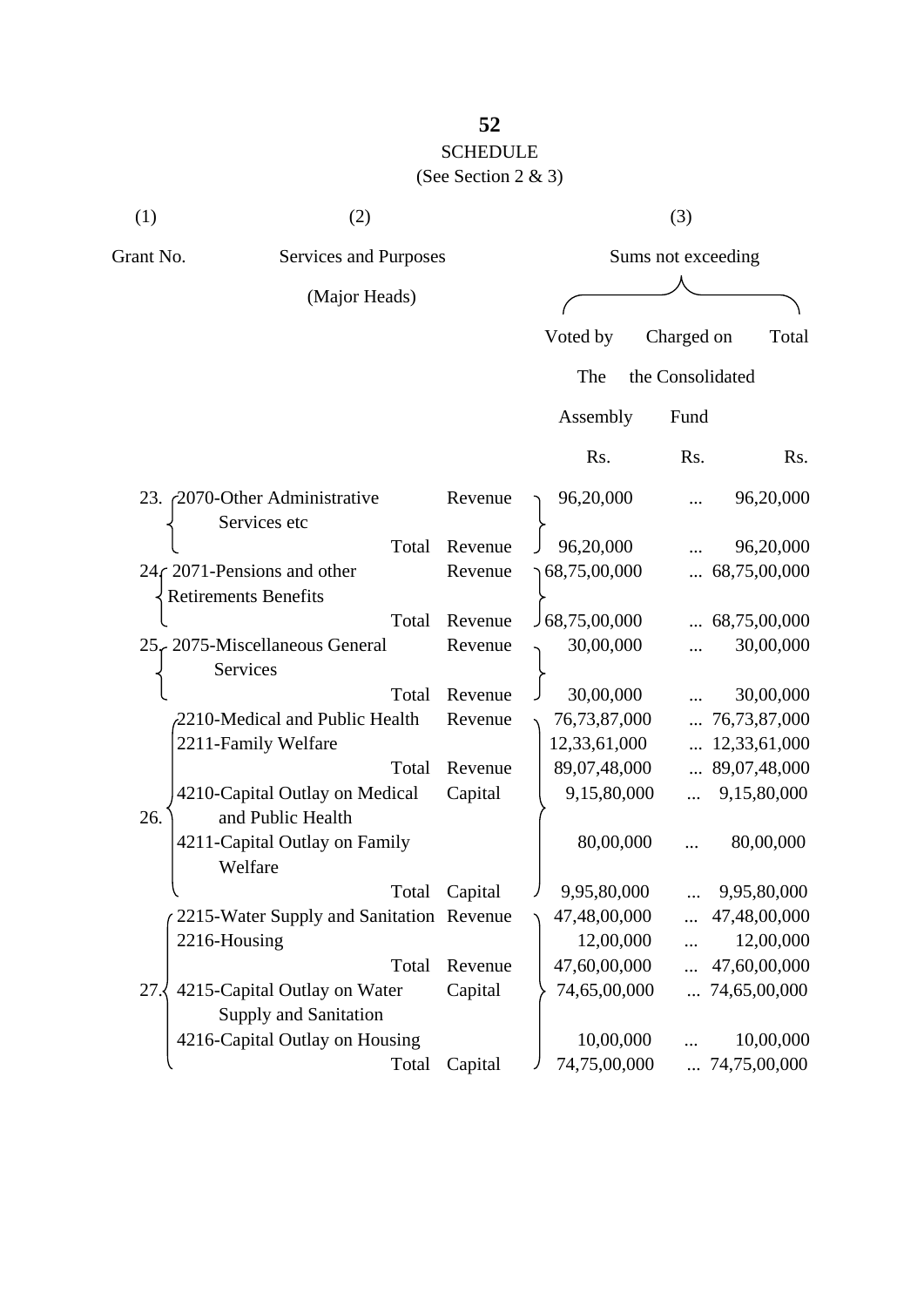## **53** SCHEDULE

| (1)       | (2)                                           |         | (3)                |                  |              |  |
|-----------|-----------------------------------------------|---------|--------------------|------------------|--------------|--|
| Grant No. | Services and Purposes                         |         | Sums not exceeding |                  |              |  |
|           | (Major Heads)                                 |         |                    |                  |              |  |
|           |                                               |         | Voted by           | Charged on       | Total        |  |
|           |                                               |         |                    |                  |              |  |
|           |                                               |         | The                | the Consolidated |              |  |
|           |                                               |         | Assembly           | Fund             |              |  |
|           |                                               |         | Rs.                | Rs.              | Rs.          |  |
|           | 2216-Housing                                  | Revenue | 11,84,10,000       |                  | 11,84,10,000 |  |
|           | Total                                         | Revenue | 11,84,10,000       |                  | 11,84,10,000 |  |
| 28.       | 4216-Capital Outlay on Housing                |         | 30,00,000          |                  | 30,00,000    |  |
|           | 6216-Loans for Housing                        | Capital | 15,90,000          |                  | 15,90,000    |  |
|           | Total                                         | Capital | 45,90,000          |                  | 45,90,000    |  |
|           | 29. 2216-Housing                              | Revenue |                    |                  |              |  |
|           | 2217-Urban Development                        | Revenue | 13,73,79,000       |                  | 13,73,79,000 |  |
|           | Total                                         |         | 13,73,79,000       |                  | 13,73,79,000 |  |
|           | 4216-Capital Outlay on Housing                | Capital | 8,00,000           |                  | 8,00,000     |  |
|           | 4217-Capital Outlay on Urban                  |         | 27,91,00,000       |                  | 27,91,00,000 |  |
|           | Development                                   |         |                    |                  |              |  |
|           | Total                                         | Capital | 27,96,00,000       |                  | 27,96,00,000 |  |
|           | 30. 2220-Information and Publicity            | Revenue | 4,01,00,000        | $\cdots$         | 4,01,00,000  |  |
|           | Total                                         | Revenue | 4,01,00,000        |                  | 4,01,00,000  |  |
|           | 31. $\sim$ 2230-Labour and Employment         | Revenue | 6,26,00,000        | .                | 6,26,00,000  |  |
|           | Total                                         | Revenue | 6,26,00,000        |                  | 6,26,00,000  |  |
|           | 3456-Civil Supplies                           | Revenue | 3,55,00,000        |                  | 3,55,00,000  |  |
| 32.       | 4408-Capital Outlay on Food                   | Capital |                    |                  |              |  |
|           | Storage and Warehousing                       |         |                    |                  |              |  |
|           | Total                                         | Revenue |                    |                  |              |  |
| 33.7      | 2235-Social Security and Welfare              | Revenue |                    |                  |              |  |
|           | Total                                         | Revenue |                    |                  |              |  |
|           | 6235-Loans for Social Security<br>and Welfare | Capital | 30,00,000          |                  | 30,00,000    |  |
|           | Total                                         | Capital | 30,00,000          |                  | 30,00,000    |  |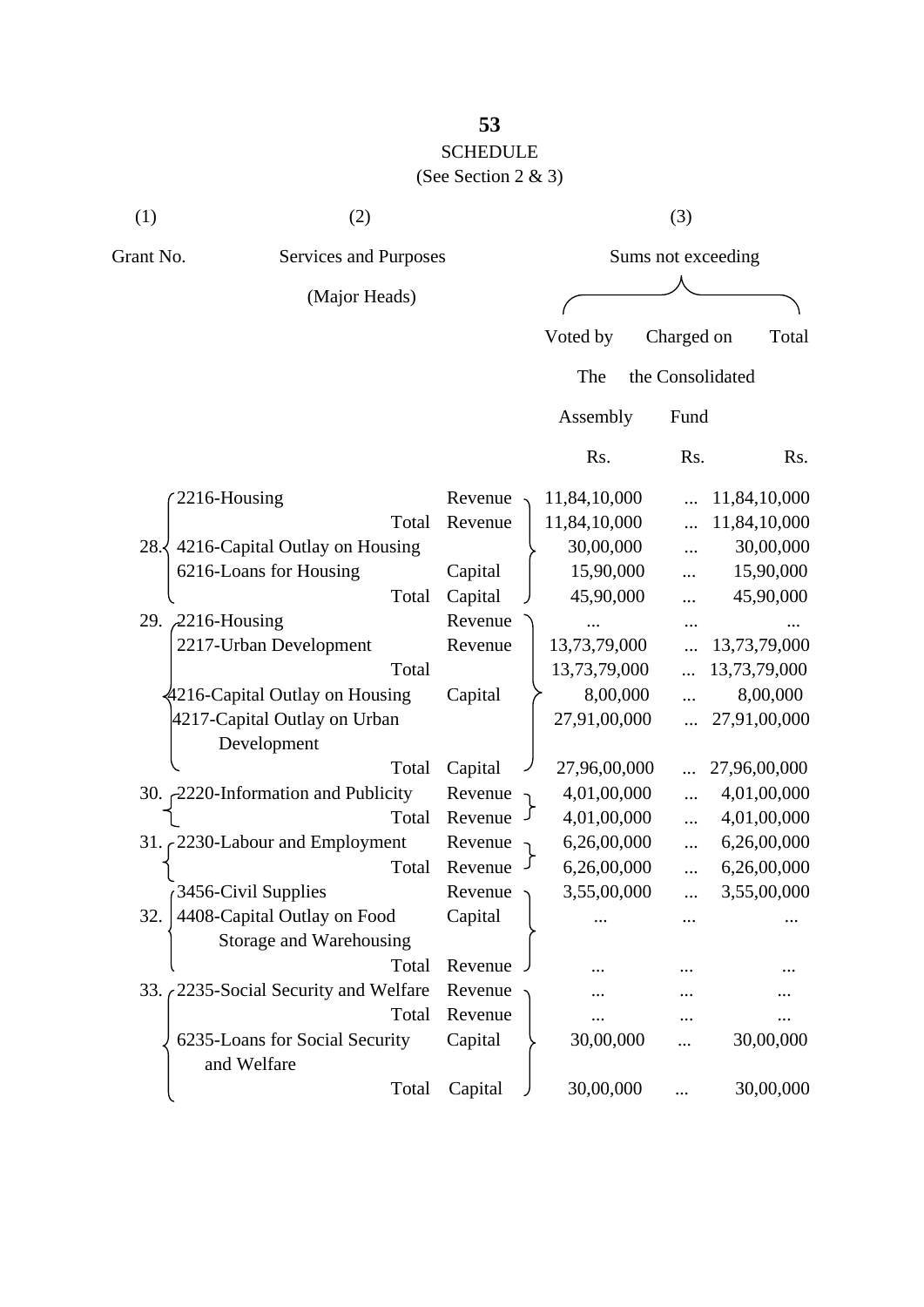# SCHEDULE

| (1)       | (2)                                          |                 |                                  | (3)                |                                |
|-----------|----------------------------------------------|-----------------|----------------------------------|--------------------|--------------------------------|
| Grant No. | Services and Purposes                        |                 |                                  | Sums not exceeding |                                |
|           | (Major Heads)                                |                 |                                  |                    |                                |
|           |                                              |                 | Voted by                         | Charged on         | Total                          |
|           |                                              |                 | The                              | the Consolidated   |                                |
|           |                                              |                 | Assembly                         | Fund               |                                |
|           |                                              |                 | Rs.                              | Rs.                | Rs.                            |
|           | 2225-Welfare of S.CS, S.TS and<br>Other B.CS |                 | 10,56,00,000                     |                    | 10,56,00,000                   |
|           | 2235-Social Security and Welfare             | Revenue         | 21, 13, 75, 000                  |                    | 21, 13, 75, 000                |
|           | 2236-Nutrition                               |                 | 7,15,00,000                      |                    | 7,15,00,000                    |
|           | Total                                        | Revenue         | 38, 84, 75, 000                  |                    | 38, 84, 75, 000                |
| 34        | 4059-Capital Outlay on Public<br>Works       | Capital         |                                  |                    |                                |
|           | 4235-Capital Outlay on Social                |                 |                                  |                    |                                |
|           | Security and Welfare                         |                 |                                  |                    |                                |
|           | 6225-Loans for Welfare of S.CS,              |                 |                                  |                    |                                |
|           | S.TS and Other B.CS                          |                 |                                  |                    |                                |
|           | Total                                        | Capital         |                                  |                    |                                |
|           | 35. - 2235 - Social Security and Welfare     | Revenue         | 23,00,000                        |                    | 23,00,000                      |
|           | Total                                        | Revenue         | 23,00,000                        |                    | 23,00,000                      |
|           | 36, 2075-Miscellaneous General<br>Services   | Revenue         | 1,54,000                         | .                  | 1,54,000                       |
|           | 2235-Social Security and Welfare             | Revenue         |                                  |                    | 99,95,000 5,05,000 1,05,00,000 |
|           |                                              | Total Revenue J | 1,01,49,000 5,05,000 1,06,54,000 |                    |                                |
|           | 37. [2250-Other Social Services              | Revenue         | 50,000                           |                    | 50,000                         |
|           | Total                                        | Revenue         | 50,000                           | .                  | 50,000                         |
|           | 38. 3451-Secretariat Economic<br>Services    | Revenue         | 4,54,00,000                      | $\ddots$           | 4,54,00,000                    |
|           |                                              | Total Revenue . | 4,54,00,000                      | $\ddotsc$          | 4,54,00,000                    |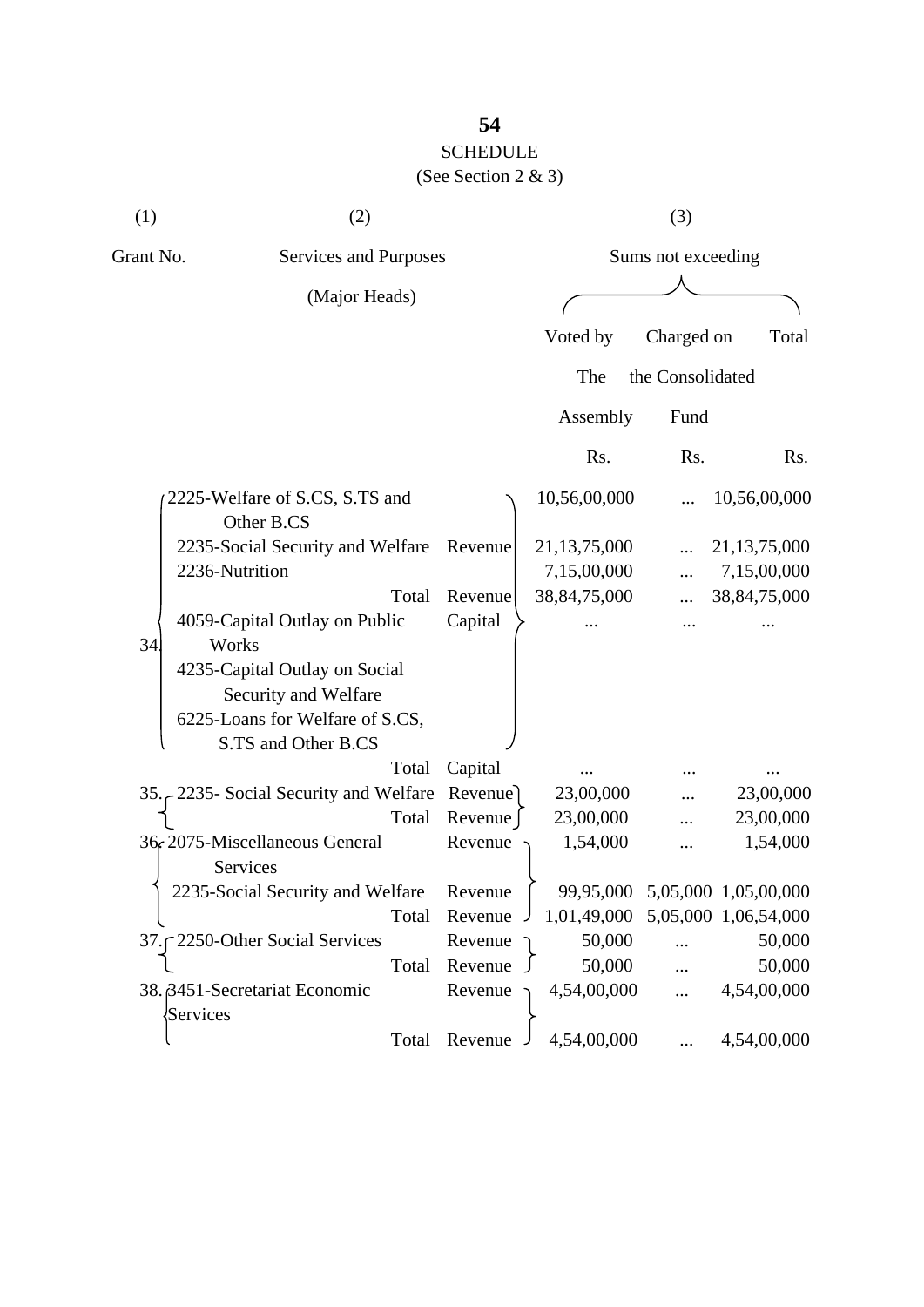# **55** SCHEDULE

# (See Section 2 & 3) (1)  $(2)$   $(3)$

| Grant No.<br>Services and Purposes |                                             | Sums not exceeding |              |                  |              |
|------------------------------------|---------------------------------------------|--------------------|--------------|------------------|--------------|
|                                    | (Major Heads)                               |                    |              |                  |              |
|                                    |                                             |                    | Voted by     | Charged on       | Total        |
|                                    |                                             |                    |              |                  |              |
|                                    |                                             |                    | The          | the Consolidated |              |
|                                    |                                             |                    | Assembly     | Fund             |              |
|                                    |                                             |                    | Rs.          | Rs.              | Rs.          |
|                                    | 39. $\sim$ 2425-Co-operation                | Revenue            | 6,31,22,000  |                  | 6,31,22,000  |
|                                    | Total                                       | Revenue            | 6,31,22,000  |                  | 6,31,22,000  |
|                                    | 4425-Capital Outlay on                      |                    |              |                  |              |
|                                    | Co-operation                                |                    |              |                  |              |
|                                    | 4435-Capital Outlay of other                |                    | 4,06,25000   |                  | 4,06,25000   |
| <b>Agricultural Programmes</b>     |                                             |                    | 93,00,000    |                  | 93,00,000    |
|                                    | 6425-Loans for Co-operation                 |                    | 93,60,000    |                  | 93,60,000    |
|                                    | Total                                       | Revenue            | 5,92,85,000  | $\cdots$         | 5,92,85,000  |
|                                    | 2552-North Eastern Areas (Special Revenue)  |                    | 2,43,79,000  |                  | 2,43,79,000  |
|                                    | Areas Programme)                            |                    |              |                  |              |
|                                    | Total                                       | Revenue            | 2,43,79,000  |                  | 2,43,79,000  |
|                                    | 40.] 4552-Capital Outlay on North           | Capital            | 10,10,00,000 |                  | 10,10,00,000 |
|                                    | <b>Eastern Areas</b>                        |                    |              |                  |              |
|                                    | Total                                       | Capital            | 10,10,00,000 |                  | 10,10,00,000 |
|                                    | 41.3454-Census, Surveys and                 | Revenue            | 4,30,12,000  |                  | 4,30,12,000  |
|                                    | <b>Statistics</b>                           |                    |              |                  |              |
|                                    | Total                                       | Revenue            | 4,30,12,000  |                  | 4,30,12,000  |
|                                    | 2216-Housing                                | Revenue            | 1,00,000     |                  | 1,00,000     |
|                                    | 42. 3475-Other General Economic<br>Services | Revenue            | 1,19,00,000  |                  | 1,19,00,000  |
|                                    | Total                                       | Revenue            | 1,20,00,000  |                  | 1,20,00,000  |
|                                    | $43.72216$ -Housing                         | Revenue            | 66,00,000    | $\ddots$         | 66,00,000    |
|                                    | 2401-Crop Husbandry                         |                    | 45,36,14,000 | $\dddotsc$       | 45,36,14,000 |
|                                    | 2408-Food Storage and                       |                    | 1,50,00,000  | $\ddots$         | 1,50,00,000  |
|                                    | Warehousing                                 |                    |              |                  |              |
|                                    | 2415-Agricultural Research and<br>Education |                    | 1,84,50,000  |                  | 1,84,50,000  |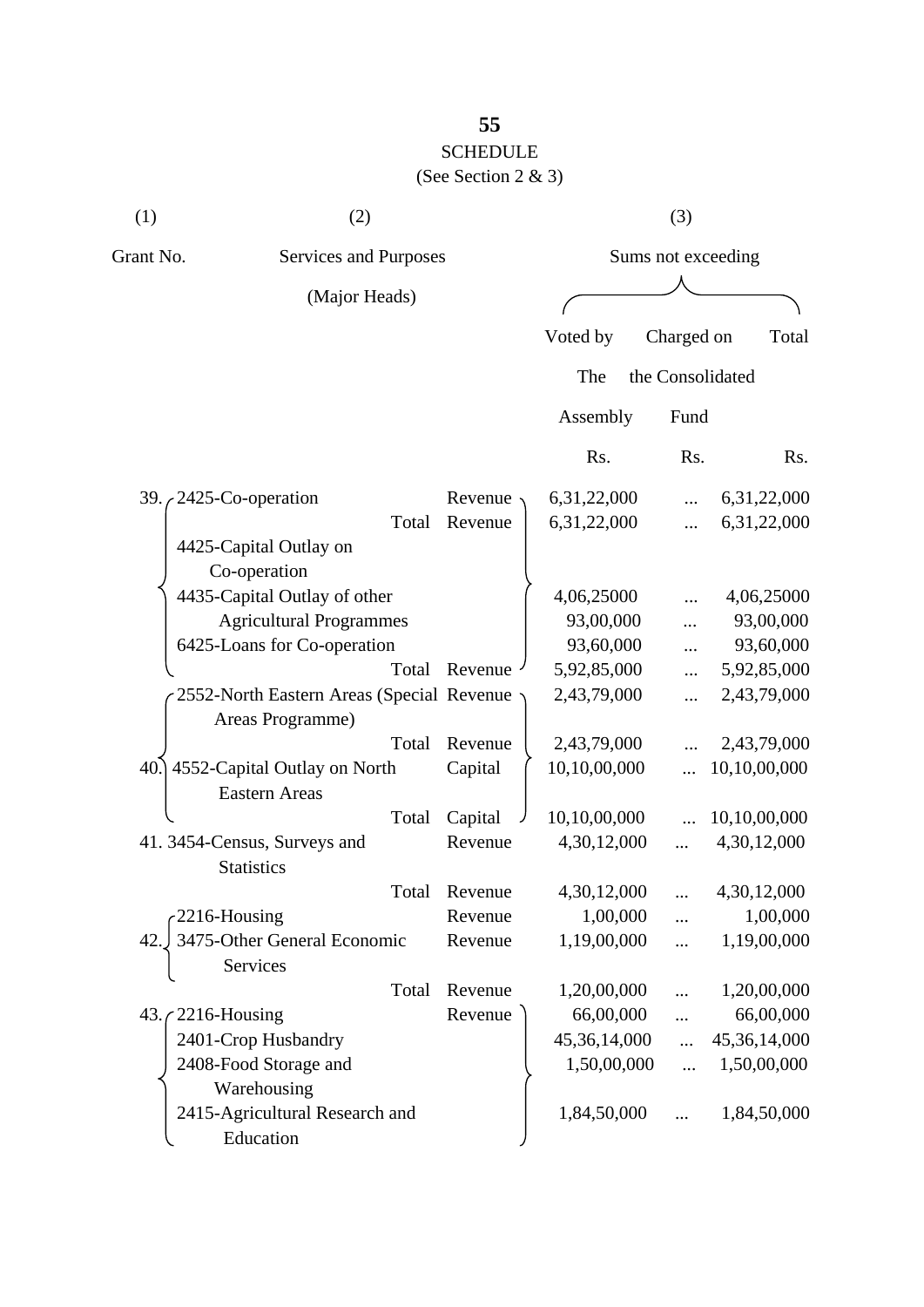## SCHEDULE (See Section 2 & 3)

| (1)       | (2)                                                          |           |                    | (3)              |              |  |
|-----------|--------------------------------------------------------------|-----------|--------------------|------------------|--------------|--|
| Grant No. | Services and Purposes                                        |           | Sums not exceeding |                  |              |  |
|           | (Major Heads)                                                |           |                    |                  |              |  |
|           |                                                              |           | Voted by           | Charged on       | Total        |  |
|           |                                                              |           | The                | the Consolidated |              |  |
|           |                                                              |           | Assembly           | Fund             |              |  |
|           |                                                              |           | Rs.                | Rs.              | Rs.          |  |
|           | 2435-Other Agricultural<br>Programmes                        |           | 3,73,00,000        |                  | 3,73,00,000  |  |
|           | 2702-Minor Irrigation                                        |           | 14,70,35,000       |                  | 14,70,35,000 |  |
|           | Total                                                        | Revenue   | 67,79,99,000       |                  | 67,79,99,000 |  |
|           | 4216-Capital Outlay on Housing                               |           | 20,00,000          |                  | 20,00,000    |  |
|           | 4401-Capital Outlay on Crop<br>Husbandry                     |           | 22,00,000          |                  | 22,00,000    |  |
|           | 4416-Investments in Agricultural<br><b>Financial INST</b>    |           | 6,00,000           |                  | 6,00,000     |  |
|           | 4702-Capital Outlay on Minor<br>Irrigation                   |           | 6,82,00,000        |                  | 6,82,00,000  |  |
|           | 6401-Loans for Crop Husbandry                                |           |                    |                  |              |  |
|           | Total                                                        | Capital   | 7,30,00,300        |                  | 7,30,00,300  |  |
|           | 2701-Medium Irrigation-II-Works<br>Under E. And D Wing P.W.D | Revenue   | 30,00,000          |                  | 30,00,000    |  |
|           | <b>Medium Irrigation Projects</b>                            |           |                    |                  |              |  |
|           | 2711-Flood Control                                           |           | 41,00,000          |                  | 41,00,000    |  |
|           | Total                                                        | Revenue   | 71,00,000          |                  | 71,00,000    |  |
| 44        | 4701-Capital Outlay on Medium<br>Irrigation                  | Capital   | 4,65,00,000        | $\cdots$         | 4,65,00,000  |  |
|           | 4711-Capital Outlay on Flood<br><b>Control Projects</b>      |           | 3,00,00,000        | $\cdots$         | 3,00,00,000  |  |
|           | Total                                                        | Capital   | 7,65,00,000        |                  | 7,65,00,000  |  |
|           | 2216-Housing                                                 | Revenue · | 27,84,000          |                  | 27,84,000    |  |
|           | 2402-Soil and Water Conservation                             |           | 23,09,46,400       |                  | 23,09,46,000 |  |
| 45.       | 2415-Agricultural Research and<br>Education                  |           | 15,32,000          |                  | 15,32,000    |  |
|           | Total                                                        | Revenue   | 23,52,63,000       |                  | 23,52,63,000 |  |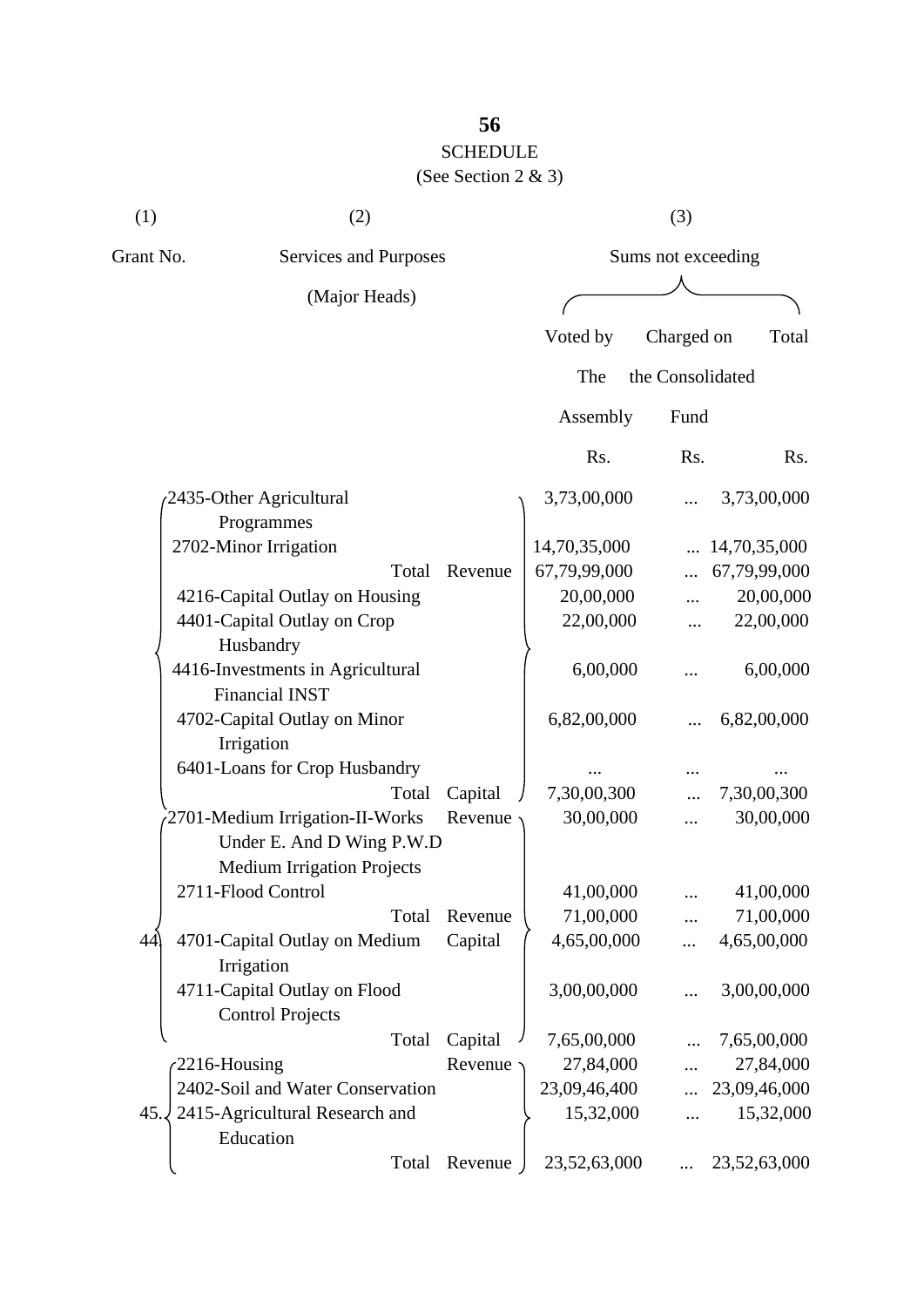## **57** SCHEDULE

| (1)       | (2)                                                    |               |                 | (3)                |                 |
|-----------|--------------------------------------------------------|---------------|-----------------|--------------------|-----------------|
| Grant No. | Services and Purposes                                  |               |                 | Sums not exceeding |                 |
|           | (Major Heads)                                          |               |                 |                    |                 |
|           |                                                        |               | Voted by        | Charged on         | Total           |
|           |                                                        |               | The             | the Consolidated   |                 |
|           |                                                        |               | Assembly        | Fund               |                 |
|           |                                                        |               | Rs.             | Rs.                | Rs.             |
|           | 46. $\zeta$ 2501-Special Programmes for                | Revenue       | 9,11,00,000     |                    | 9,11,00,000     |
|           | <b>Rural Development</b>                               |               |                 |                    |                 |
|           | Total                                                  | Revenue       | 9,11,00,000     |                    | 9,11,00,000     |
|           | 2216-Housing                                           | Revenue       | 55,00,727       |                    | 55,00,727       |
|           | 2235-Social Security and Welfare                       |               |                 |                    |                 |
|           | 2403-Animal Husbandry                                  | Revenue       | 28,81,08,27     |                    | 28,81,08,27     |
|           | 2415-Agricultural Research and<br>Education            |               | 98,03,000       |                    | 98,03,000       |
|           | Total                                                  | Revenue       | 30, 34, 12, 000 |                    | 30, 34, 12, 000 |
| 47.       | 4059-Capital Outlay on Public<br>Works                 |               |                 |                    |                 |
|           | 4403-Capital Outlay on Animal<br>Husbandry             |               |                 |                    |                 |
|           | 6225-Loans for Welfare of S.CS,<br>S.TS and other B.CS |               |                 |                    |                 |
|           | 6403-Loans for Animal Husbandry                        |               |                 |                    |                 |
|           |                                                        | Total Capital |                 | $\cdots$           |                 |
|           | 2216-Housing                                           | Revenue       | 18,23,000       |                    | 18,23,000       |
|           | 2404-Dairy Development                                 |               | 7,48,02,000     |                    | 7,48,02,000     |
| 48.       | 2415-Agricultural Research and<br>Education            |               |                 |                    |                 |
|           | Total                                                  | Revenue       | 7,66,25,000     |                    | 7,66,25,000     |
|           | 2216-Housing                                           | Revenue       | 3,00,000        |                    | 3,00,000        |
|           | 2405-Fisheries                                         |               | 5,66,50,000     |                    | 5,66,50,000     |
|           | 2415-Agricultural Research and                         |               | 19,50,000       |                    | 19,50,000       |
| 49.       | Education                                              |               |                 |                    |                 |
|           | Total                                                  | Revenue       | 5,89,00,000     |                    | 5,89,00,000     |
|           | 4216-Capital Outlay on Housing                         | Capital       | 10,00,000       |                    | 10,00,000       |
|           |                                                        |               |                 |                    |                 |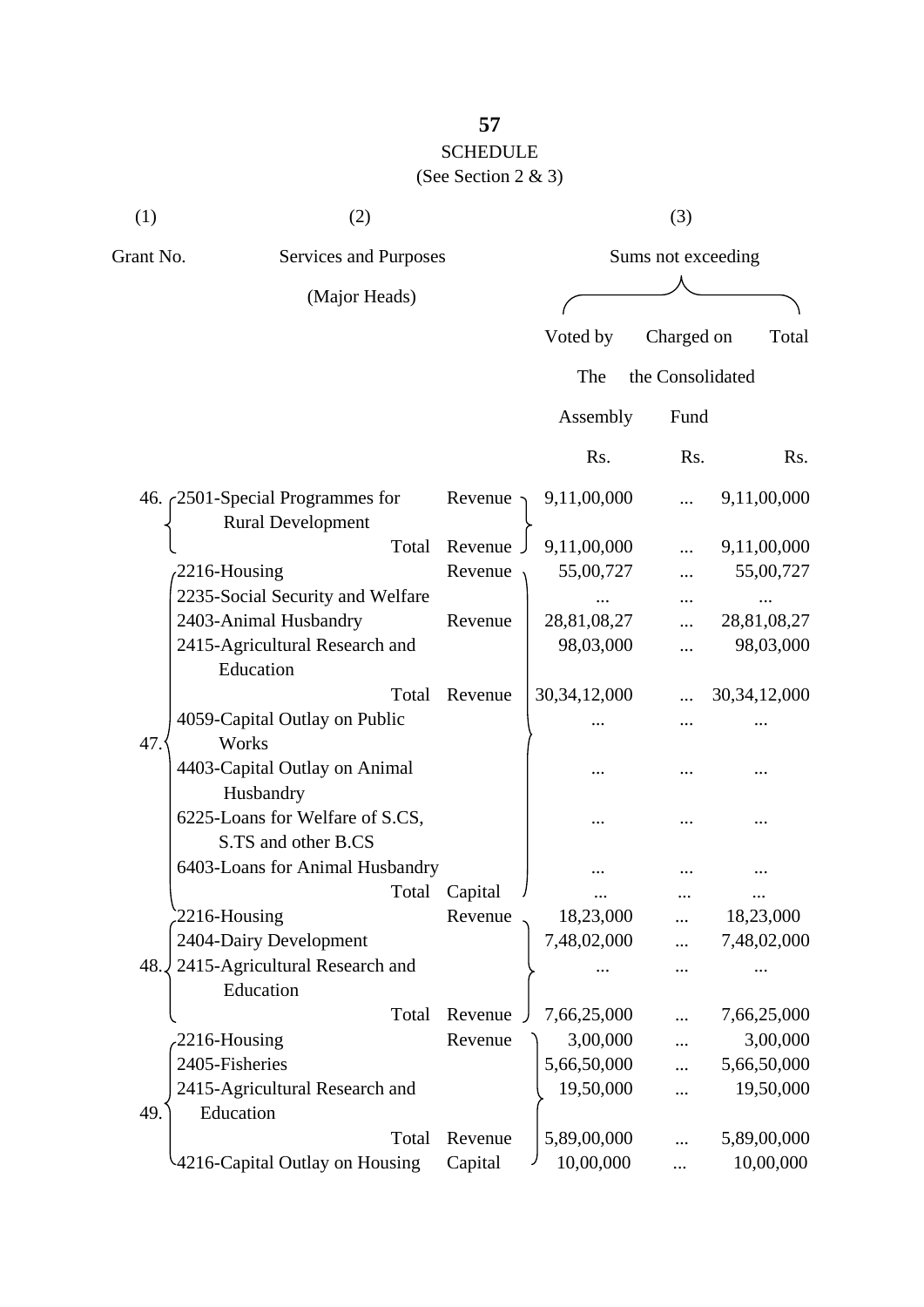## **58** SCHEDULE

| (1)       | (2)                                                     | (3)     |                    |                  |                    |  |
|-----------|---------------------------------------------------------|---------|--------------------|------------------|--------------------|--|
| Grant No. | Services and Purposes                                   |         | Sums not exceeding |                  |                    |  |
|           | (Major Heads)                                           |         |                    |                  |                    |  |
|           |                                                         |         | Voted by           | Charged on       | Total              |  |
|           |                                                         |         | The                | the Consolidated |                    |  |
|           |                                                         |         | Assembly           | Fund             |                    |  |
|           |                                                         |         | Rs.                | Rs.              | Rs.                |  |
|           | 4405-Capital Outlay on Fisheries                        |         | 8,00,000           |                  | 8,00,000           |  |
|           | Total                                                   | Capital | 18,00,000          |                  | 18,00,000          |  |
|           | 2406-Forestry and Wild Life                             | Revenue | 32,61,89,000       |                  | 5,000 32,61,94,000 |  |
|           | 50. 2415-Agricultural Research and<br>Education         |         | 72,00,000          |                  | 72,00,000          |  |
|           | Total                                                   | Revenue | 33, 33, 94, 000    |                  | 5,000 33,33,94,000 |  |
|           | 4406-Capital Outlay on Forestry<br>and Wild Life        | Capital | 52,50,000          |                  | 52,50,000          |  |
|           | Total                                                   | Capital | 52,50,000          |                  | 52,50,000          |  |
|           | 2216-Housing                                            | Revenue | 28,00,000          |                  | 28,00,000          |  |
|           | 2236-Nutrition                                          |         |                    |                  |                    |  |
|           | 2401-Crop Husbandry                                     |         | 75,00,000          |                  | 75,00,000          |  |
|           | 2501-Special Programmes for<br><b>Rural Development</b> |         | 5,38,00,000        |                  | 5,38,00,000        |  |
|           | 2505-Rural Employment                                   |         | 7,94,00,000        |                  | 7,94,00,000        |  |
| 51.       | 2515-Other Rural Development<br>Programmes              |         | 36,65,50,000       |                  | 36,65,50,000       |  |
|           | Total                                                   | Revenue | 50,00,50,000       |                  | 50,00,50,000       |  |
|           | 4216-Capital Outlay on Housing                          | Capital | 1,17,50,000        |                  | 1,17,50,000        |  |
|           | 4515-Capital Outlay on Rural                            |         | 1,17,50,000        |                  | 1,17,50,000        |  |
|           | Development                                             |         |                    |                  |                    |  |
|           | 6515-Loans for other Rural                              |         |                    |                  |                    |  |
|           | <b>Development Programmes</b>                           |         |                    |                  |                    |  |
|           | Total                                                   | Revenue | 2,35,00,000        |                  | 2,35,00,000        |  |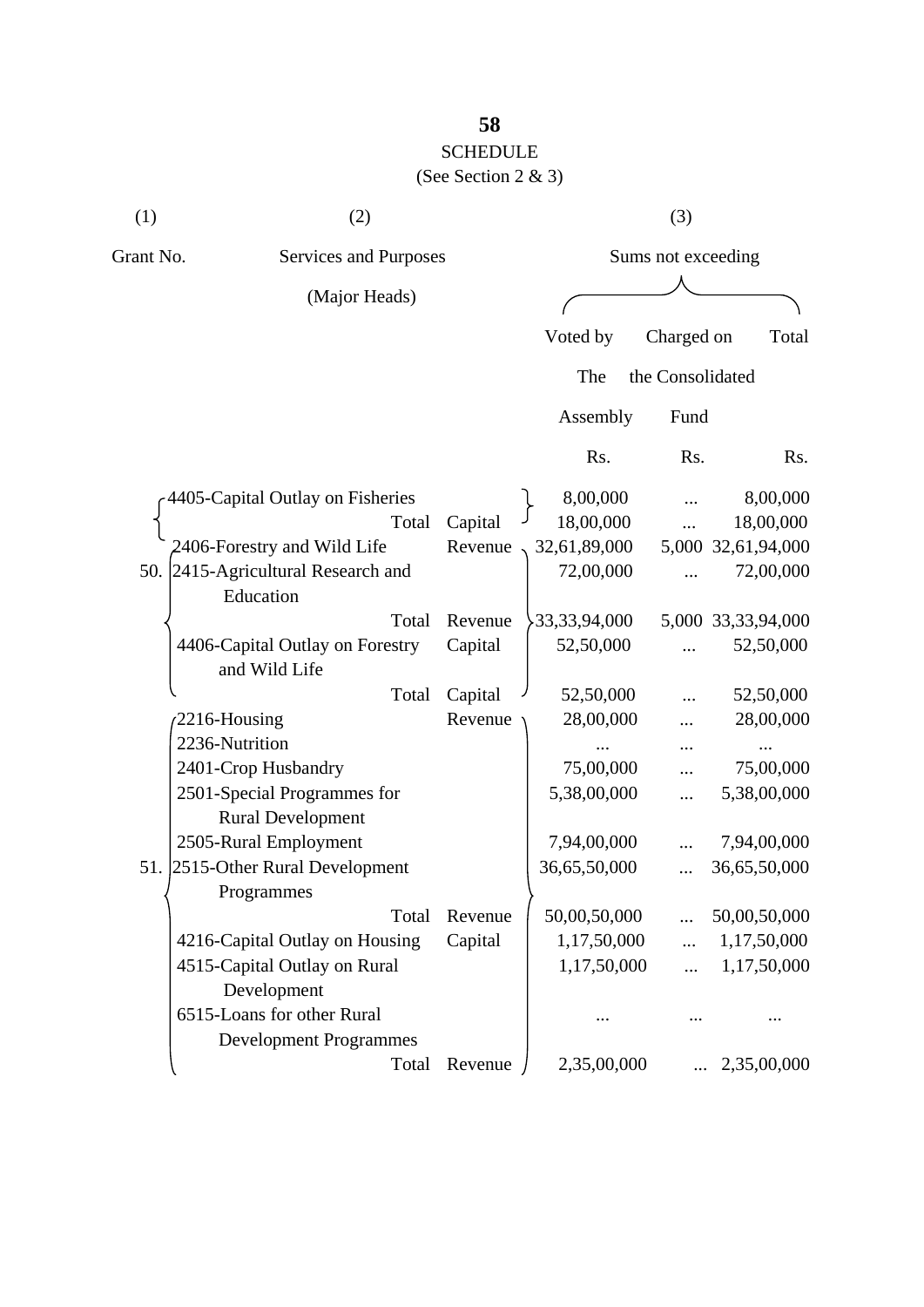# SCHEDULE

| (1)       | (2)                                              |         | (3)                |                  |             |  |
|-----------|--------------------------------------------------|---------|--------------------|------------------|-------------|--|
| Grant No. | Services and Purposes                            |         | Sums not exceeding |                  |             |  |
|           | (Major Heads)                                    |         |                    |                  |             |  |
|           |                                                  |         | Voted by           | Charged on       | Total       |  |
|           |                                                  |         | The                | the Consolidated |             |  |
|           |                                                  |         | Assembly           | Fund             |             |  |
|           |                                                  |         | Rs.                | Rs.              | Rs.         |  |
|           | 2852-Industries                                  | Revenue | 2,61,22,000        |                  | 2,61,22,000 |  |
|           | Total                                            | Revenue | 2,61,22,000        |                  | 2,61,22,000 |  |
| 52.       | 4885-Capital Outlay on Industries<br>and Mineral | Capital | 5,40,00,000        |                  | 5,40,00,000 |  |
|           | 6885-Loans for other Industries<br>and Mineral   |         |                    |                  |             |  |
|           | Total                                            | Capital | 5,40,00,000        |                  | 5,40,00,000 |  |
|           | 2216-Housing                                     | Revenue |                    |                  |             |  |
|           | 5851-Village and Small Industries                |         | 9,65,48,000        |                  | 9,65,48,000 |  |
|           | 4851-Capital Outlay on Village                   | Capital |                    |                  |             |  |
|           | and Small Scale Industries                       |         |                    |                  |             |  |
| 53.       | 6851-Loans for Village and Small<br>Industries   | Capital | 50,00,000          |                  | 50,00,000   |  |
|           | Total                                            | Capital | 50,00,000          |                  | 50,00,000   |  |
|           | 2216-Housing                                     | Revenue |                    |                  |             |  |
|           | 2851-Village and Small Industries                |         | 9,09,39,000        |                  | 9,09,39,000 |  |
|           | 4216-Capital Outlay on Housing                   | Capital |                    | $\ddotsc$        |             |  |
|           | 4851-Capital Outlay on Village                   |         | 89,50,000          |                  | 89,50,000   |  |
| 54.       | and Small Scale Industries                       |         |                    |                  |             |  |
|           | 6851-Loans for Village and Small<br>Industries   |         |                    |                  |             |  |
|           | Total                                            | Capital | 89,50,000          |                  | 89,50,000   |  |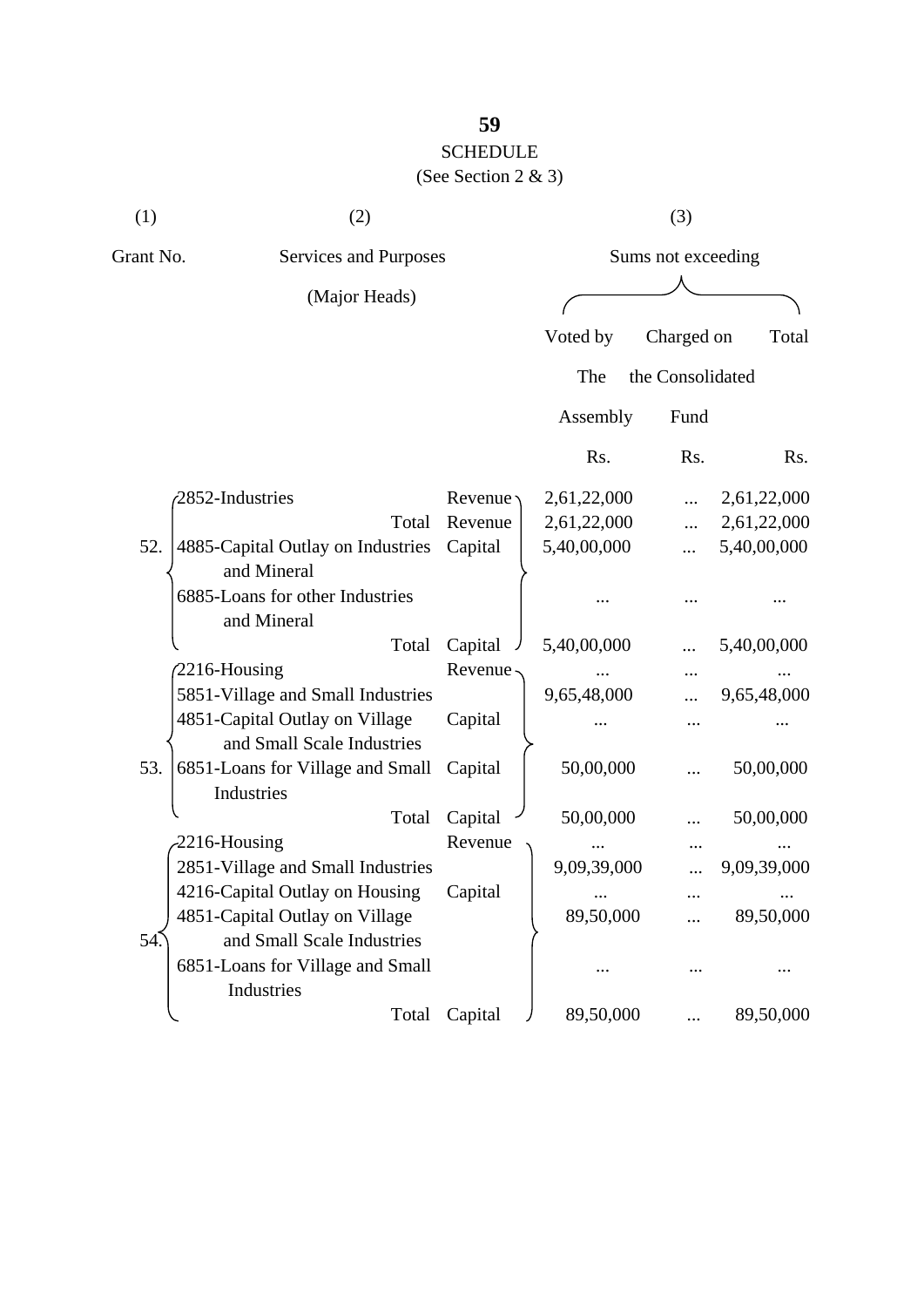## SCHEDULE

| (1)          | (2)                                                           |           |                    | (3)              |              |
|--------------|---------------------------------------------------------------|-----------|--------------------|------------------|--------------|
| Grant No.    | Services and Purposes                                         |           | Sums not exceeding |                  |              |
|              | (Major Heads)                                                 |           |                    |                  |              |
|              |                                                               |           | Voted by           | Charged on       | Total        |
|              |                                                               |           | The                | the Consolidated |              |
|              |                                                               |           | Assembly           | Fund             |              |
|              |                                                               |           | Rs.                | Rs.              | Rs.          |
|              | 2853-Non-Ferrous Mining and<br>Metallurgical Industries       | Revenue · | 17,43,00,000       |                  | 17,43,00,000 |
|              | Total                                                         | Revenue   | 17,43,00,000       |                  | 17,43,00,000 |
|              | 4216-Capital Outlay on Housing                                | Capital   |                    |                  |              |
| 55.          | 4853-Capital Outlay on Mining<br>and Metallurgical Industries |           | 20,00,000          |                  | 20,00,000    |
|              | Total                                                         | Capital   | 20,00,000          |                  | 20,00,000    |
|              | 3054-Roads and Bridges                                        | Revenue   | 37,36,00,000       |                  | 37,36,00,000 |
|              | Total                                                         | Revenue   | 37,39,00,000       |                  | 37,39,00,000 |
| 56.          | 5054-Capital Outlay on Roads<br>and Bridges                   | Capital   | 88,65,69,200       |                  | 88,65,69,200 |
|              | Total                                                         | Capital   | 88,65,69,200       |                  | 88,65,69,200 |
|              | 3452-Tourism                                                  | Revenue   | 2,84,00,000        |                  | 2,84,00,000  |
|              | Total                                                         | Revenue   | 2,84,00,000        |                  | 2,84,00,000  |
|              | 4059-Capital Outlay on Public<br>Works                        | Capital   |                    |                  |              |
| $57.\langle$ | 5275-Capital Outlay on other<br><b>Communication Services</b> |           |                    |                  |              |
|              | 5452-Capital Outlay on Tourism<br>7452-Loans for Tourism      |           | 1,10,00,000        |                  | 1,10,00,000  |
|              | Total                                                         | Capital   | 1,10,00,000        |                  | 1,10,00,000  |
|              | 58. 3606-Aid Materials and Equipment                          | Revenue   |                    |                  |              |
|              | Total                                                         | Revenue   |                    |                  |              |
|              | 59,5465-Investment in General                                 | Capital   |                    |                  |              |
|              | <b>Financial and Training</b><br>Institutions                 |           |                    |                  |              |
|              | Total                                                         | Capital   |                    |                  |              |
|              |                                                               |           |                    |                  |              |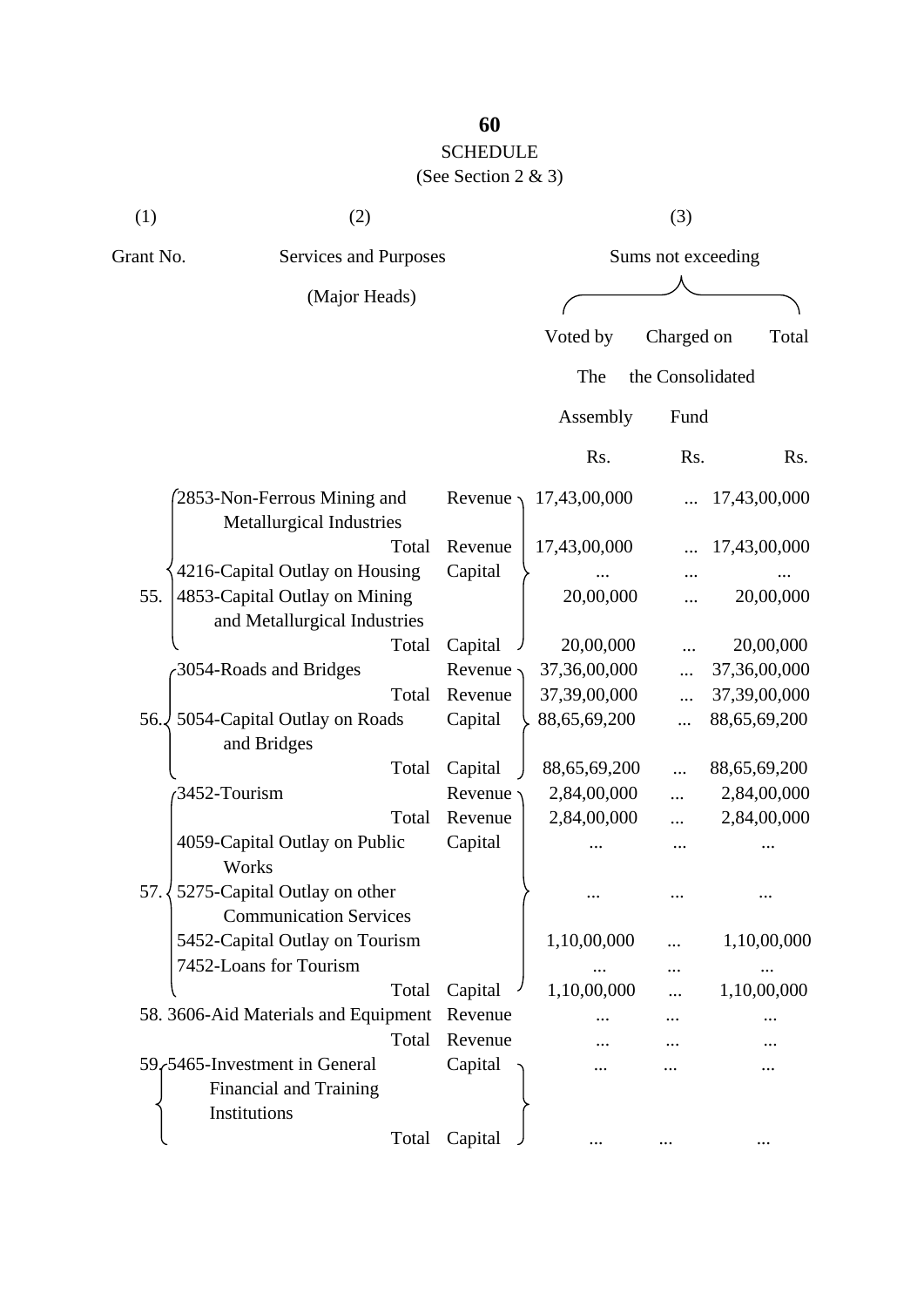## **61** SCHEDULE

## (See Section 2 & 3)

| (1)       | (2)                                                                   |       |                                                      |                    |              |  | (3)              |  |                                    |
|-----------|-----------------------------------------------------------------------|-------|------------------------------------------------------|--------------------|--------------|--|------------------|--|------------------------------------|
| Grant No. | Services and Purposes                                                 |       |                                                      | Sums not exceeding |              |  |                  |  |                                    |
|           | (Major Heads)                                                         |       |                                                      |                    |              |  |                  |  |                                    |
|           |                                                                       |       |                                                      |                    | Voted by     |  | Charged on       |  | Total                              |
|           |                                                                       |       |                                                      |                    | The          |  | the Consolidated |  |                                    |
|           |                                                                       |       |                                                      |                    | Assembly     |  | Fund             |  |                                    |
|           |                                                                       |       |                                                      |                    | Rs.          |  | Rs.              |  | Rs.                                |
|           | 60. 6003-Internal Debt of the State<br>Government                     |       |                                                      |                    |              |  |                  |  | $\ldots$ 61,06,21,300 61,06,21,300 |
|           |                                                                       | Total | Capital                                              |                    |              |  |                  |  | $\ldots$ 61,06,21,300 61,06,21,300 |
|           | 6004-Loans and Advances from the Capital<br><b>Central Government</b> |       |                                                      |                    |              |  |                  |  | $\ldots$ 21,22,29,000 21,22,29,000 |
|           |                                                                       | Total | Capital                                              |                    | 50,00,00,000 |  | $\cdots$         |  | 50,00,00,000                       |
|           | 7610-Loans to Government<br>Servants etc                              | Total | Capital 50,00,00,000 21,22,29,000 71,22,29,000       |                    |              |  |                  |  |                                    |
|           | 61 r 7615-Miscellaneous Loans                                         |       | Capitah                                              |                    |              |  |                  |  |                                    |
|           |                                                                       | Total | Capital                                              |                    |              |  |                  |  |                                    |
|           | 62 <sub>r</sub> 7810-Inter-State Settlement                           |       | Capitah                                              |                    |              |  |                  |  |                                    |
|           |                                                                       | Total | Capital                                              |                    |              |  |                  |  |                                    |
| Fund      | 63. 7999-Appropriation to Contingency Capital                         |       |                                                      |                    |              |  |                  |  |                                    |
|           |                                                                       | Total | Capital                                              |                    | $\ddotsc$    |  |                  |  |                                    |
|           | Total                                                                 |       | $\ldots$ 1537,54,86,200 247,59,79,000 1785,14,65,200 |                    |              |  |                  |  |                                    |

 L.M.SANGMA, Deputy Secretary to the Govt. of Meghalaya, Law (B) Department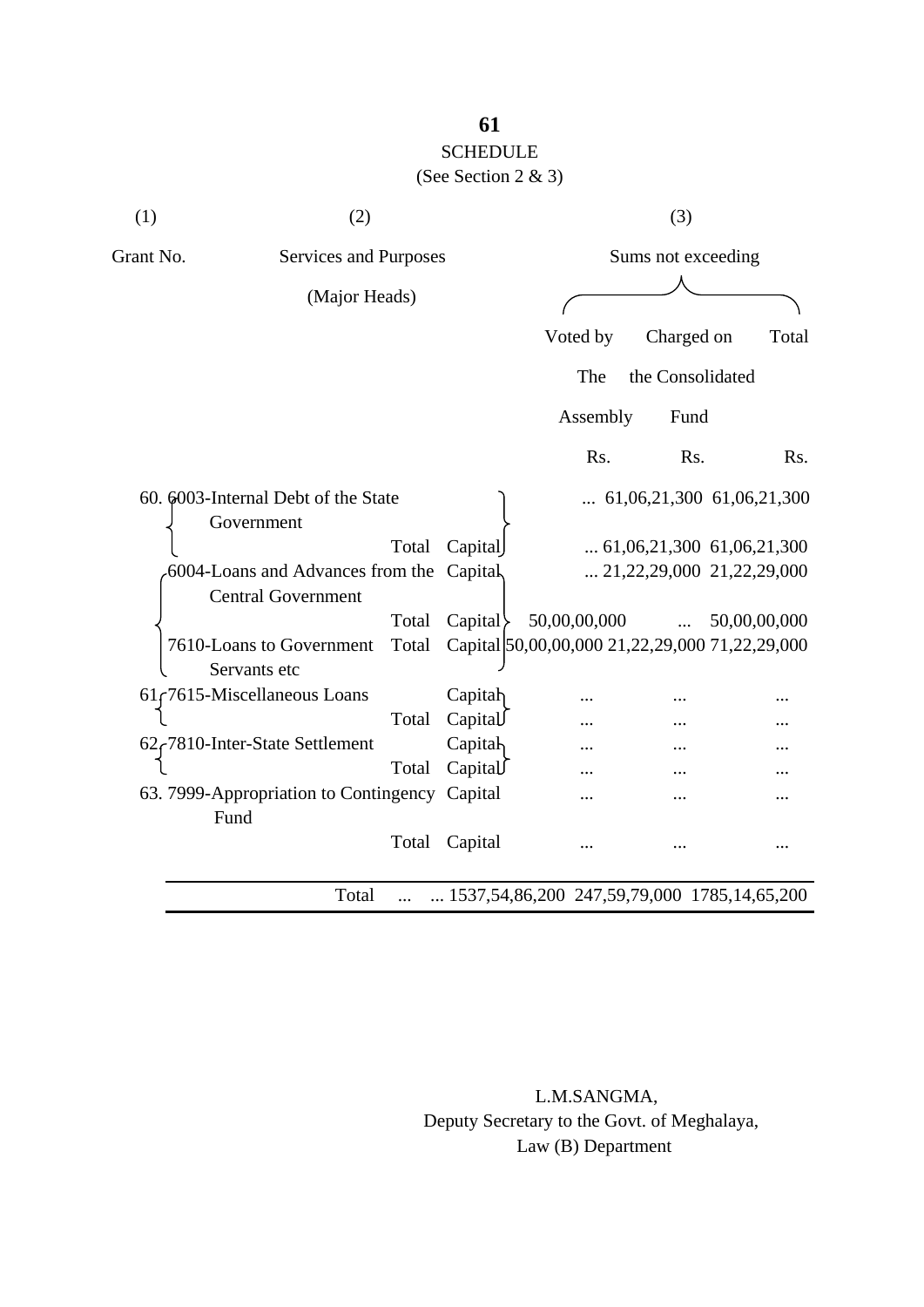### **The 5th January, 2001**

No. LL(B) 200/84/122- The Contingency Fund of Meghalaya (Third Amendment) Ordinance (No. 1 of 2001) is hereby published for general information.

#### **MEGHALAYA ORDINANCE NO. 1 OF 2001**

Promulgated by the Governor on  $22<sup>nd</sup>$  December, 2000 published in the Extra-Ordinary Gazette of Meghalaya dated 5<sup>th</sup> January, 2001

#### THE CONTINGENCY FUND OF MEGHALAYA (THIRD AMENDMENT) ORDINANCE, 2001

#### **An**

#### **Ordinance**

#### To amend temporarily the Contingency Fund of Meghalaya Act, 1972

Whereas, the Legislative Assembly of Meghalaya is not in session and the Governor is satisfied that circumstances exists which render it necessary for him to take immediate action.

Now, therefore, in exercise of the powers conferred by Clause (1) of Articles 213 of the Constitution, the Governor of Meghalaya is pleased to promulgate in the Fifty-first year of the Republic of India the following Ordinance, namely:-

| <b>Short title and Comment</b>                          | (1) This Ordinance may be called the Contingency Fund<br>of Meghalaya (Third Amendment) Ordinance, 2000.<br>(2) It shall come into force at onces.                                                                 |
|---------------------------------------------------------|--------------------------------------------------------------------------------------------------------------------------------------------------------------------------------------------------------------------|
| Amendment of Section 2 of 2<br>Meghalaya Act 5 of 1972  | In Section 2 of the Contingency Fund of Meghalaya Act,<br>1972, in the proviso as amended by Act No. 13 of 2000<br>for the words "rupees thirty crore", the words "rupees"<br>fifty crores", shall be substituted. |
| Dated. Raj Bhavan<br>Shillong the $22nd$ December, 2000 | M. M. JACOB<br>Governor of Meghalaya                                                                                                                                                                               |
|                                                         |                                                                                                                                                                                                                    |

#### Dated. Shillong, L. M. SANGMA,

The 15<sup>th</sup> January, 2001 Deputy Secretary Government of Meghalaya

#### Law Department Shillong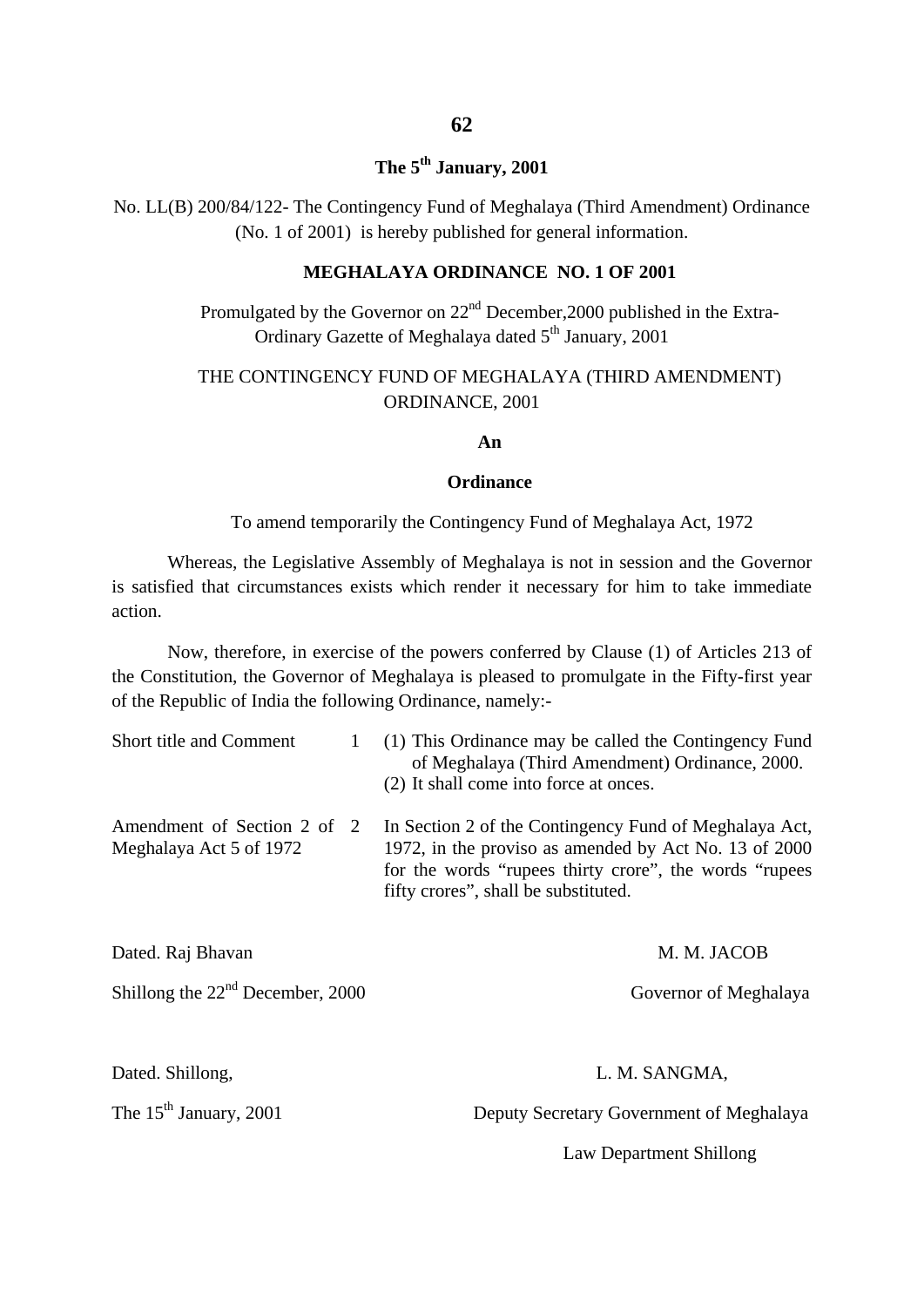### **The 5th January, 2001**

No. LL(B) 148/85/61- The Legislative Assembly of Meghalaya (Members' Pension) Amendment Ordinance, 2001 (Ordinance No. 2 of 2001) is hereby published for general information.

#### **MEGHALAYA ORDINANCE NO. 2 OF 2001**

### Promulgated by the Governor on  $7<sup>th</sup>$  February, 2001.

#### Published in the Extra-Ordinary Gazette of Meghalaya dated  $8<sup>th</sup>$  February, 2001

#### THE LEGISLATIVE ASSEMBLY OF MEGHALAYA (MEMBERS' PENSION) AMENDMENT ORDINANCE, 2001

**An**

#### **Ordinance**

#### Further to amend the Legislative Assembly of Meghalaya (Members' Pension) Act, 1977

Whereas, the Legislative Assembly of Meghalaya is not in session and the Governor is satisfied that circumstances exists which render it necessary for him to take immediate action.

Now, therefore, in exercise of the powers conferred by Clause (1) of Articles 213 of the Constitution, the Governor of Meghalaya is pleased to promulgate in the Fifty-first year of the Republic of India the following Ordinance, namely:-

| Short title and Comment                                |   | (1) This Ordinance may be called the Legislative<br>Assembly of Meghalaya (Members' Pension)<br>Amendment Ordinance, 2001.<br>(2) It shall be deemed to have come into force and from<br>the $1st$ April, 2000                                                                                                                                                                                                               |
|--------------------------------------------------------|---|------------------------------------------------------------------------------------------------------------------------------------------------------------------------------------------------------------------------------------------------------------------------------------------------------------------------------------------------------------------------------------------------------------------------------|
| Amendment of Section 3 of 2<br>Meghalaya Act 6 of 1977 |   | For Section 3 of the Legislative Assembly<br>of<br>Meghalaya (Members' Pension) Act, 1977, as<br>emended, the following shall be substituted namely:-                                                                                                                                                                                                                                                                        |
| Pension payable to members                             | 3 | (1) With effect from the commencement of this<br>Ordinance, there shall be paid a person of rupees<br>there thousand per mensem to every person who<br>served for a period of five years whether continuous<br>or not, as a member of the Legislative Assembly<br>and thereafter irrespective of his term such person<br>shall continue to be paid an additional pension of<br>rupees two hundred per mensem for every year: |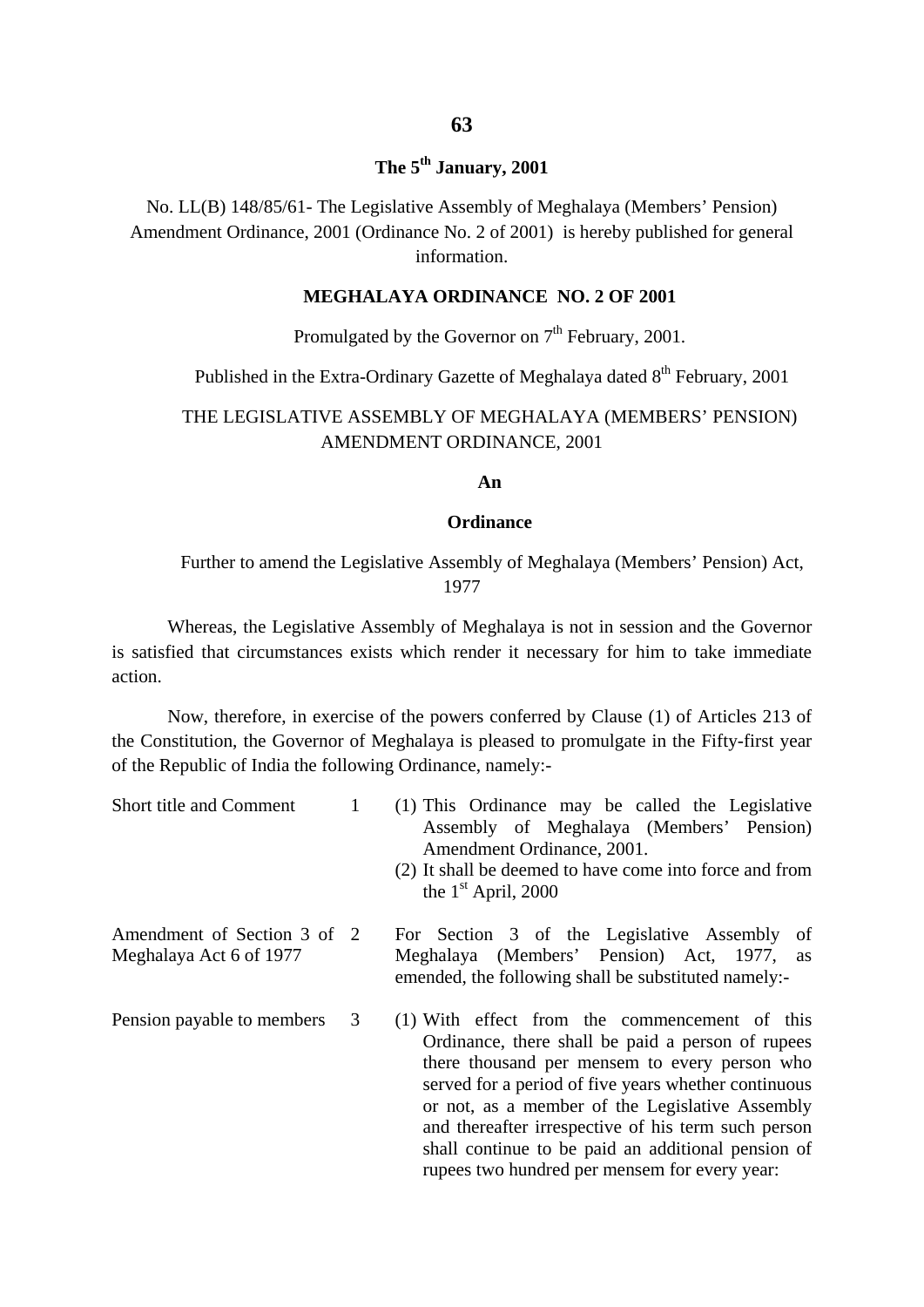years if such period falls short by not more than three

"Provided further that for those ex-MLAs whose pensionary benefits exceeds rupees three thousand on the date of the commencement of this ordinance, their pension will be fixed at such higher rate and rupees two hundred per month addable towards that amount. For those members drawing rupees three thousand on the said date their pension be fixed at rupees three thousand and rupees two hundred addable towards that amount and for those drawing lower than the slab amount so fixed, their pension would be fixed at rupees three thousand per month and additional pension of rupees two hundred would be emtitled only as per the provision of the above Clause:

Provided also that for those members who have served continuously since the first Legislative Assembly election till the date of commencement of the ordinance but cease to become such member thereafter, their pensionary benefit would be calculable taking into account their first terms, thereby fixing rupees three thousand per month and the additional pension of rupees two hundred per month every year towards the years of the terms served as such member.

- (2) The Pensionary benefit paid to a member of the Legislative Assembly either under sub-section (1) and the above provisos shall in no case exceed rupees ten thousand per mensem.
- (3) In computing the number of years for the purposes of sub-section (1), the period during which a person has served as Leader of Opposition, Parliamentary Secretary, Minister or Speaker of the Legislative Assembly, shall also be taken into account.

months: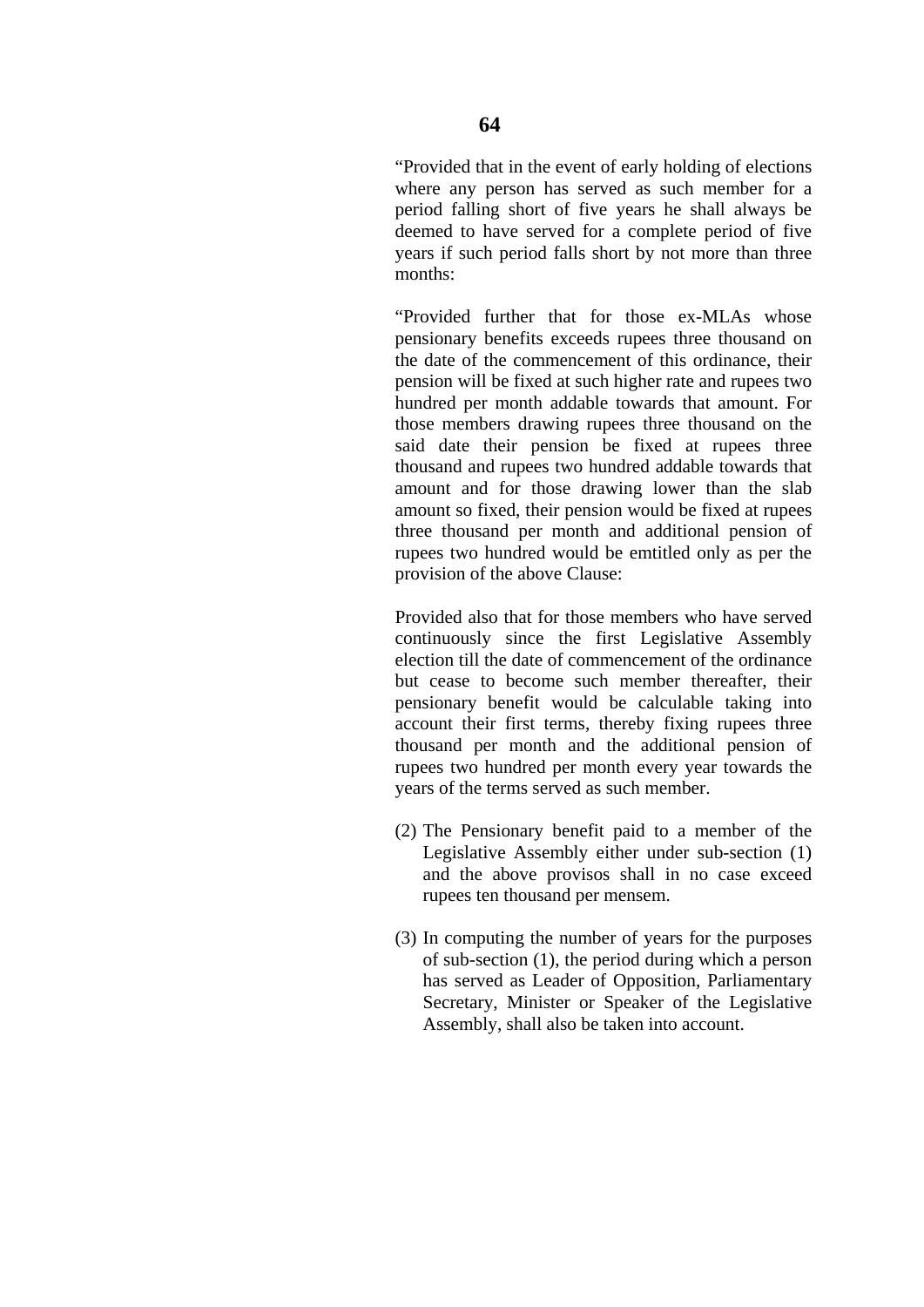Dated. Raj Bhavan M. M. JACOB

Shillong the 7<sup>th</sup> February, 2001 Governor of Meghalaya

Dated. Shillong, L. M. SANGMA,

Shillong The 7<sup>th</sup> February, 2001 Deputy Secretary

Government of Meghalaya

Law (A) Department Shillong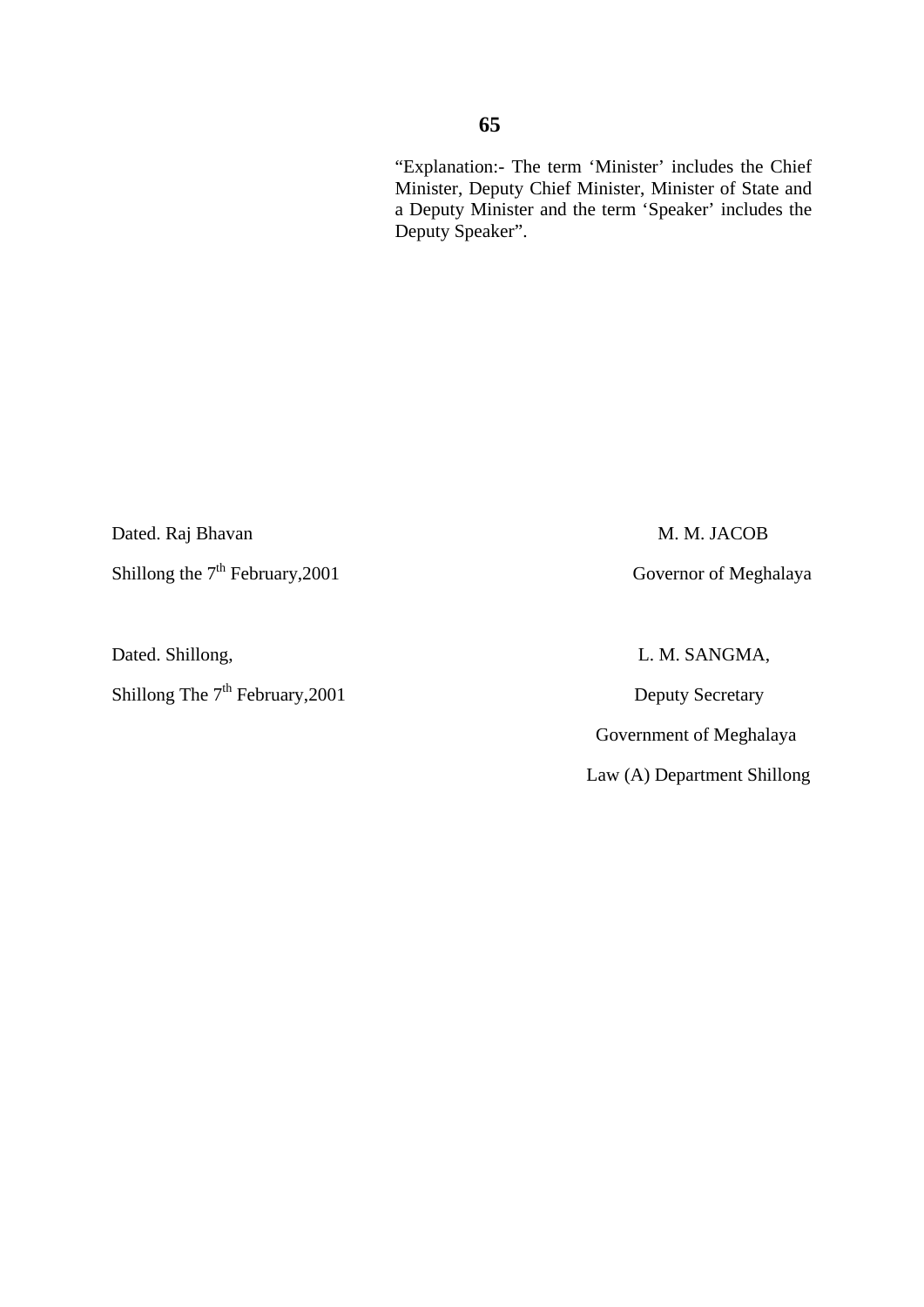### **The 17th October, 2001**

No. LL(B) 200/84/126- The Contingency Fund of Meghalaya (Amendment) Amendment Ordinance, 2001 promulgated by the Governor on  $15<sup>th</sup>$  October 2001 is hereby published for general information.

#### **MEGHALAYA ORDINANCE NO. 3 OF 2001**

## Promulgated by the Governor on 15<sup>th</sup> October, 2001.

Published in the Extra-Ordinary Gazette of Meghalaya dated 17<sup>th</sup> October, 2001

#### THE CONTINGENCY FUND OF MEGHALAYA ( AMENDMENT) ORDINANCE, 2001

**An**

#### **Ordinance**

To amend temporarily the Contingency Fund of Meghalaya Act, 1972

Whereas, the Legislative Assembly of Meghalaya is not in session and the Governor is satisfied that circumstances exists which render it necessary for him to take immediate action.

Now, therefore, in exercise of the powers conferred by Clause (1) of Articles 213 of the Constitution, the Governor of Meghalaya is pleased to promulgate in the Fifty-second year of the Republic of India the following Ordinance, namely:-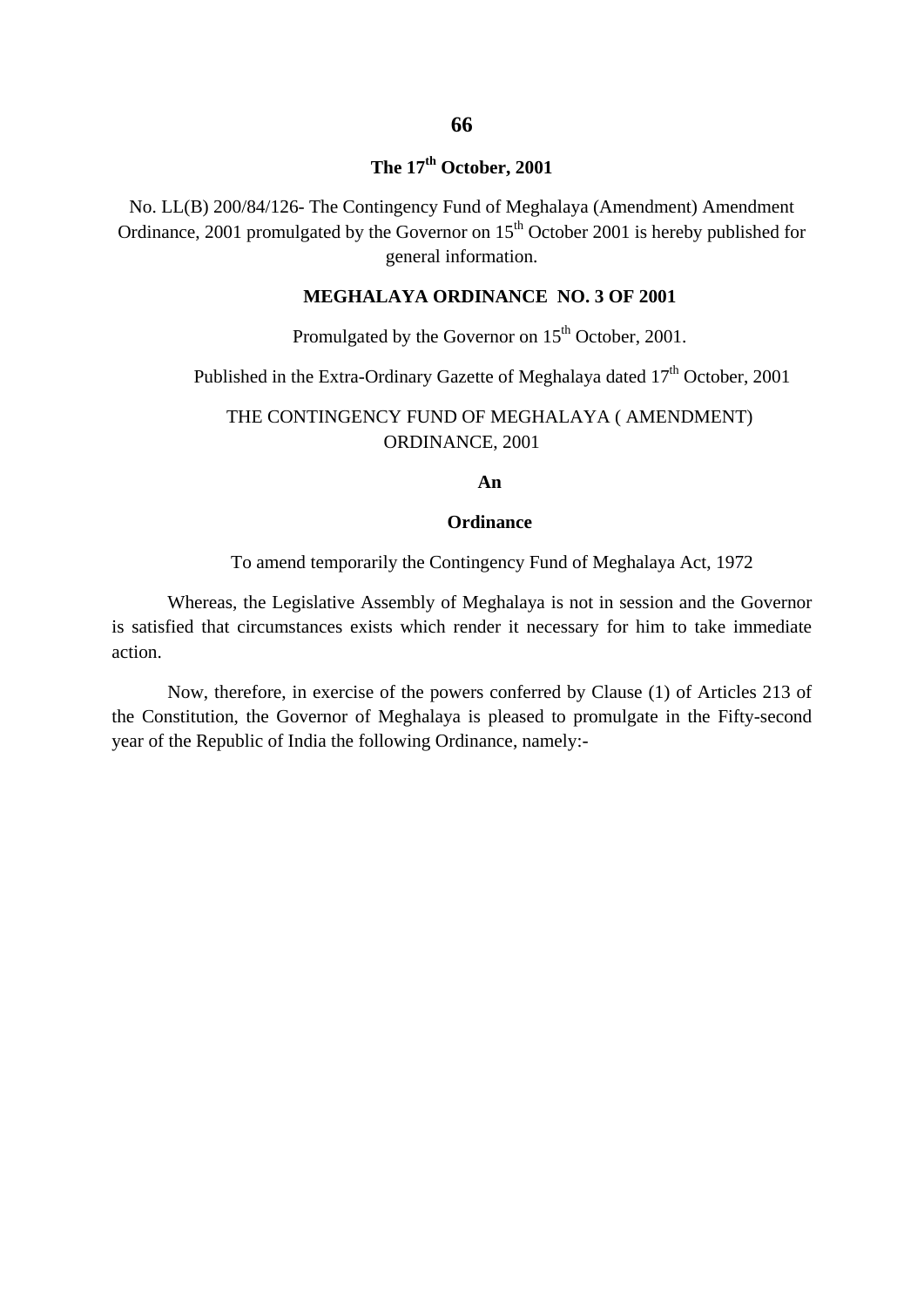Short title and Comment

Amendment of Section 2 of 2 Meghalaya Act 5 of 1972

1

- (1) This Ordinance may be called the Contingency Fund of Meghalaya (Amendment) Ordinance, 2001.
- (2) It shall come into force at once.

To section 2 of the Contingency Fund of Meghalaya Act following proviso shall be added.

"Provided that during the period beginning on the date of commencement of the Contingency Fund of Meghalaya (Amendment) Ordinance,  $2001$  and ending the  $31<sup>st</sup>$ march, 2002 this section shall have effect subject to modification that for the words 'rupees six crores' the words 'sixteen crore' shall be substituted".

Dated. Raj Bhavan M. M. JACOB Shillong the 15<sup>th</sup> October, 2001 Governor of Meghalaya

Dated. Shillong, L. M. SANGMA,

Shillong The  $17<sup>th</sup>$  October, 2001 Deputy Secretary

Government of Meghalaya

Law (A) Department Shillong

DPS [Law (B)] 151/02-500-14-8-2002.